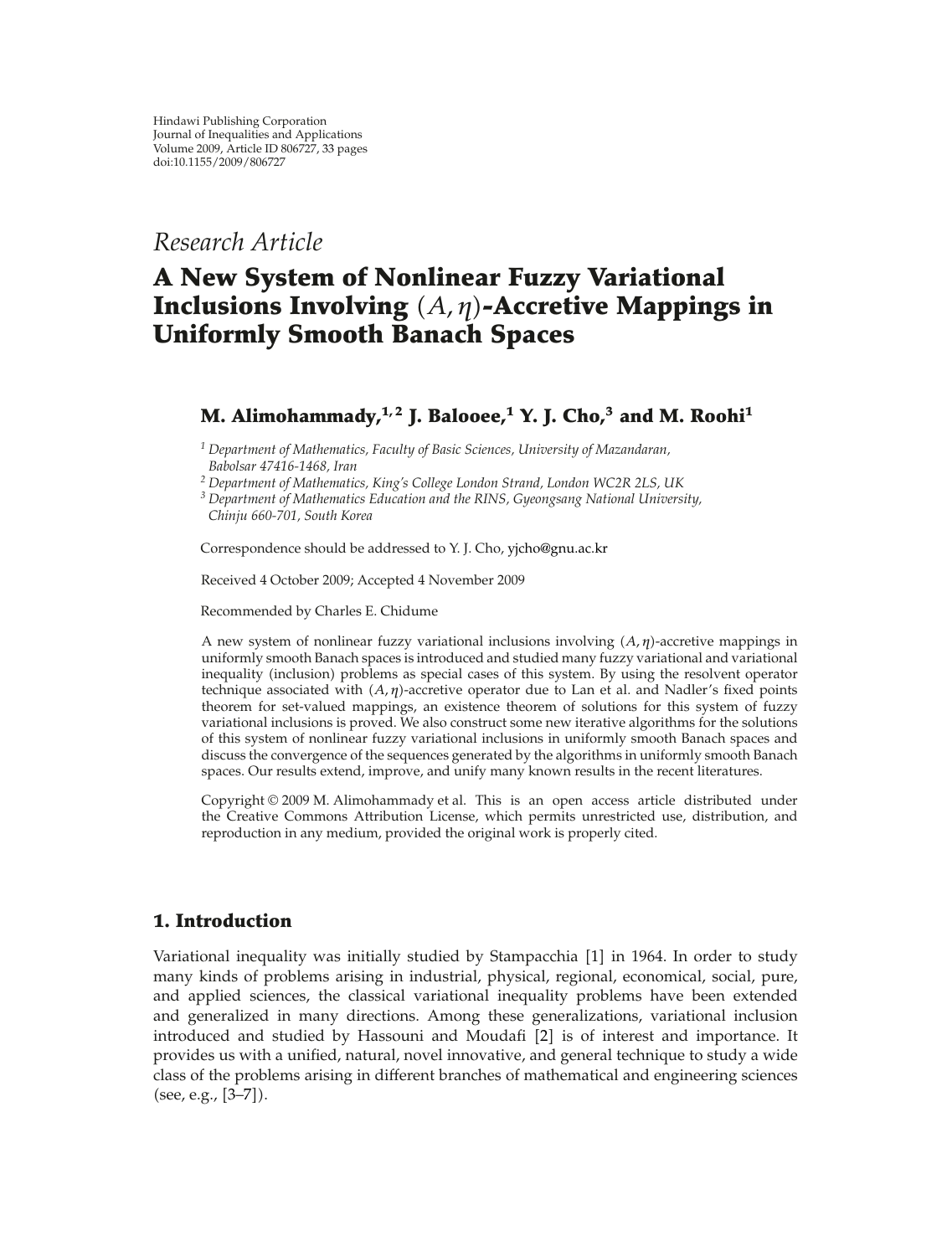Next, the development of variational inequality is to design efficient iterative algorithms to compute approximate solutions for variational inequalities and their generalizations. Up to now, many authors have presented implementable and significant numerical methods such as projection method, and its variant forms, linear approximation, descent method, Newton's method and the method based on the auxiliary principle technique. In particular, the method based on the resolvent operator technique is a generalization of the projection method and has been widely used to solve variational inclusions.

Some new and interesting problems, which are called the *systems of variational inequality problems*, were introduced and studied. Pang [8], Cohen and Chaplais [9], Bianchi [10], and Ansari and Yao [11] considered some systems of scalar variational inequalities and Pang showed that the traffic equilibrium problem, the spatial equilibrium problem, the Nash equilibrium, and the general equilibrium programming problems can be modelled as variational inequalities. He decomposed the original variational inequality into a system of variational inequalities which are easy to solve and studied the convergence of such methods. Ansari et al. [12] introduced and studied a system of vector variational inequalities by a fixed point theorem. Allevi et al. [13] considered a system of generalized vector variational inequalities and established some existence results under relative pseudomonotonicity. Kassay and Kolumbán [14] introduced a system of variational inequalities and proved an existence theorem by the Ky Fan lemma. Kassay et al. [15] studied Minty and Stampacchia variational inequality systems with the help of the Kakutani-Fan-Glicksberg fixed point theorem. Peng 16, 17 Peng and Yang 18 introduced a system of quasivariational inequality problems and proved its existence theorem by maximal element theorems. Verma [19–23] introduced and studied some systems of variational inequalities and developed some iterative algorithms for approximating the solution for this system of generalized nonlinear quasivariational inequalities in Hilbert spaces. J. K. Kim and D. S. Kim [24] introduced a new system of generalized nonlinear quasivariational inequalities and obtained some existence and uniqueness results of solution for this system of generalized nonlinear quasivariational inequalities in Hilbert spaces. Cho et al. [25] introduced a new system of nonlinear variational inequalities and proved some existence and uniqueness theorems of solutions for the system of nonlinear variational inequalities in Hilbert spaces. As generalizations of system of variational inequalities, Agarwal et al. [26] introduced a system of generalized nonlinear mixed quasivariational inclusions and investigated the sensitivity of solutions for this system of generalized nonlinear mixed quasivariational inclusions in Hilbert spaces. Kazmi and Bhat [27] introduced a system of nonlinear variational-like inclusions and gave an iterative algorithm for finding its approximate solution. It is known that accretivity of the underlying operator plays indispensable roles in the theory of variational inequality and its generalizations.

In 2001, Huang and Fang [28] were the first to introduce generalized *m*-accretive mapping and give the definition of the resolvent operator for generalized *m*-accretive mappings in Banach spaces. They also proved some properties of the resolvent operator for generalized *m*-accretive mappings in Banach spaces. Subsequently, Fang and Huang [29], Yan et al. [30], Fang et al. [31], Lan et al. [32, 33], Fang and Huang [34], and Peng et al. [35] introduced and investigated many new systems of variational inclusions involving *H*-monotone operators and  $(H, \eta)$ -monotone operators in Hilbert spaces, generalized *m*accretive mappings,  $H$ -accretive mappings and  $(H, \eta)$ -accretive mappings in Banach spaces, respectively.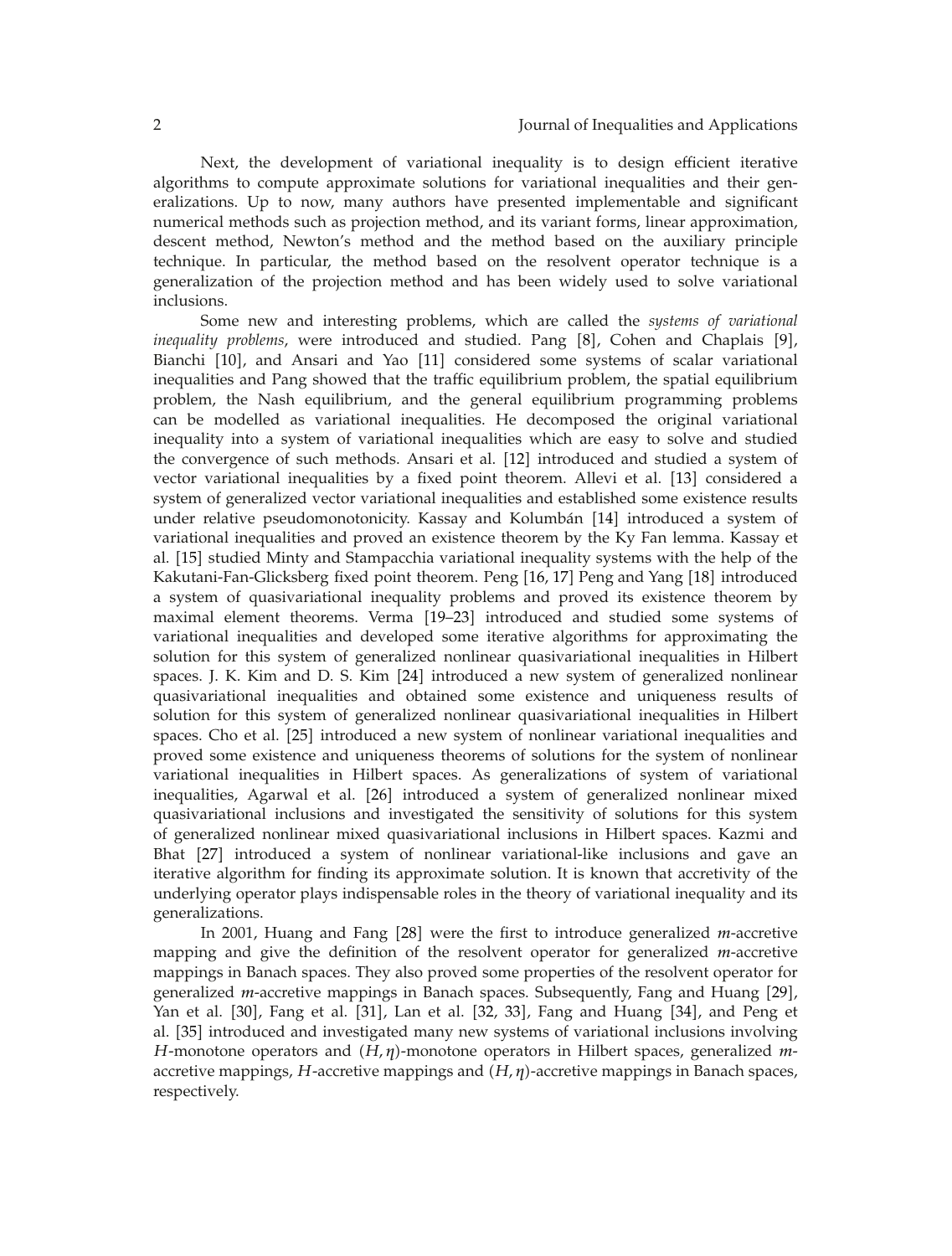In 2004, Verma in [36, 37] introduced new notions of *A*-monotone and  $(A, η)$ monotone operators and studied some properties of A-monotone and  $(A, η)$ -monotone operators in Hilbert spaces. In [38], Lan et al. first introduced a new concept of  $(A, \eta)$ -accretive mappings, which generalizes the existing monotone or accretive operators and studied some properties of  $(A, \eta)$ -accretive mappings and defined resolvent operators associated with  $(A, \eta)$ -accretive mappings. They also investigated a class of variational inclusions using the resolvent operator associated with  $(A, \eta)$ -accretive mappings. Subsequently, Lan [39], by using the concept of  $(A, \eta)$ -accretive mappings and the new resolvent operator technique associated with  $(A, η)$ -accretive mappings, introduced and studied a system of general mixed quasivariational inclusions involving  $(A, \eta)$ -accretive mappings in Banach spaces and constructed a perturbed iterative algorithm with mixed errors for this system of nonlinear -*A, η*-accretive variational inclusions in *q*-uniformly smooth Banach spaces.

On the other hand, the fuzzy set theory introduced by Zadeh [40] has emerged as an interesting and fascinating branch of pure and applied sciences. The application of the fuzzy set theory can be found in many branches of regional, physical, mathematical, and engineering sciences (see [41–45] and the references therein).

In 1989, Chang and Zhu [46] first introduced the classes of variational inequalities for fuzzy mappings. In subsequent years, several classes of variational inequalities, variational inclusions, and complementarity problems for fuzzy mappings were investigated by many authors, in particular, by Chang and Haung  $[47, 48]$ , Lan et al.  $[49]$ , Noor  $[50-52]$ , Noor and Al-said [53], and many others.

Recently, Lan and Verma [54], by using the concept of  $(A, η)$ -accretive mappings, the resolvent operator technique associated with  $(A, \eta)$ -accretive mappings, introduced and studied a new class of nonlinear fuzzy variational inclusion systems with  $(A, \eta)$ -accretive mappings in Banach spaces and construct some new iterative algorithms to approximate the solutions of the nonlinear fuzzy variational inclusion systems.

Inspired and motivated by recent research works in these fields, in this paper, we introduce and study a new system of nonlinear fuzzy variational inclusions with  $(A, \eta)$ -accretive mappings in Banach spaces. By using the resolvent operator associated with (A, η)-mappings due to Lan et al. and Nadler's fixed points theorem, we construct some new iterative algorithms for approximating the solutions of this system of nonlinear fuzzy variational inclusions in Banach spaces and prove the existence of solutions and the convergence of the sequences generated by the algorithms in *q*-uniformly smooth Banach spaces. The results presented in this paper improve and extend the corresponding results of  $[29-35, 38, 39, 55-60]$  and many other recent works.

#### **2. Preliminaries**

Let *X* be a real Banach space with dual space  $X^*$ ,  $\langle \cdot, \cdot \rangle$  be the dual pair between *X* and  $X^*$ ,  $2^X$  denote the family of all nonempty subsets of  $X$ , and let  $CB(X)$  denote the family of all nonempty closed bounded subsets of *X*. The *generalized duality mapping*  $J_q: X \rightarrow 2^{X^*}$  is defined by

$$
J_q(x) = \left\{ f^* \in X^* : \langle x, f^* \rangle = ||x||^q, ||f^*|| = ||x||^{q-1} \right\}, \quad \forall x \in X,
$$
 (2.1)

where  $q > 1$  is a constant. In particular,  $J_2$  is the usual normalized duality mapping.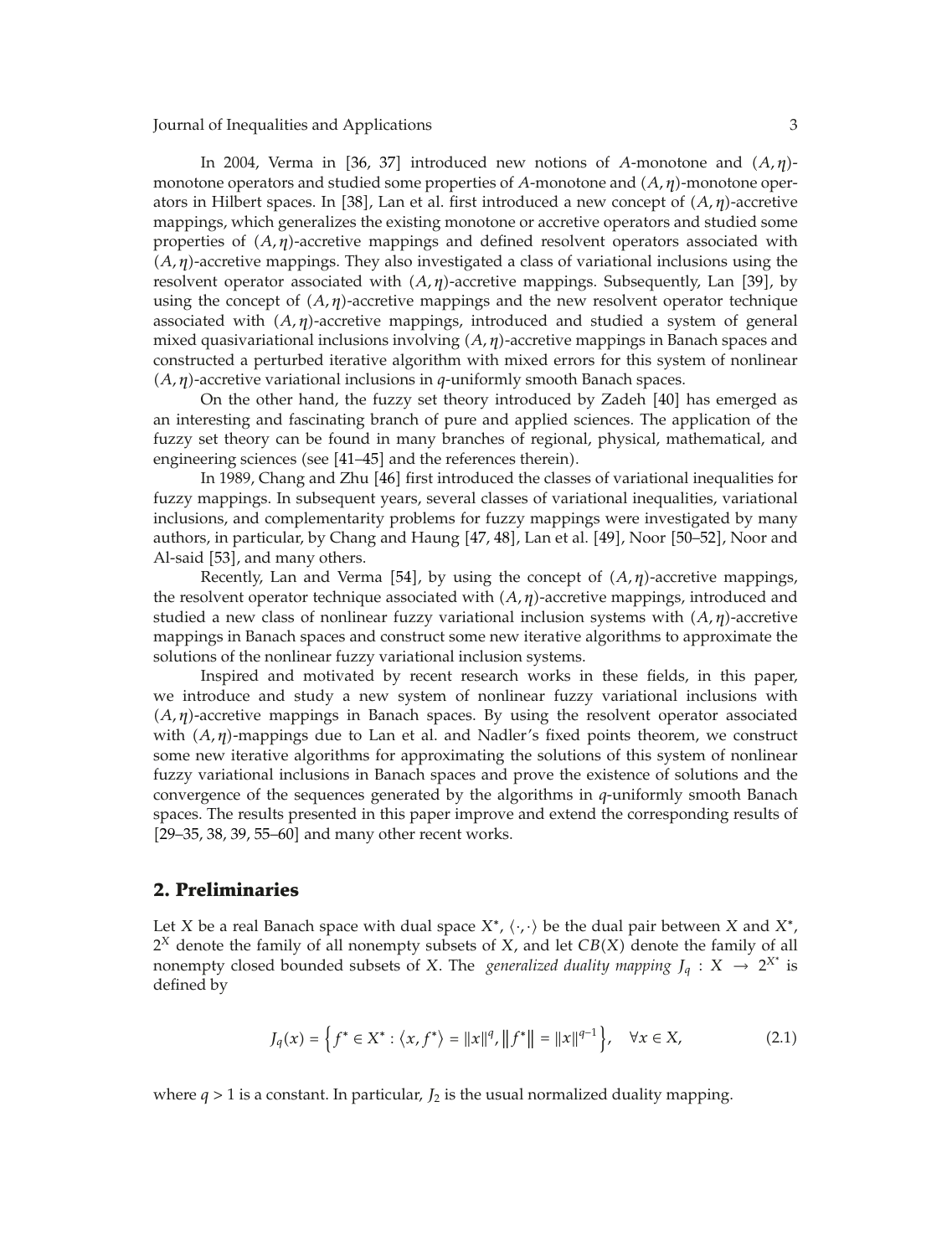It is known that, in general,  $J_q(x) = ||x||^{q-2} J_2(x)$  for all  $x \neq 0$  and  $J_q$  is single valued if *X*<sup>∗</sup> is strictly convex. In the sequel, we always assume that *X* is a real Banach space such that *Jq* is single-valued. If *X* is a Hilbert space, then *J*<sup>2</sup> becomes the identity mapping on *X*.

The *modulus of smoothness* of *X* is the function  $\rho_X : [0, \infty) \to [0, \infty)$  defined by

$$
\rho_X(t) = \sup \left\{ \frac{1}{2} (\|x + y\| + \|x - y\|) - 1 : \|x\| \le 1, \|y\| \le t \right\}.
$$
 (2.2)

A Banach space *X* is said to be *uniformly smooth* if

$$
\lim_{t \to 0} \frac{\rho_X(t)}{t} = 0. \tag{2.3}
$$

*X* is called *q-uniformly smooth* if there exists a constant *c >* 0 such that

$$
\rho_X(t) \le ct^q, \quad \forall q > 1. \tag{2.4}
$$

Note that  $J_q$  is single-valued if  $X$  is uniformly smooth. Concerned with the characteristic inequalities in *q*-uniformly smooth Banach spaces, Xu [61] proved the following result.

**Lemma 2.1.** *A real Banach space X is q-uniformly smooth if and only if there exists a constant*  $c_q > 0$ *such that, for all*  $x, y \in X$ *,* 

$$
||x + y||^{q} \le ||x||^{q} + q\langle y, J_{q}(x)\rangle + c_{q} ||y||^{q}.
$$
 (2.5)

*Definition 2.2.* A set-valued mapping  $T : X \to 2^X$  is said to be *ξ-H*-*Lipschitz continuous* if there exists a constant *ξ >* 0 such that

$$
\widehat{H}(T(x),T(y)) \le \xi \|x - y\|, \quad \forall x, y \in X,\tag{2.6}
$$

where  $\widehat{H}: 2^X \times 2^X \to \mathbb{R} \cup \{+\infty\}$  is the Hausdorff pseudo-metric, that is,

$$
\widehat{H}(A,B) = \max\left\{\sup_{x \in A} d(x,B), \sup_{y \in B} d(y,A)\right\}, \quad \forall A,B \in 2^X,\tag{2.7}
$$

where  $d(u, K) = \inf_{v \in K} ||u - v||$ .

It should be pointed that if domain of  $H$  is restricted to closed bounded subsets  $CB(X)$ , then  $H$  is the Hausdorff metric.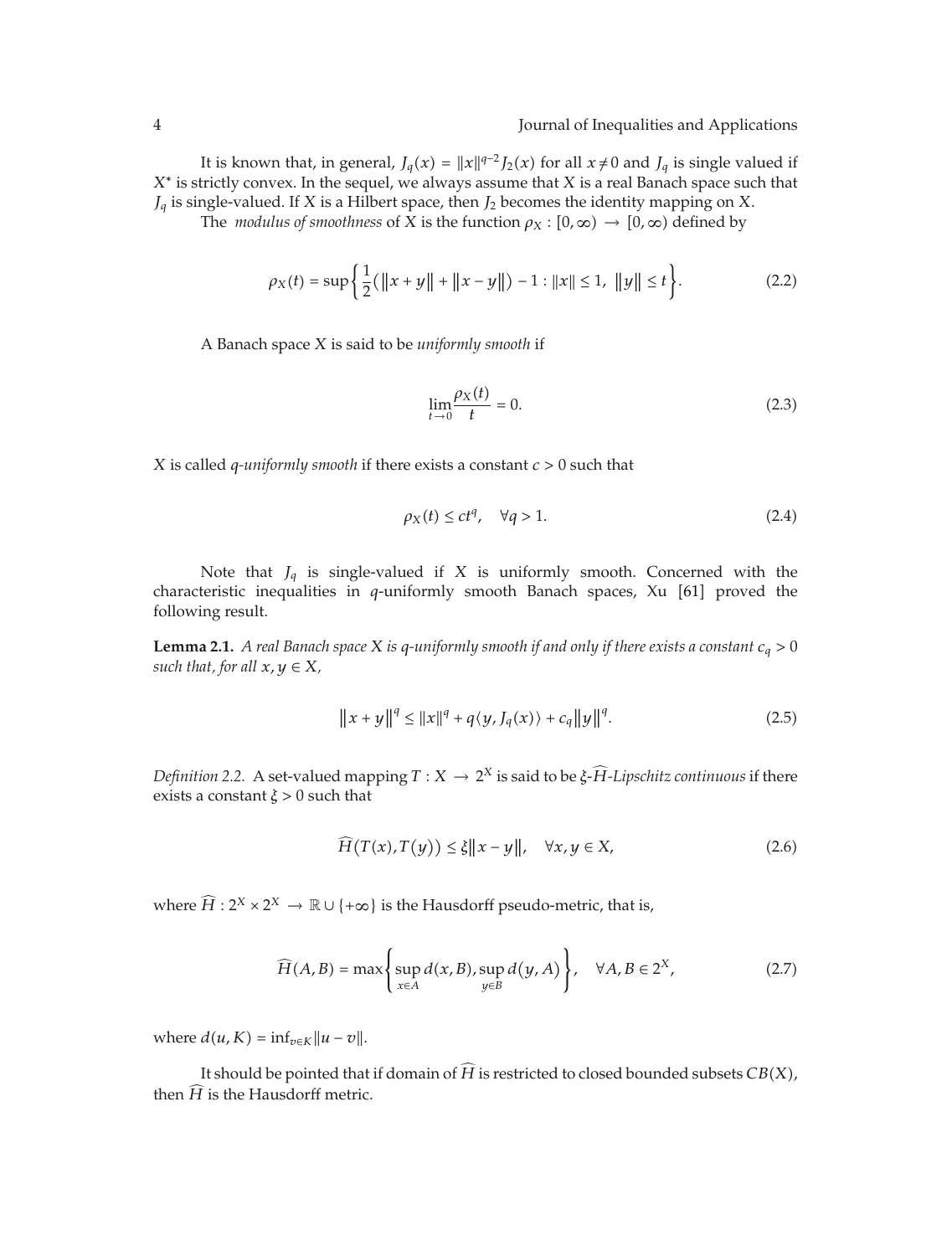**Lemma 2.3** (see [62]). Let  $(X, d)$  be a complete metric space and let  $T : X \to CB(X)$  be a set-valued *mapping satisfying*

$$
\widehat{H}(T(x),T(y)) \le kd(x,y), \quad \forall x, y \in X,
$$
\n(2.8)

 $\omega$ here  $k \in (0, 1)$  is a constant. Then the mapping  $T$  has a fixed point in  $X$ .

**Lemma 2.4** (see [62]). Let  $(X, d)$  be a complete metric space and let  $T : X \to CB(X)$  ba a set-valued *mapping. Then for any*  $\varepsilon > 0$  *and any*  $x, y \in X$ *,*  $u \in T(x)$ *, there exists*  $v \in T(y)$  *such that* 

$$
d(u,v) \le (1+\varepsilon)H\big(T(x),T(y)\big). \tag{2.9}
$$

*Definition 2.5.* Let *X* be a *q*-uniformly smooth Banach space, *T, A* : *X* → *X* and let *η* : *X*×*X* → *X* be single-valued mappings.

-i *T* is said to be *accretive* if

$$
\langle T(x) - T(y), J_q(x - y) \rangle \ge 0, \quad \forall x, y \in X; \tag{2.10}
$$

(ii) *T* is said to be *strictly accretive* if *T* is accretive and

$$
\langle T(x) - T(y), J_q(x - y) \rangle = 0 \tag{2.11}
$$

if and only if  $x = y$ ;

(iii) *T* is said to be *r*-strongly accretive if there exists a constant  $r > 0$  such that

$$
\langle T(x) - T(y), J_q(x - y) \rangle \ge r \|x - y\|^q, \quad \forall x, y \in X; \tag{2.12}
$$

(iv) *T* is said to be *m-relaxed accretive* if there exists a constant  $m > 0$  such that

$$
\langle T(x) - T(y), J_q(x - y) \rangle \ge -m \|x - y\|^q, \quad \forall x, y \in X; \tag{2.13}
$$

-v *T* is said to be -*ζ, ς-relaxed cocoercive* if there exist constants *ζ, ς >* 0 such that

$$
\langle T(x) - T(y), J_q(x - y) \rangle \ge -\zeta \|T(x) - T(y)\|^q + \zeta \|x - y\|^q, \quad \forall x, y \in X; \tag{2.14}
$$

-vi *T* is said to be *γ-Lipschitz continuous* if there exists a constant *γ >* 0 such that

$$
||T(x) - T(y)|| \le \gamma ||x - y||, \quad \forall x, y \in X;
$$
 (2.15)

-vii *η* is said to be *τ-Lipschitz continuous* if there exists a constant *τ* such that

$$
\|\eta(x,y)\| \le \tau \|x-y\|, \quad \forall x, y \in X; \tag{2.16}
$$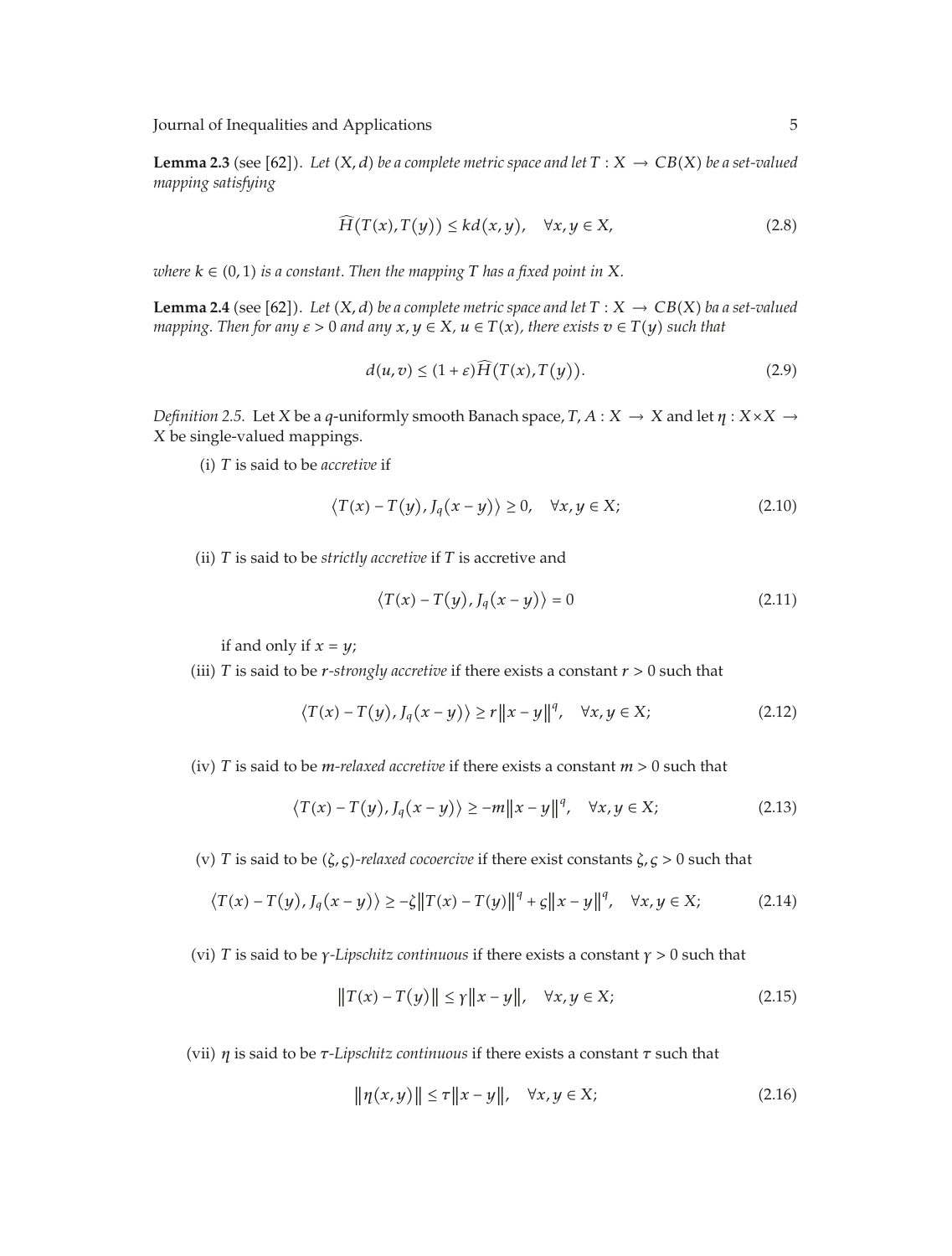(viii)  $η(·, ·)$  is said to be *e-Lipschitz continuous in the first variable* if there exists a constant  $\epsilon > 0$  such that

$$
\|\eta(x,u) - \eta(y,u)\| \le \epsilon \|x - y\|, \quad \forall x, y, u \in X; \tag{2.17}
$$

(ix)  $\eta(\cdot, u)$  is said to be  $(\rho, \xi)$ -relaxed cocoercive with respect to *A* if there exist constants *ρ, ξ >* 0 such that

$$
\langle \eta(x, u) - \eta(y, u), J_q(A(x) - A(y)) \rangle \ge -\rho \| \eta(x, u) - \eta(y, u) \|^q + \xi \| x - y \|^q, \quad \forall x, y, u \in X. \tag{2.18}
$$

In a similar way to (viii) and (ix), we can define the Lipschitz continuity of the mapping  $\eta(\cdot,\cdot)$  in the second variable and relaxed cocoercivity of  $\eta(u,\cdot)$  with respect to *A*.

*Definition 2.6.* Let *X* be a *q*-uniformly smooth Banach space,  $\eta : X \times X \rightarrow X$  and let  $H, A$ : *X*  $\rightarrow$  *X* be three single-valued mappings. Set-valued mapping *M* : *X*  $\rightarrow$  2<sup>*X*</sup> is said to be

(i) *accretive* if

$$
\langle u - v, J_q(x - y) \rangle \ge 0, \quad \forall x, y \in X, \ u \in Mx, \ v \in My;
$$
 (2.19)

(ii) *η-accretive* if

$$
\langle u - v, J_q(\eta(x, y)) \rangle \ge 0, \quad \forall x, y \in X, \ u \in Mx, \ v \in My;
$$
 (2.20)

- (iii) *strictly η*-accretive if *M* is *η*-accretive and the equality holds if and only if  $x = y$ ;
- -iv *r-strongly η-accretive* if there exists a constant *r >* 0 such that

$$
\langle u-v, J_q(\eta(x,y)) \rangle \ge r \|x-y\|^q, \quad \forall x, y \in X, \ u \in Mx, \ v \in My; \tag{2.21}
$$

-v *α-relaxed η-accretive* if there exists a constant *α >* 0 such that

$$
\langle u-v, J_q(\eta(x,y)) \rangle \ge -\alpha \|x-y\|^q, \quad \forall x, y \in X, \ u \in Mx, \ v \in My; \tag{2.22}
$$

- (vi) *m*-accretive if *M* is accretive and  $(I + \lambda M)(X) = X$  for all  $\lambda > 0$ , where *I* denotes the identity operator on *X*;
- (vii) *generalized m*-*accretive* if *M* is *η*-accretive and  $(I + \lambda M)(X) = X$  for all  $\lambda > 0$ ;
- (viii) *H*-*accretive* if *M* is accretive and  $(H + \lambda M)(X) = X$  for all  $\lambda > 0$ ;
	- (ix)  $(H, \eta)$ -accretive if *M* is  $\eta$ -accretive and  $(H + \lambda M)(X) = X$  for all  $\lambda > 0$ .

*Remark 2.7.* The following should be noticed.

(1) The class of generalized *m*-accretive operators was first introduced by Huang and Fang [28] and includes that of *m*-accretive operators as a special case. The class of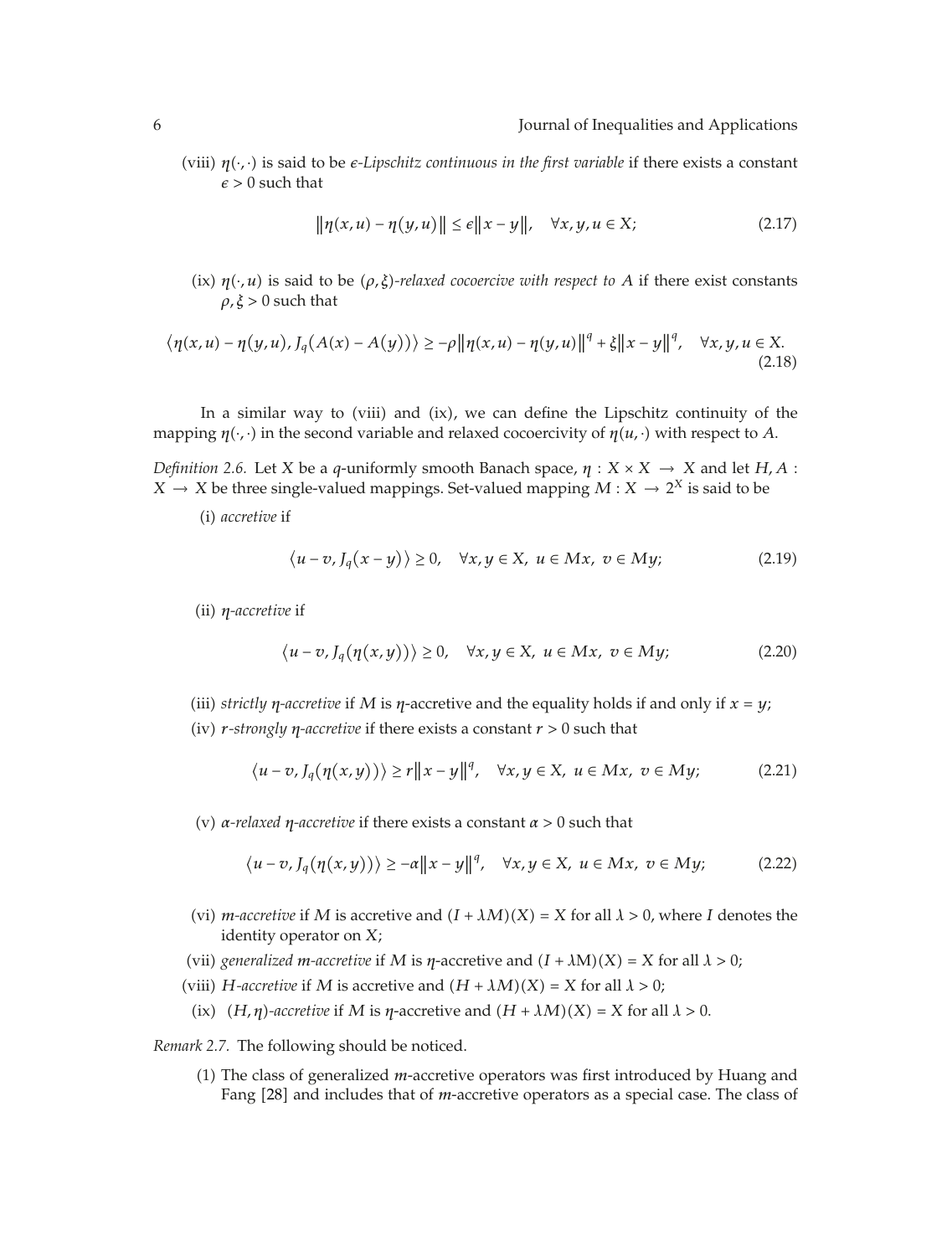*H*-accretive operators was first introduced and studied by Fang and Huang [63] and also includes that of *m*-accretive operators as a special case.

(2) When  $X = \mathcal{A}$  is a Hilbert space, (i)–(ix) of Definition 2.6 reduce to the definitions of monotone operators, *η*-monotone operators, strictly *η*-monotone operators, strongly *η*-monotone operators, relaxed *η*-monotone operators, maximal monotone operators, maximal *η*-monotone operators, *H*-monotone operators, and  $(H, η)$ monotone operators, respectively.

*Definition 2.8.* Let  $A: X \rightarrow X$ ,  $\eta: X \times X \rightarrow X$  be two single-valued mappings and let  $M: X \to 2^X$  be a set-valued mapping. Then *M* is said to be  $(A, \eta)$ -accretive with constant *m* if *M* is *m*-relaxed *η*-accretive and  $(A + \lambda M)(X) = X$  for all  $\lambda > 0$ .

*Remark 2.9.* For appropriate and suitable choices of *m*, *A*, *η*, and the space *X*, it is easy to see that Definition 2.8 includes a number of definitions of monotone operators and accretive operators (see [38]).

In [38], Lan et al. showed that  $(A + \rho M)^{-1}$  is a single-valued operator if  $M : X \to 2^X$ is an  $(A, \eta)$ -accretive mapping and  $A: X \to X$  an *r*-strongly  $\eta$ -accretive mapping. Based on this fact, we can define the resolvent operator  $R_{M,\rho}^{\eta,A}$  associated with an  $(A,\eta)$ -accretive mapping *M* as follows.

*Definition 2.10.* Let  $A: X \to X$  be a strictly  $\eta$ -accretive mapping and let  $M: X \to 2^X$  be an *A, η*)-accretive mapping. The *resolvent operator*  $R_{M,p}^{p, A}$  : *X* → *X* associated with *A* and *M* is defined by

$$
R_{M,\rho}^{\eta,A}(x) = (A + \rho M)^{-1}(x), \quad \forall x \in X.
$$
 (2.23)

**Proposition 2.11** (see [38]). Let *X* be a *q*-uniformly smooth Banach space, let  $\eta$  :  $X \times X \to X$  be *τ***-Lipschitz continuous, let**  $A: X \to X$  be a *r*-strongly *η*-accretive mapping and let  $M: X \to 2^X$ *be an* (A,  $\eta$ )-accretive mapping with constant  $m$ . Then the resolvent operator  $R_{M,\rho}^{\eta,A}:X$   $\rightarrow$   $X$  is -*τ <sup>q</sup>*−1*/*-*r* − *ρm-Lipschitz continuous, that is,*

$$
\left\| R_{M,\rho}^{\eta,A}(x) - R_{M,\rho}^{\eta,A}(y) \right\| \le \frac{\tau^{q-1}}{r - \rho m} \|x - y\|, \quad \forall x, y \in X,
$$
\n(2.24)

 $where p \in (0, r/m)$  *is a constant.* 

In what follows, we denote the collection of all fuzzy sets on *X* by  $\mathfrak{F}(X) = \{A \mid A : A\}$  $X \rightarrow [0,1]$ . A mapping S from X to  $\mathfrak{F}(X)$  is called a *fuzzy mapping*. If  $S: X \rightarrow \mathfrak{F}(X)$  is a fuzzy mapping, then the set  $\mathcal{S}(x)$  for any  $x \in X$  is a fuzzy set on  $\mathfrak{F}(X)$  (in the sequel we denote  $S(x)$  by  $S_x$ ) and  $S_x(y)$  for any  $y \in X$  is the degree of membership of *y* in  $S_x$ . For any  $A \in \mathfrak{F}(X)$  and  $\alpha \in [0,1]$ , the set

$$
(A)\alpha = \{x \in X : A(x) \ge \alpha\}
$$
\n<sup>(2.25)</sup>

is called a *α-cut* set of *A*.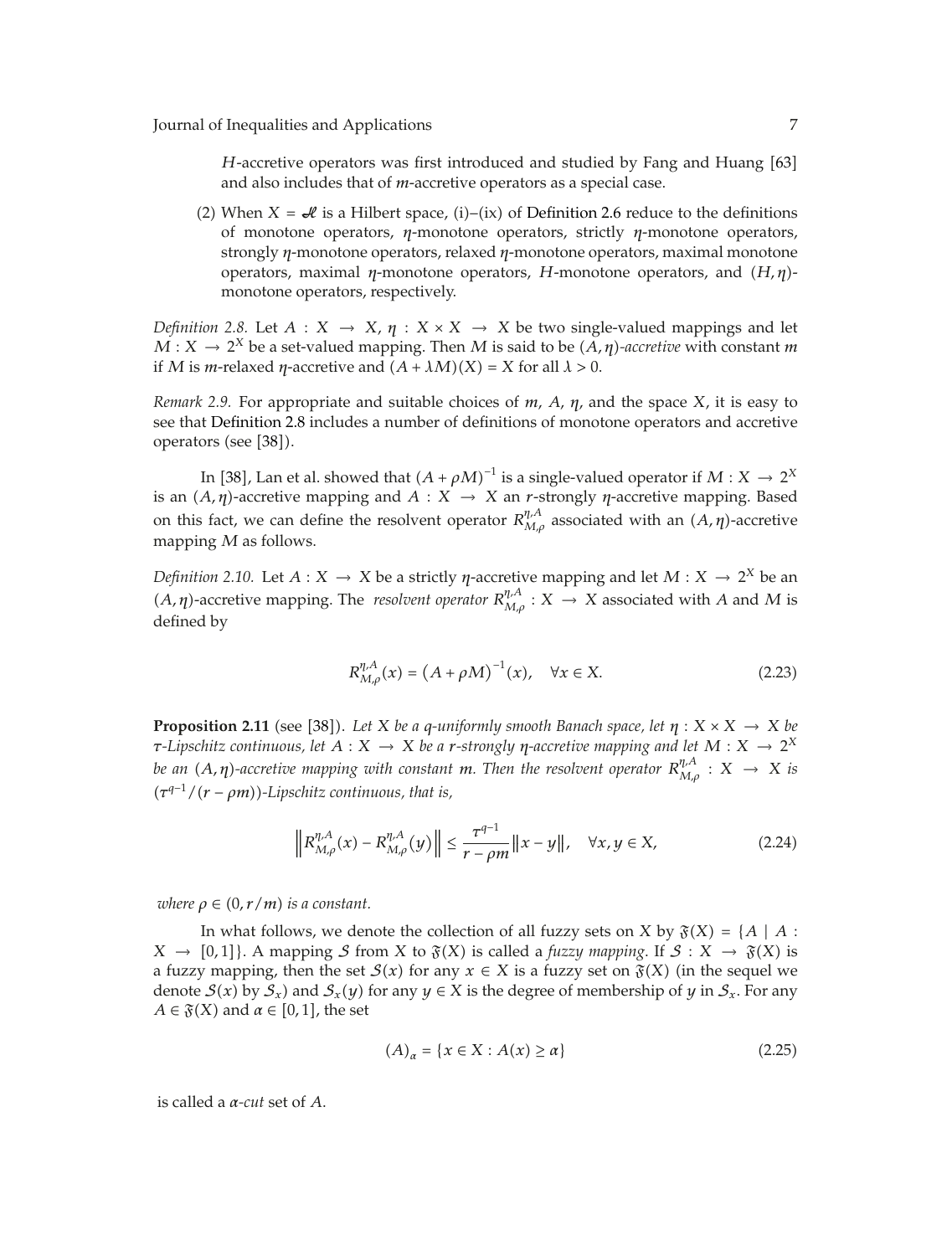A fuzzy mapping  $\mathcal{S}: X \to \mathfrak{F}(X)$  is said to satisfy the condition  $(*)$  if there exists a function *a* : *X*  $\rightarrow$  [0,1] such that for each *x*  $\in$  *X* the set

$$
(\mathcal{S}_x)_{a(x)} := \{ y \in X : \mathcal{S}_x(y) \ge a(x) \}
$$
\n
$$
(2.26)
$$

is a nonempty closed and bounded subset of *X*, that is,  $(\mathcal{S}_x)_{a(x)} \in CB(X)$ .

By using the fuzzy mapping  $S$  satisfying the condition  $(*)$  with corresponding function  $a: X \to [0,1]$ , we can define a set-valued mapping *S* as follows:

$$
S: X \longrightarrow CB(X), \quad x \longmapsto (\mathcal{S}_x)_{a(x)}.
$$
 (2.27)

In the sequel, *S*, *T*, *L*, *D*, *G*, *W*, and *K* are called *the set-valued mappings induced by the fuzzy mappings*  $S$ ,  $\mathcal{I}$ ,  $\mathcal{L}$ ,  $\mathcal{D}$ ,  $\mathcal{G}$ ,  $\mathcal{W}$ , and  $\mathcal{K}$ , respectively.

#### **3. A New System of Fuzzy Variational Inclusions**

In this section, we introduce some systems of fuzzy variational inclusions *q*-uniformly smooth Banach spaces *X* and their relations.

Let *X*<sub>1</sub> be a  $q_1$ -uniformly smooth Banach space with  $q_1 > 1$ , let *X*<sub>2</sub> be a  $q_2$ -uniformly smooth Banach space with  $q_2 > 1$ , let  $E, P: X_1 \times X_2 \to X_1, F, Q: X_1 \times X_2 \to X_2, A_1: X_1 \to X_1$ ,  $A_2: X_2 \to X_2$ ,  $f, p, l: X_1 \to X_1$ ,  $g, h, k: X_2 \to X_2$ ,  $\eta_1: X_1 \times X_1 \to X_1$ ,  $\eta_2: X_2 \times X_2 \to X_2$ be single-valued mappings, and let  $S, \mathcal{L}, \mathcal{L}, \mathfrak{D} : X_1 \to \mathfrak{F}(X_1)$  and  $\mathcal{G}, \mathcal{W}, \mathcal{K} : X_2 \to \mathfrak{F}(X_2)$ be fuzzy mappings. Further, suppose that  $M: X_1 \times X_1 \to 2^{X_1}$  and  $N: X_2 \times X_2 \to 2^{X_2}$ are any nonlinear operators such that for all  $z \in X_1$ ,  $M(\cdot, z) : X_1 \to 2^{X_1}$  is an  $(A_1, \eta_1)$ accretive with *f*(*x*) − *y* ∈ dom(*M*(·*, z*)) for all *x, y* ∈ *X*<sub>1</sub> and for all *t* ∈ *X*<sub>2</sub>, *N*(·*, t*) : *X*<sub>2</sub> → 2<sup>*X*<sub>2</sub></sup> is an  $(A_2, \eta_2)$ -accretive with  $g(u) \in \text{dom}(N(\cdot, t))$  for all  $u \in X_2$ . Now, for given mappings  $\tilde{a}, b, \tilde{c}, d : X_1 \to [0,1]$  and  $\tilde{e}, f, \tilde{g} : X_2 \to [0,1]$ , we consider the following system.

*System 3.1.* For any given  $a \in X_1$ ,  $b \in X_2$ ,  $\lambda_1 > 0$ ,  $\lambda_2 > 0$ , our problem is as follows:

Find *x*, *z*, *u*, *v*, *m* ∈ *X*<sub>1</sub> and *y*, *w*, *t*, *s* ∈ *X*<sub>2</sub> such that *S*<sub>*x*</sub>(*u*) ≥  $\tilde{a}(x)$ ,  $\mathcal{L}_x(v) \geq b(x)$ ,  $\mathcal{L}_x(z) \geq$  $\tilde{c}(x)$ ,  $\mathfrak{D}_x(m) \ge d(x)$ ,  $\mathcal{G}_y(w) \ge \tilde{e}(y)$ ,  $\mathcal{W}_y(t) \ge f(y)$ ,  $\mathcal{K}_y(s) \ge \tilde{g}(y)$ , and

$$
\begin{cases}\na \in E(p(x), w) + P(l(z), t) + \lambda_1 M(f(x) - v, x), \\
b \in F(u, h(y)) + Q(m, k(s)) + \lambda_2 N(g(y), y).\n\end{cases}
$$
\n(3.1)

This system is called a *system of nonlinear fuzzy variational inclusions involving* (*A,η*)-accretive *mappings* in uniformly smooth Banach spaces.

*Remark 3.2.* For appropriate and suitable choices of *X*1, *X*2, *q*1, *q*2, *E*, *P*, *F*, *Q*, *A*1, *A*2, *f*, *g*, *h*, *k*, *<sup>l</sup>*, *<sup>p</sup>*, *<sup>η</sup>*1, *<sup>η</sup>*2, <sup>S</sup>, <sup>T</sup>, <sup>L</sup>, <sup>D</sup>, <sup>G</sup>, <sup>W</sup>, <sup>K</sup>, *<sup>M</sup>*, *<sup>N</sup>*, *<sup>a</sup>*, *<sup>b</sup>*, *<sup>c</sup>*, *<sup>d</sup>*, *<sup>e</sup>*, *<sup>f</sup>*, and *<sup>g</sup>* one can obtain many known and new classes of (fuzzy) variational inequalities and (fuzzy) variational inclusions as special cases of System 3.1.

Now, we consider some special cases of System 3.1.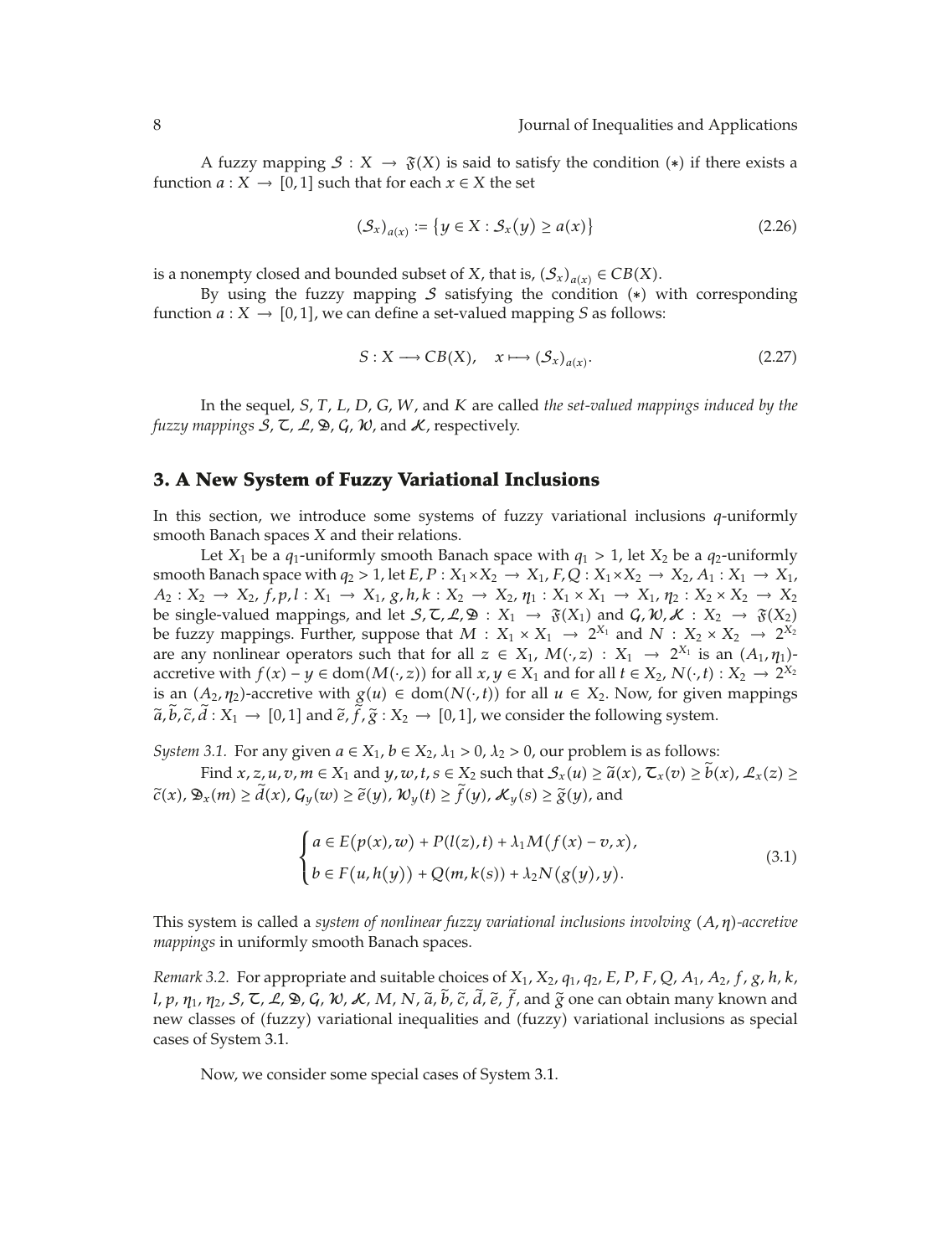*System 3.3.* Let *S, T, L, D* :  $X_1 \rightarrow CB(X_1)$  and *G, W, K* :  $X_2 \rightarrow CB(X_2)$  be classical set-valued mappings and let *M*, *N*, *f*, *g*, *E*, *P*, *F*, *Q*, *p*, *l*, *h*, *k* be the mappings as in System 3.1. Now, by using *S*, *T*, *L*, *D*, *G*, *W*, and *K*, we define fuzzy mappings  $S$ ,  $\tilde{C}$ ,  $\mathcal{L}$ ,  $\mathcal{D}$  :  $X_1 \rightarrow 2^{X_1}$  and  $\mathcal{G}, \mathcal{W}, \mathcal{K}: X_2 \to 2^{X_2}$  as follows:

$$
\mathcal{S}_x = \chi_{S(x)}, \quad \mathcal{L}_x = \chi_{T(x)}, \quad \mathcal{L}_x = \chi_{L(x)}
$$
\n
$$
\mathfrak{D}_x = \chi_{D(x)}, \mathcal{G}_x = \chi_{G(x)}, \quad \mathcal{W}_x = \chi_{W(x)}, \quad \mathcal{K}_x = \chi_{K(x)}, \tag{3.2}
$$

where  $\chi_{S(x)}$ ,  $\chi_{T(x)}$ ,  $\chi_{L(x)}$ ,  $\chi_{D(x)}$ ,  $\chi_{G(x)}$ ,  $\chi_{W(x)}$ , and  $\chi_{K(x)}$  are the characteristic functions of the sets  $S(x)$ ,  $T(x)$ ,  $L(x)$ ,  $D(x)$ ,  $G(x)$ ,  $W(x)$ , and  $K(x)$ , respectively.

It is easy to see that S,  $\zeta$ ,  $\zeta$ , and  $\mathfrak D$  are fuzzy mappings satisfying the condition  $(*)$ with constant functions  $\tilde{a}(x) = 1$ ,  $b(x) = 1$ ,  $\tilde{c}(x) = 1$ ,  $d(x) = 1$  for all  $x \in X_1$ , respectively, and  $\mathcal{C}$ ,  $\mathcal{W}$ , and  $\mathcal{K}$  are fuzzy mappings satisfying the condition  $(*)$  with constant functions  $\widetilde{e}(y) = 1$ ,  $f(y) = 1$ ,  $\widetilde{g}(y) = 1$  for all  $y \in X_2$ , respectively. Also

$$
(\mathcal{S})_{\tilde{a}(x)} = (\chi_{S(x)})_1 = \{r \in X_1 : \chi_{S(x)}(r) = 1\} = S(x),
$$
  
\n
$$
(\mathbb{C})_{\tilde{b}(x)} = (\chi_{T(x)})_1 = \{r \in X_1 : \chi_{T(x)}(r) = 1\} = T(x),
$$
  
\n
$$
(\mathcal{L})_{\tilde{c}(x)} = (\chi_{L(x)})_1 = \{r \in X_1 : \chi_{L(x)}(r) = 1\} = L(x),
$$
  
\n
$$
(\mathfrak{D})_{\tilde{d}(x)} = (\chi_{D(x)})_1 = \{r \in X_1 : \chi_{D(x)}(r) = 1\} = D(x),
$$
  
\n
$$
(\mathcal{G})_{\tilde{e}(y)} = (\chi_{G(y)})_1 = \{t \in X_2 : \chi_{G(y)}(t) = 1\} = G(y),
$$
  
\n
$$
(\mathcal{W})_{\tilde{f}(y)} = (\chi_{W(y)})_1 = \{t \in X_2 : \chi_{W(y)}(t) = 1\} = W(y),
$$
  
\n
$$
(\mathcal{K})_{\tilde{g}(y)} = (\chi_{K(y)})_1 = \{t \in X_2 : \chi_{K(y)}(t) = 1\} = K(y).
$$
  
\n(3.3)

Then System 3.1 is equivalent to the following:

Find  $x, z, u, v, m \in X_1$ ,  $y, w, t, s \in X_2$  such that  $u \in S(x)$ ,  $v \in T(x)$ ,  $z \in L(x)$ ,  $m \in D(x)$ ,  $w \in G(y)$ ,  $t \in W(y)$ ,  $s \in K(y)$ , and

$$
\begin{cases}\na \in E(p(x), w) + P(l(z), t) + \lambda_1 M(f(x) - v, x), \\
b \in F(u, h(y)) + Q(m, k(s)) + \lambda_2 N(g(y), y).\n\end{cases}
$$
\n(3.4)

System 3.3 is called a *system of nonlinear set-valued variational inclusions with* (*A,η*)*accretive mappings*.

*System 3.4.* If  $T : X_1 \rightarrow X_1$  is a single-valued mapping, then System 3.3 collapses to the following system of nonlinear variational inclusions:

Find  $x, z, u, m \in X_1$ ,  $y, w, t, s \in X_2$  such that  $u \in S(x)$ ,  $z \in L(x)$ ,  $m \in D(x)$ ,  $w \in G(y)$ ,  $t \in W(y)$ ,  $s \in K(y)$ , and

$$
\begin{cases}\na \in E(p(x), w) + P(l(z), t) + \lambda_1 M(f(x) - T(x), x), \\
b \in F(u, h(y)) + Q(m, k(s)) + \lambda_2 N(g(y), y).\n\end{cases}
$$
\n(3.5)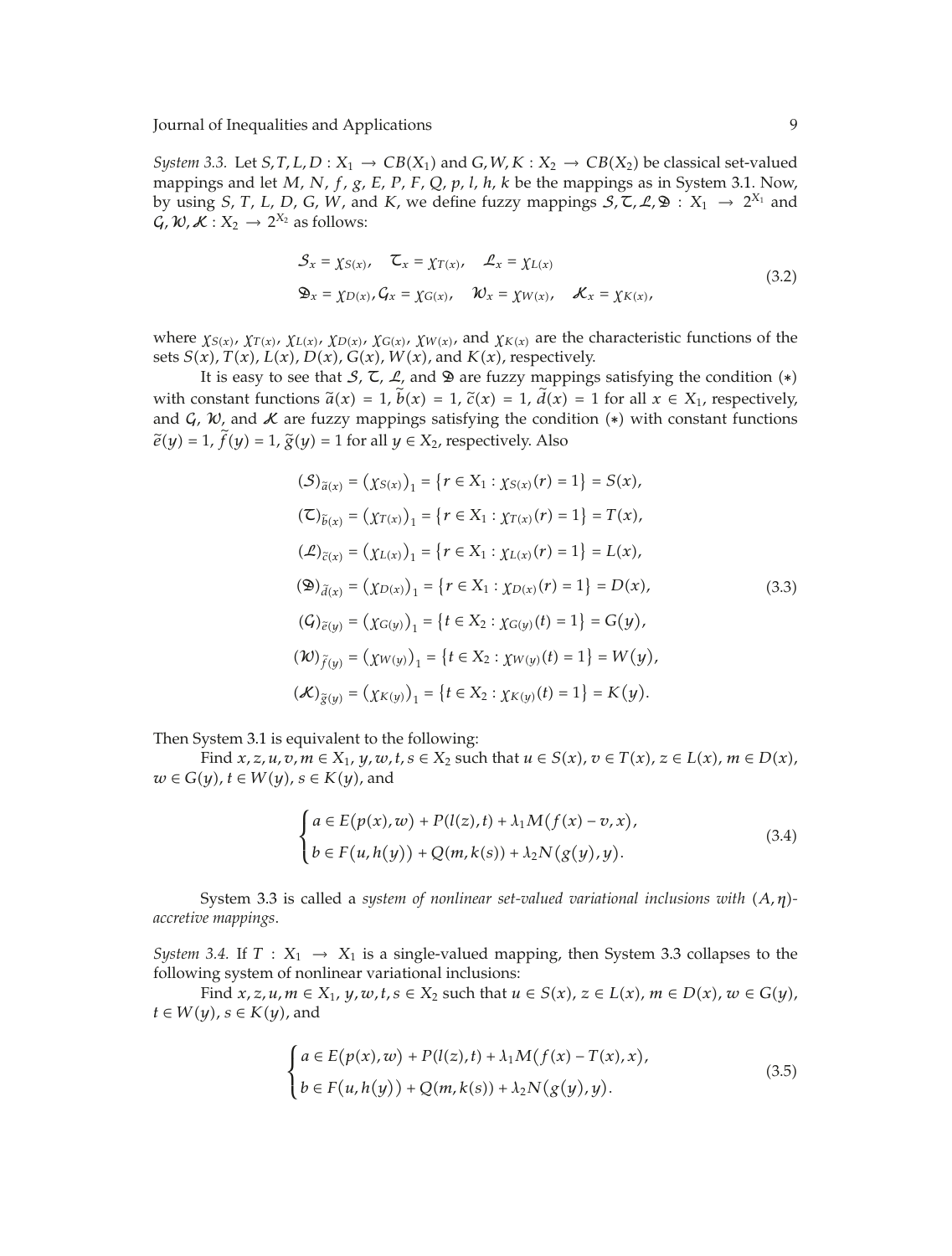*System 3.5.* If  $X_i = \mathcal{H}_i$  ( $i = 1, 2$ ) are two Hilbert spaces,  $S : \mathcal{H}_1 \to \mathcal{H}_1$  and  $G : \mathcal{H}_2 \to \mathcal{H}_2$  are two single-valued mappings,  $p = h = l = k \equiv I$  (: the identity mapping),  $\lambda_1 = \lambda_2 = 1$ ,  $T \equiv 0$  (: the zero mapping),  $a = b = 0$ ,  $M(x, y) = M(x)$  for all  $(x, y) \in \mathcal{A}_1 \times \mathcal{A}_1$ ,  $N(x, y) = N(x)$  for all  $(x, y) \in \mathcal{A}_2 \times \mathcal{A}_2$ , then System 3.4 reduces to the following system:

Find  $(x, y, z, m, t, s)$  such that  $(x, y) \in \mathcal{A}_1 \times \mathcal{A}_2$ ,  $z \in L(x)$ ,  $m \in D(x)$ ,  $t \in W(y)$ ,  $s \in K(y)$ , and

$$
\begin{cases} 0 \in E(x, y) + P(z, t) + M(f(x)), \\ 0 \in F(x, y) + Q(m, s) + N(g(y)). \end{cases}
$$
 (3.6)

System 3.5 was introduced and studied by Peng and Zhu in [59].

*System 3.6.* If  $a = b = 0$ ,  $\lambda_1 = \lambda_2 = 1$ , and  $P = Q \equiv 0$ , then System 3.3 can be replaced by the following:

Find  $u \in S(x)$ ,  $v \in T(x)$  and  $w \in G(y)$  such that

$$
\begin{cases} 0 \in E(p(x), w) + M(f(x) - v, x), \\ 0 \in F(u, h(y)) + N(g(y), y), \end{cases}
$$
\n(3.7)

which is studied by Lan and Verma [54].

*System 3.7.* If  $T : X_1 \rightarrow X_1$  is a single-valued mapping, then System 3.6 collapses to the following system of nonlinear variational inclusions:

Find  $x, u \in X_1$ ,  $y, w \in X_2$  such that  $u \in S(x)$ ,  $w \in G(y)$  and

$$
\begin{cases} 0 \in E(p(x), w) + M(f(x) - T(x), x), \\ 0 \in F(u, h(y)) + N(g(y), y), \end{cases}
$$
\n(3.8)

which is studied by Lan and Verma [54].

*System 3.8.* If  $p = h \equiv I$ ,  $T \equiv 0$ ,  $M(x, y) = M(x)$  for all  $(x, y) \in X_1 \times X_1$ ,  $N(x, y) = N(x)$  for all  $(x, y) \in X_2 \times X_2$ ,  $S: X_1 \to X_1$ , and  $G: X_2 \to X_2$  are identity mappings, then System 3.7 reduces to the following system:

Find  $(x, y) \in X_1 \times X_2$  such that

$$
\begin{cases} 0 \in E(x, G(y)) + M(f(x)), \\ 0 \in F(S(x), y) + N(g(y)). \end{cases}
$$
\n
$$
(3.9)
$$

System 3.8 is investigated by Jin [55] when *S* and *G* are the identity mappings.

*System 3.9.* If  $f - T = g \equiv I$ ,  $P = Q \equiv 0$ ,  $\lambda_1 = \lambda_2 = 1$ ,  $S: X_1 \rightarrow X_1$ , and  $G: X_2 \rightarrow X_2$  are two single-valued mappings, then System 3.4 is equivalent to the following: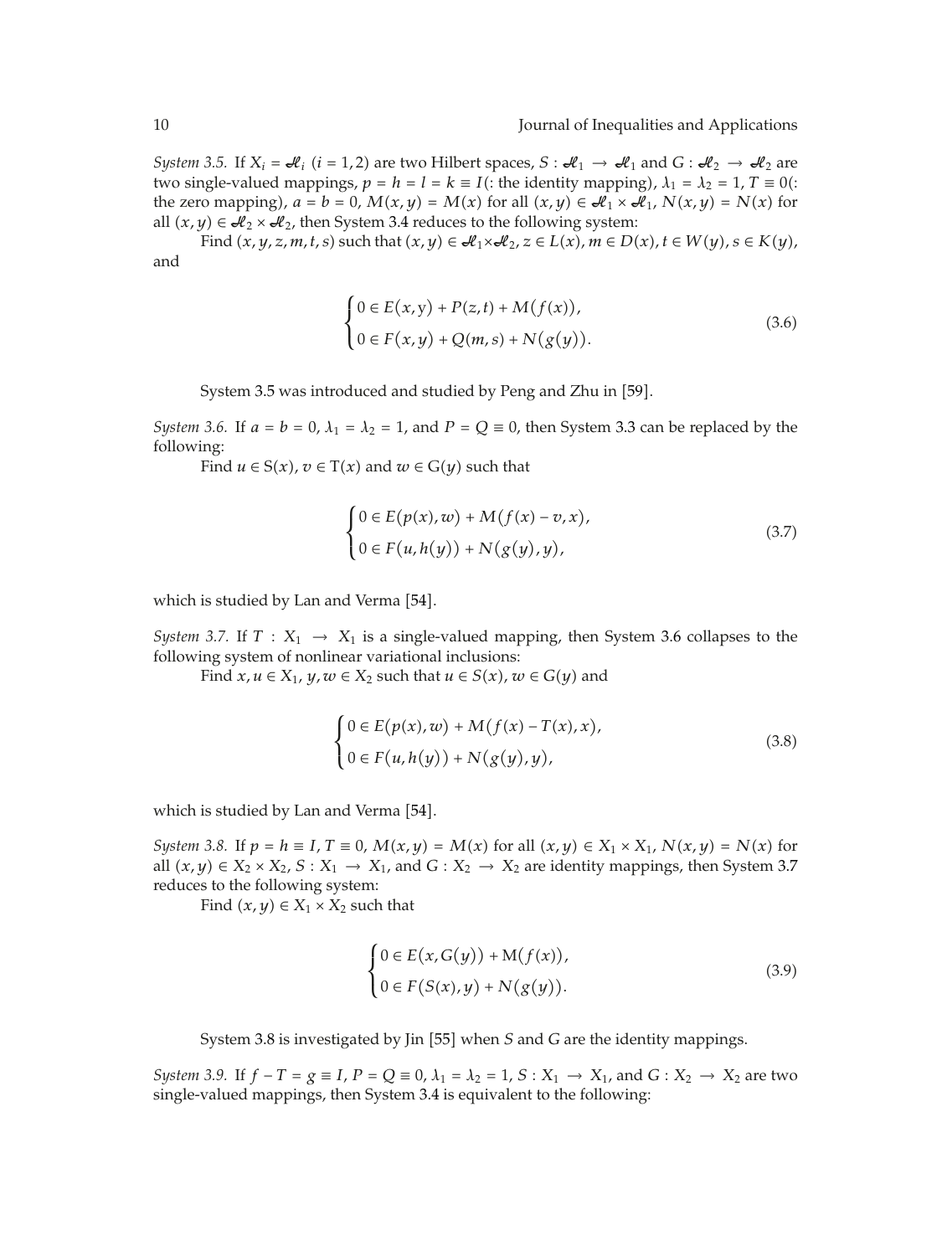Find  $(x, y) \in X_1 \times X_2$  such that

$$
\begin{cases}\na \in E(p(x), G(y)) + M(x, x), \\
b \in F(S(x), h(y)) + N(y, y),\n\end{cases}
$$
\n(3.10)

which is introduced and studied by Lan [39] when *S* and *G* are identity mappings.

*System 3.10.* When  $p = h = S = G \equiv I$ ,  $a = b = 0$ , System 3.9 can be replaced to the following: Find  $(x, y) \in X_1 \times X_2$  such that

$$
\begin{cases} 0 \in E(x, y) + M(x, x), \\ 0 \in F(x, y) + N(y, y), \end{cases}
$$
\n(3.11)

which is studied by Jin [56].

*System 3.11.* If  $X_i = \mathcal{A}_i$  ( $i = 1, 2$ ) is two Hilbert spaces,  $M(x, y) = M(x)$  for all  $(x, y) \in$  $\mathcal{A}_1 \times \mathcal{A}_1$  and  $N(x, y) = N(x)$  for all  $(x, y) \in \mathcal{A}_2 \times \mathcal{A}_2$ , then System 3.7 reduces to the following generalized system of set-valued variational inclusions:

Find  $x, u \in \mathcal{A}_1$ ,  $y, w \in \mathcal{A}_2$  such that  $u \in S(x)$ ,  $w \in G(y)$ , and

$$
\begin{cases} 0 \in E(p(x), w) + M(f(x) - T(x)), \\ 0 \in F(u, h(y)) + N(g(y)), \end{cases}
$$
\n
$$
(3.12)
$$

which is studied by Lan et al. [57] when *M*, *N* are *A*-monotone mappings and there exists single-valued mapping  $\psi : \mathcal{H}_1 \to \mathcal{H}_1$  such that  $\psi(x) = f(x) - T(x)$  for all  $x \in \mathcal{H}_1$ .

*System 3.12.* If  $g = p = h = f - T \equiv I$ , then System 3.11 collapses to the following system of nonlinear variational inclusions:

Find  $(x, y) \in \mathcal{A}_1 \times \mathcal{A}_2$ ,  $u \in S(x)$ ,  $w \in G(y)$  such that

$$
\begin{cases} 0 \in E(x, w) + M(x), \\ 0 \in F(u, y) + N(y), \end{cases}
$$
\n(3.13)

which is considered by Huang and Fang [28].

*System 3.13.* If  $S : \mathcal{A}_1 \to \mathcal{A}_1$  and  $G : \mathcal{A}_2 \to \mathcal{A}_2$  are two single-valued mappings, then System 3.12 is equivalent to the following:

Find  $(x, y) \in \mathcal{A}_1 \times \mathcal{A}_2$  such that

$$
\begin{cases} 0 \in E(x, G(y)) + M(x), \\ 0 \in F(S(x), y) + N(y), \end{cases}
$$
\n(3.14)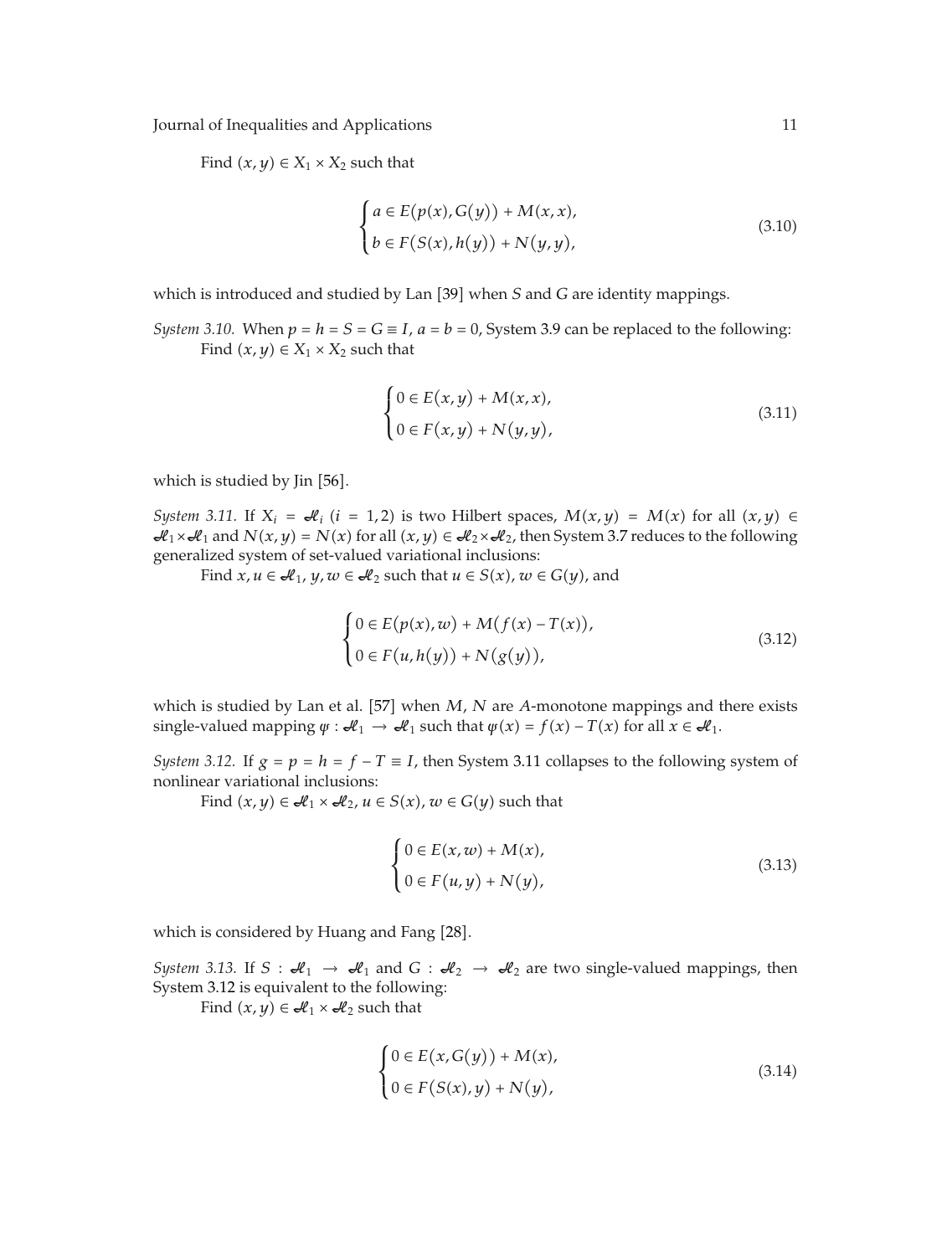which is investigated by Fang et al. [31] and Peng et al. [35], Fang and Huang [34], and Verma  $[36]$  with  $S = G \equiv I$ .

*System 3.14.* If  $M(x) = \partial \phi(x)$  and  $N(y) = \partial \phi(y)$  for all  $x \in \mathcal{A}_1$  and  $y \in \mathcal{A}_2$ , where  $\phi$ :  $\mathcal{H}_1 \to \mathbb{R} \cup \{+\infty\}$  and  $\phi : \mathcal{H}_2 \to \mathbb{R} \cup \{+\infty\}$  are two proper, convex, and lower semicontinuous functionals, and *∂ϕ* and *∂φ* denote subdifferential operators of *ϕ* and *φ*, respectively, then System 3.13 reduces to the following system:

Find  $(x, y) \in \mathcal{A}_1 \times \mathcal{A}_2$  such that

$$
\begin{cases} \langle E(x, G(y)), s - x \rangle + \varphi(s) - \varphi(x) \ge 0, & \forall s \in \mathcal{A}_1, \\ \langle F(S(x), y), t - y \rangle + \varphi(t) - \varphi(y) \ge 0, & \forall t \in \mathcal{A}_2, \end{cases}
$$
(3.15)

which is called a *system of nonlinear mixed variational inequalities*. Some special cases of System 3.7 can be found in [22]. Further, if  $S = G \equiv I$ , then System 3.7 reduces to the system of nonlinear variational inequalities considered by Cho et al. [25].

*System 3.15.* If  $M(x) = \partial \delta_{K_1}(x)$  and  $N(y) = \partial \delta_{K_2}(y)$  for all  $x \in K_1$  and  $y \in K_2$ , where  $K_1$  and  $K_2$  are nonempty closed convex subsets of  $\mathcal{A}_1$  and  $\mathcal{A}_2$ , respectively, and  $\delta_{K_1}$  and  $\delta_{K_2}$ denote indicator functions of *K*<sup>1</sup> and *K*2, respectively, then System 3.14 becomes the following problem:

Find  $(x, y) \in K_1 \times K_2$  such that

$$
\begin{cases} \langle E(x, G(y)), s - x \rangle \ge 0, & \forall s \in K_1, \\ \langle F(S(x), y), t - y \rangle \ge 0, & \forall t \in K_2, \end{cases}
$$
\n(3.16)

which is the just system in [24] when *S* and *G* are singlevalued and  $S = G \equiv I$ .

*System 3.16.* If  $\mathcal{A}_1 = \mathcal{A}_2 = \mathcal{A}$ ,  $K_1 = K_2 = K$ ,  $E(x, G(y)) = \rho_1 G(y) + x - y$ , and  $F(S(x), y) =$  $\rho_2 S(x) + y - x$  for all  $x, y \in \mathcal{A}$ , where  $\rho_1 > 0$  and  $\rho_2 > 0$  are two constants, then System 3.15 is equivalent to the following:

Find an element  $(x, y) \in K \times K$  such that

$$
\begin{cases} \langle \rho_1 G(y) + x - y, s - x \rangle \ge 0, & \forall s \in K, \\ \langle \rho_2 S(x) + y - x, t - y \rangle \ge 0, & \forall t \in K, \end{cases}
$$
 (3.17)

which is the system of nonlinear variational inequalities considered by Verma [22] with  $S =$ *G*.

*Remark 3.17.* If  $x = y$ ,  $S = G$  and  $\rho_1 = \rho_2$ , then System 3.16 reduces to the following classical nonlinear variational inequality problem:

Find an element  $x \in K$  such that

$$
\langle S(x), z - x \rangle \ge 0, \quad \forall z \in K. \tag{3.18}
$$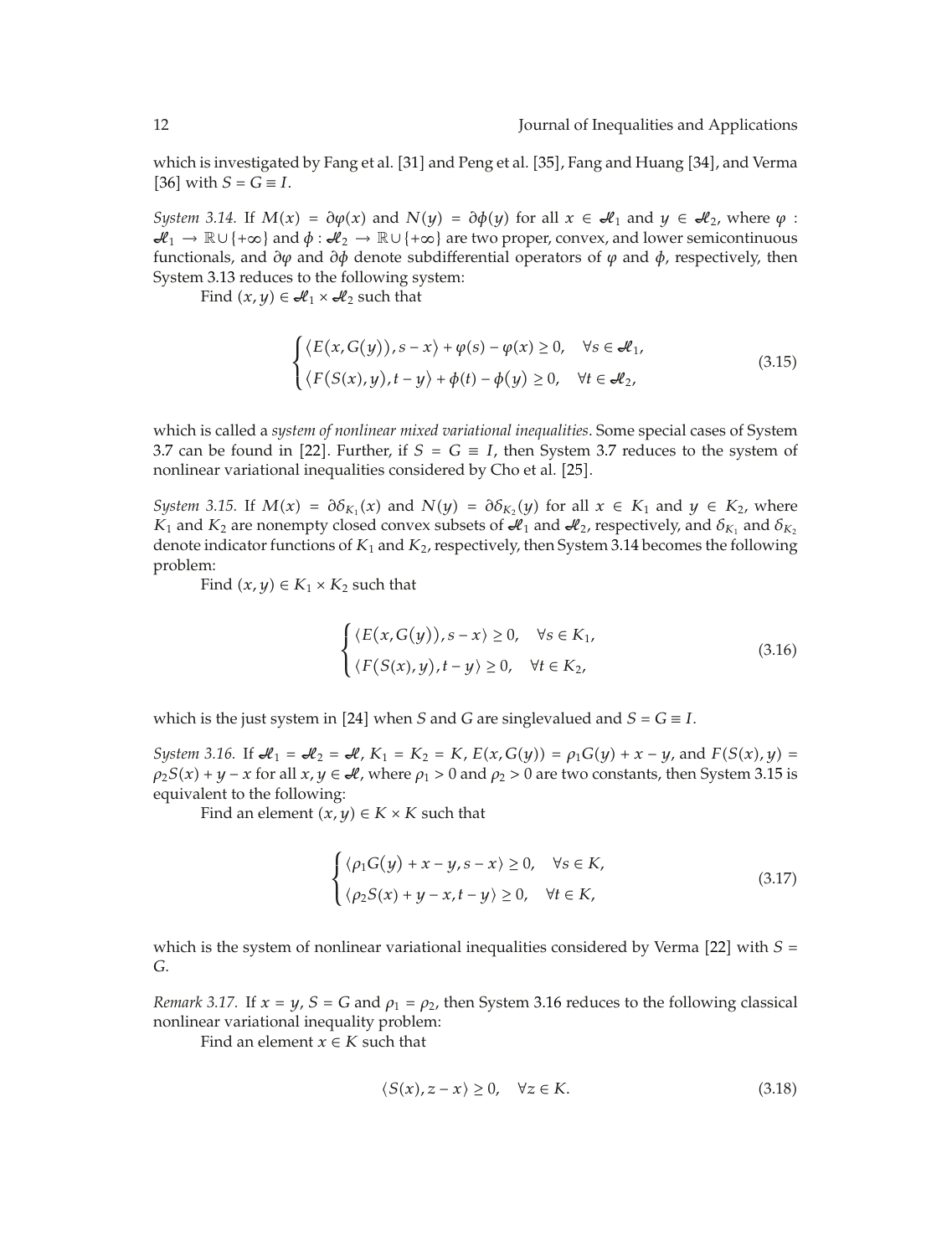#### **4. Existence Theorems**

In this section, we prove the existence theorem for solutions of Systems 3.1. For our main results, we have the following lemma which offers a good approach to solve System 3.1.

**Lemma 4.1.** Let  $X_i$ ,  $A_i$ ,  $\eta_i$ ,  $\lambda_i$  ( $i = 1, 2$ ), E, F, P, Q, S,  $\zeta$ , L,  $\mathfrak{D}$ , G,  $\mathcal{W}$ , K, M, N, f, g, h, p, l, *k*, *a*, and *b be the same as in System* 3.1. Then, for any given  $x, z, u, v, m \in X_1$  and  $y, w, t, s \in X_2$ , -*x, y, z, t, m, s, u, v, w is a solution of System 3.1 if and only if*

$$
f(x) = v + R_{M(\cdot,x),\rho_1}^{\eta_1, A_1} \left[ A_1(f(x) - v) - \frac{\rho_1}{\lambda_1} (E(p(x), w) + P(l(z), t) - a) \right],
$$
  
\n
$$
g(y) = R_{N(\cdot,y),\rho_2}^{\eta_2, A_2} \left[ A_2(g(y)) - \frac{\rho_2}{\lambda_2} (F(u, h(y)) + Q(m, k(s)) - b) \right],
$$
\n(4.1)

*where*  $\rho_1 > 0$  *and*  $\rho_2 > 0$  *are two constants.* 

*Proof.* The conclusion follows directly from Definition 2.10 and some simple arguments.  $\Box$ 

From Lemma 4.1, we have the following.

**Theorem 4.2.** Let  $X_1$  and  $X_2$  be the same as in Lemma 4.1, let  $S, \mathcal{L}, \mathcal{L}, \mathcal{D}$  :  $X_1 \rightarrow \mathfrak{F}(X_1)$  and  $\mathcal{G}, \mathcal{W}, \mathcal{K}$  :  $X_2 \to \mathfrak{F}(X_2)$  be fuzzy mappings satisfying the condition  $(*)$  with the corresponding functions  $\widetilde{a}$ , b,  $\widetilde{c}$ , d,  $\widetilde{e}$ ,  $f$  and  $\widetilde{g}$ , respectively,  $S, T, L, D : X_1 \to CB(X_1)$ , and let  $G, W, K : X_2 \to CB(X_1)$  be a  $\widehat{H}$ , Lineality, equitions on  $\widehat{H}$ , Lineality, equitions on  $\widehat{H}$ *CB*-*X*2 *be ξ-H* <sup>1</sup>*-Lipschitz continuous, <sup>ζ</sup>-<sup>H</sup>* <sup>1</sup>*-Lipschitz continuous, <sup>γ</sup>-<sup>H</sup>* <sup>1</sup>*-Lipschitz continuous, -H* <sup>1</sup>*-Lipschitz continuous, <sup>ξ</sup> -H* <sup>2</sup>*-Lipschitz continuous, <sup>ζ</sup> -H* <sup>2</sup>*-Lipschitz continuous, and <sup>γ</sup> -H* <sup>2</sup>*- Lipschitz continuous, respectively, where H <sup>i</sup> is the Hausdorff pseudometric on* <sup>2</sup>*Xi for <sup>i</sup>* <sup>1</sup>*,* <sup>2</sup>*. Assume* that  $\eta_i: X_i \times X_i \to X_i$  is  $\tau_i$ -Lipschitz continuous,  $A_i: X_i \to X_i$  is  $r_i$ -strongly  $\eta_i$ -accretive and  $\beta_i$ -*Lipschitz continuous for*  $i = 1, 2, p, l : X_1 \rightarrow X_1$  *are*  $\delta_1$ -*Lipschitz continuous, and*  $\delta_2$ -*Lipschitz continuous, respectively, h, k* :  $X_2 \rightarrow X_2$  *are*  $\pi_1$ *-Lipschitz continuous and*  $\pi_2$ *-Lipschitz continuous,*  $f: X_1 \to X_1$  *is*  $(\kappa, e_1)$ *-relaxed cocoercive,*  $\mu$ *-Lipschitz continuous and*  $g: X_2 \to X_2$  *is*  $(\sigma, e_2)$ -relaxed cocoercive,  $e$ -Lipschitz continuous. Suppose that  $M(\cdot, z): X_1 \to 2^{X_1}$  is an  $(A_1, \eta_1)$ *accretive operator with constant*  $m_1$  *for all*  $z \in X_1$  *and*  $N(\cdot, t) : X_2 \to 2^{X_2}$  *is an*  $(A_2, \eta_2)$ *-accretive operator with constant*  $m_2$  *for all*  $t \in X_2$ *, and*  $E, P: X_1 \times X_2 \rightarrow X_1$  *are two single-valued mappings such that E*-·*, y and P*-·*, y are ν*1*-Lipschitz continuous and ν*2*-Lipschitz continuous in the first variable, respectively, E*-*x,* ·*, P*-*x,* · *are ι*1*-Lipschitz continuous ι*2*-Lipschitz continuous in the second variable, respectively, for all*  $(x, y) \in X_1 \times X_2$ *, and*  $E(p_1(\cdot), y)$  *is*  $(\theta_1, s_1)$ -relaxed cocoercive with *respect to f'*, where  $f' : X_1 \rightarrow X_1$  *is defined by*  $f'(x) = A_1 \circ (f(x) - v) = A_1(f(x) - v)$  for  $all \ x \in X_1, b: X_1 \to [0,1] \ and \ \mathcal{L}_x(v) \geq b(x).$  Further, suppose that  $F, Q: X_1 \times X_2 \to X_2$ *are two nonlinear mappings such that F*-·*, y, Q*-·*, y are ρ*1*-Lipschitz continuous and ρ*2*-Lipschitz*  $c$  *continuous in the first variable, respectively,*  $F(x, \cdot)$  *and*  $Q(x, \cdot)$  *are*  $v_1$ *-Lipschitz continuous and*  $v_2$ *-* $L$ ipschitz continuous in the second variable, respectively, and  $F(x, h(\cdot))$  is  $(\theta_2, s_2)$ -relaxed cocoercive with respect to  $g'$ , where  $g': X_2 \to X_2$  is defined by  $g'(x) = A_2 \circ g(x) = A_2(g(x))$  for all  $x \in X_2$ .

*In addition, if there exist constants*  $\rho_1 \in (0, r_1/m_1)$  *and*  $\rho_2 \in (0, r_2/m_2)$  *such that* 

$$
\left\| R_{M(\cdot,x),\rho_1}^{\eta_1, A_1}(z) - R_{M(\cdot,y),\rho_1}^{\eta_1, A_1}(z) \right\| \leq \varepsilon \| x - y \|, \quad \forall x, y, z \in X_1,
$$
\n(4.2)

$$
\left\| R_{N(\cdot,x),\rho_2}^{\eta_2, A_2}(z) - R_{N(\cdot,y),\rho_2}^{\eta_2, A_2}(z) \right\| \le \vartheta \| x - y \|, \quad \forall x, y, z \in X_2,
$$
\n(4.3)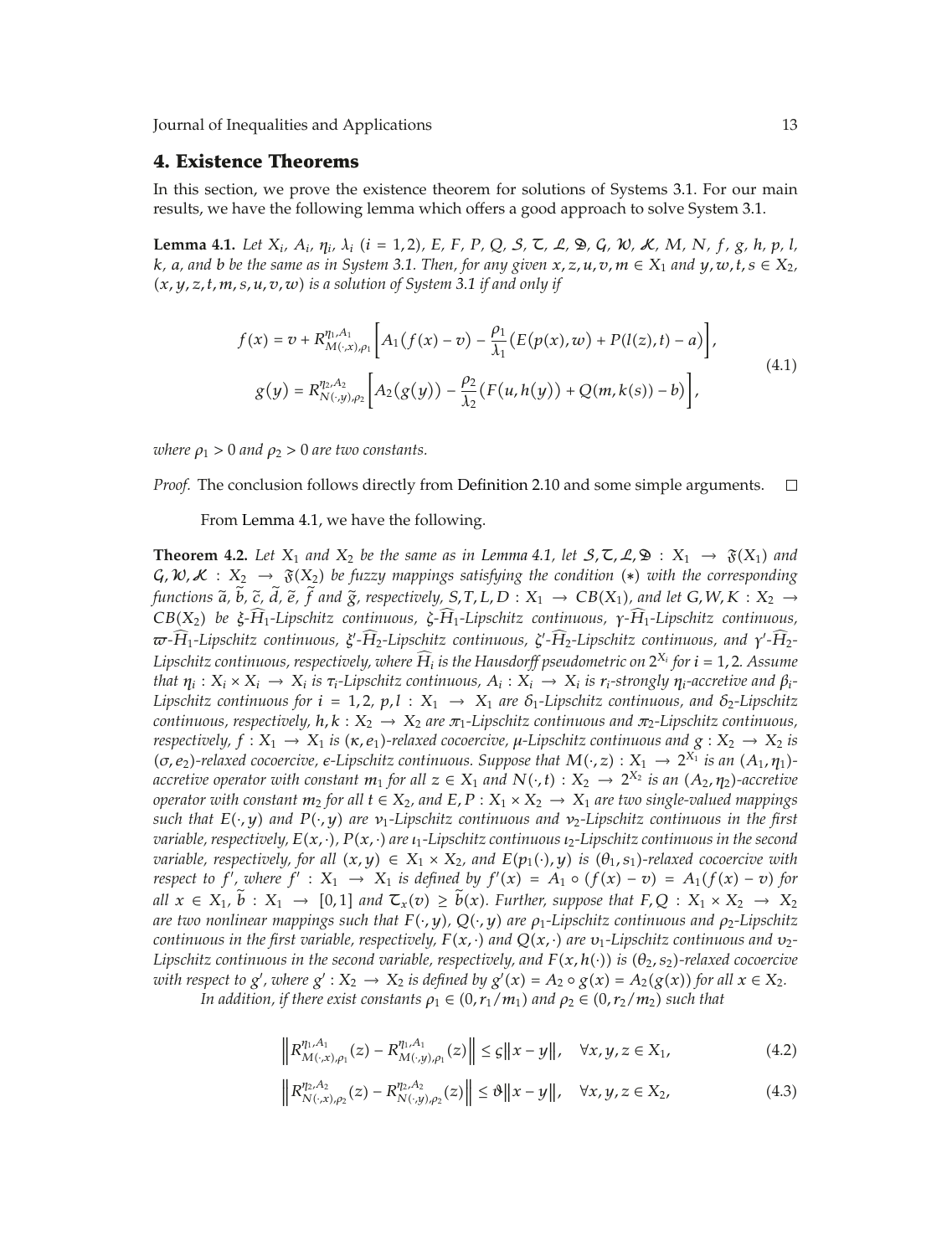$$
G + \zeta + \sqrt[4]{1 - q_1 e_1 + (c_{q_1} + q_1 \kappa) \mu^{q_1}} < 1,
$$
\n
$$
\vartheta + \sqrt[2]{1 - q_2 e_2 + (c_{q_2} + q_2 \sigma) e^{q_2}} < 1,
$$
\n
$$
\sqrt{\beta_1^{q_1} (\mu + \zeta)^{q_1} - q_1 \frac{\rho_1}{\lambda_1} (-\theta_1 \nu_1^{q_1} \delta_1^{q_1} + s_1) + \frac{c_{q_1} \rho_1^{q_1} \nu_1^{q_1} \delta_1^{q_1}}{\lambda_1^{q_1}}} < \frac{\tau_1^{1 - q_1} \lambda_1}{\rho_1} (r_1 - \rho_1 m_1) \chi_1 - \nu_2 \delta_2 \gamma,
$$
\n
$$
\sqrt{\beta_2^{q_2} e^{q_2} - q_2 \frac{\rho_2}{\lambda_2} (-\theta_2 \nu_1^{q_2} \pi_1^{q_2} + s_2) + \frac{c_{q_2} \rho_2^{q_2} \nu_1^{q_2} \pi_1^{q_2}}{\lambda_2^{q_2}}} < \frac{\tau_2^{1 - q_2} \lambda_2}{\rho_2} (r_2 - \rho_2 m_2) \chi_2 - \nu_2 \pi_2 \gamma',
$$
\n(4.4)

*where*

$$
\chi_1 = 1 - \left( \varsigma + \zeta + \sqrt[4]{1 - q_1 e_1 + (c_{q_1} + q_1 \kappa) \mu^{q_1}} \right) - \frac{\rho_2 \tau_2^{q_2 - 1} (\rho_1 \xi + \rho_2 \varpi)}{\lambda_2 (r_2 - \rho_2 m_2)},
$$
\n
$$
\chi_2 = 1 - \left( \vartheta + \sqrt[4]{1 - q_2 e_2 + (c_{q_2} + q_2 \sigma) \epsilon^{q_2}} \right) - \frac{\rho_1 \tau_1^{q_1 - 1} (t_1 \xi' + t_2 \zeta')}{\lambda_1 (r_1 - \rho_1 m_1)},
$$
\n(4.5)

*λ*1*, λ*<sup>2</sup> *are the same as in System 3.1, and cq*<sup>1</sup> *, cq*<sup>2</sup> *are two constants guaranteed by Lemma 2.1, then System 3.1 admits a solution.*

*Proof.* For any given  $\rho_1 > 0$  and  $\rho_2 > 0$ , define mappings  $\Phi_{\rho_1} : X_1 \times X_1 \times X_1 \times X_2 \times X_2 \to X_1$ and  $\Psi_{\rho_2}$ :  $X_1 \times X_1 \times X_2 \times X_2 \to X_2$  as follows:

$$
\Phi_{\rho_1}(x, z, v, t, w) \n= x - f(x) + v + R_{M(\cdot, x), \rho_1}^{\eta_1, A_1} \Big[ A_1(f(x) - v) - \frac{\rho_1}{\lambda_1} (E(p(x), w) + P(l(z), t) - a) \Big],
$$
\n
$$
\Psi_{\rho_2}(u, m, s, y) \n= y - g(y) + R_{N(\cdot, y), \rho_2}^{\eta_2, A_2} \Big[ A_2(g(y)) - \frac{\rho_2}{\lambda_2} (F(u, h(y)) + Q(m, k(s)) - b) \Big]
$$
\n(4.6)

for all  $(x, y, z, t, m, s, u, v, w) \in X_1 \times X_2 \times X_1 \times X_2 \times X_1 \times X_2 \times X_1 \times X_2$ , where  $a \in X_1$  and *b* ∈ *X*<sub>2</sub> are the same as in System 3.1, and let  $\tilde{a}$ , *b*,  $\tilde{c}$ , *d* : *X*<sub>1</sub> → [0,1] and  $\tilde{e}$ ,  $f$ ,  $\tilde{g}$  :  $X_2 \rightarrow [0,1]$  be mappings such that  $S_x(u) \ge \tilde{a}(x)$ ,  $\mathcal{L}_x(v) \ge b(x)$ ,  $\mathcal{L}_x(z) \ge \tilde{c}(x)$ ,  $\mathfrak{D}_x(m) \ge d(x)$ ,  $G_y(w) \ge \tilde{e}(y)$ ,<br>24. (1)  $\ge \tilde{c}(x)$ ,  $\longrightarrow$   $\mathcal{L}_x(x) \ge \tilde{c}(x)$  $\mathcal{W}_y(t) \ge f(y)$ , and  $\mathcal{K}_y(s) \ge \tilde{g}(y)$ .<br>Now define a norm  $\|\cdot\|$ .

Now, define a norm  $\|\cdot\|_*$  on  $X_1 \times X_2$  by

$$
||(u,v)||_* = ||u|| + ||v||, \quad \forall (u,v) \in X_1 \times X_2.
$$
 (4.7)

It is easy to see that  $(X_1 \times X_2, \|\cdot\|_*)$  is a Banach space (see [34]). For any given  $\rho_1 > 0$  and  $\rho_2$  > 0, define a mapping  $Q_{\rho_1,\rho_2}: X_1 \times X_2 \times X_1 \times X_1 \times X_1 \times X_2 \times X_2 \times X_2 \times X_2 \to X_1 \times X_2$  by

$$
Q_{\rho_1, \rho_2}(x, y, z, u, v, m, s, t, w) = (\Phi_{\rho_1}(x, z, v, t, w), \Psi_{\rho_2}(u, m, s, y))
$$
(4.8)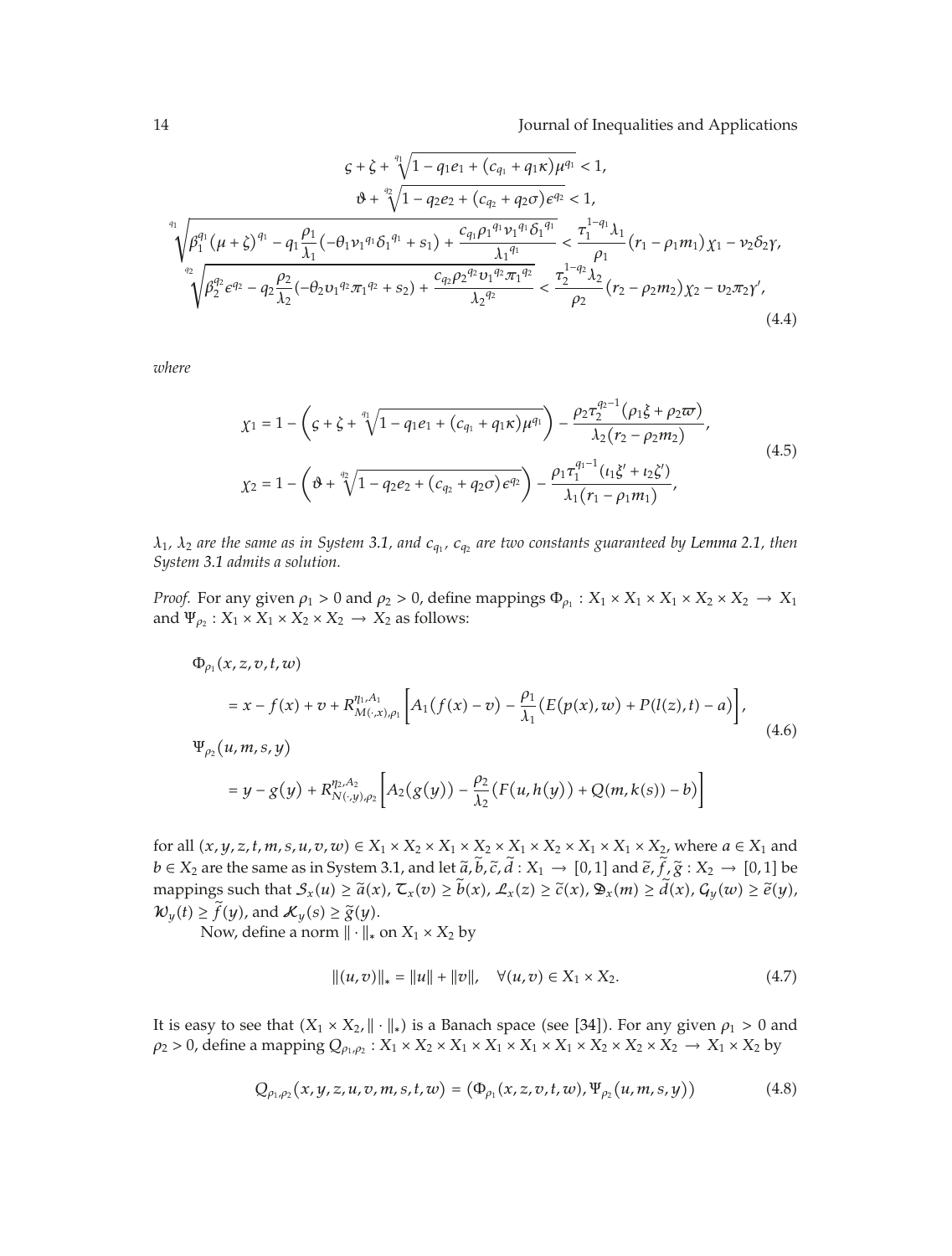for all  $(x, y, z, u, v, m, s, t, w) \in X_1 \times X_2 \times X_1 \times X_1 \times X_1 \times X_1 \times X_2 \times X_2 \times X_2$  and let

$$
\mathfrak{R}_{\rho_1,\rho_2}(x,y) = \{Q_{\rho_1,\rho_2}(x,y,z,u,v,m,s,t,w) : \mathcal{S}_x(u) \ge \tilde{a}(x), \mathcal{T}_x(v) \ge \tilde{b}(x), \mathcal{L}_x(z) \ge \tilde{c}(x), \mathfrak{D}_x(m) \ge \tilde{d}(x), G_y(w) \ge \tilde{e}(y), \mathcal{W}_y(t) \ge \tilde{f}(y), \mathcal{K}_y(s) \ge \tilde{g}(y), \text{ where } \tilde{a}, \tilde{b}, \tilde{c}, \tilde{d} : X_1 \to [0,1], \tilde{e}, \tilde{f}, \tilde{g} : X_2 \to [0,1] \}
$$
\n(4.9)

for all  $(x, y) \in X_1 \times X_2$ . Then, for any given  $(x, y)$ ,  $(x', y') \in X_1 \times X_2$ ,  $\varepsilon > 0$  and  $Q_{\rho_1,\rho_2}(x,y,z,u,v,m,s,t,w) \in \mathfrak{R}_{\rho_1,\rho_2}(x,y)$ , there exists  $(z,u,v,m,s,t,w) \in X_1 \times X_1 \times X_1 \times$  $X_1 \times X_2 \times X_2 \times X_2$  such that

$$
\mathcal{S}_x(u) \ge \tilde{a}(x), \qquad \mathcal{L}_x(v) \ge \tilde{b}(x), \qquad \mathcal{L}_x(z) \ge \tilde{c}(x), \qquad \mathfrak{D}_x(m) \ge \tilde{d}(x),
$$
  

$$
\mathcal{G}_y(w) \ge \tilde{e}(y), \qquad \mathcal{W}_y(t) \ge \tilde{f}(y), \qquad \mathcal{K}_y(s) \ge \tilde{g}(y), \tag{4.10}
$$

where  $\tilde{a}$ ,  $b$ ,  $\tilde{c}$ ,  $d: X_1 \to [0,1]$ ,  $\tilde{e}$ ,  $f$ ,  $\tilde{g}: X_2 \to [0,1]$  and (4.6) holds. Since  $S_x(u) \geq \tilde{a}(x)$ ,  $\mathcal{F}_x(v) \geq \tilde{b}(x)$ ,  $\mathcal{F}_x(v) \geq \tilde{b}(x)$ ,  $\mathcal{F}_y(v) \geq \tilde{b}(x)$ ,  $\mathcal{F}_z(v) \geq \tilde{b}(x)$ , th  $b(x), \mathcal{L}_x(z) \ge \tilde{c}(x), \mathfrak{D}_x(m) \ge d(x), G_y(w) \ge \tilde{e}(y), \mathcal{W}_y(t) \ge f(y), \mathcal{K}_y(s) \ge \tilde{g}(y),$  that is,  $u \in S(x) \subset CR(X)$ ,  $\tau \subset T(x) \subset CR(X)$ ,  $\tau \subset L(x) \subset CR(X)$ ,  $m \subset D(x) \subset CR(X)$ ,  $zu \subset C(y) \subset CR(Y)$  $S(x) \in CB(X_1), v \in T(x) \in CB(X_1), z \in L(x) \in CB(X_1), m \in D(x) \in CB(X_1), w \in G(y) \in$ *CB*( $X_2$ ), *t* ∈ *W*( $y$ ) ∈ *CB*( $X_2$ ), *s* ∈ *K*( $y$ ) ∈ *CB*( $X_2$ ), it follows from Lemma 2.4 that there exist  $u' \in S(x')$ ,  $v' \in T(x')$ ,  $z' \in L(x')$ ,  $m' \in D(x')$ ,  $w' \in G(y')$ ,  $t' \in W(y')$ ,  $s' \in K(y')$ , that  $\text{is, } S_{x'}(u') \geq \widetilde{a}(x'), \mathcal{I}_{x'}(v') \geq b(x'), \mathcal{L}_{x'}(z') \geq \widetilde{c}(x'), \mathfrak{D}_{x'}(m') \geq d(x'), \mathcal{G}_{y'}(w') \geq \widetilde{e}(y'), \mathcal{W}_{y'}(t') \geq \widetilde{c}(x')$  $f(y')$ ,  $\mathcal{K}_{y'}(s') \ge \widetilde{g}(y')$  such that

$$
||u - u'|| \le (1 + \varepsilon)\widehat{H}_1(S(x), S(x')), \qquad ||v - v'|| \le (1 + \varepsilon)\widehat{H}_1(T(x), T(x')),
$$
  
\n
$$
||z - z'|| \le (1 + \varepsilon)\widehat{H}_1(L(x), L(x')), \qquad ||m - m'|| \le (1 + \varepsilon)\widehat{H}_1(D(x), D(x')),
$$
  
\n
$$
||w - w'|| \le (1 + \varepsilon)\widehat{H}_2(G(y), G(y')), \qquad ||t - t'|| \le (1 + \varepsilon)\widehat{H}_2(W(y), W(y')),
$$
  
\n
$$
||s - s'|| \le (1 + \varepsilon)\widehat{H}_2(K(y), K(y')).
$$
  
\n(4.11)

Letting

$$
\Phi_{\rho_1}(x', z', v', t', w')
$$
\n
$$
= x' - f(x') + v' + R_{M(\cdot, x'), \rho_1}^{\eta_1, A_1} \Big[ A_1(f(x') - v') - \frac{\rho_1}{\lambda_1} (E(p(x'), w') + P(l(z'), t') - a) \Big],
$$
\n
$$
\Psi_{\rho_2}(u', m', s', y')
$$
\n
$$
= y' - g(y') + R_{N(\cdot, y'), \rho_2}^{\eta_2, A_2} \Big[ A_2(g(y')) - \frac{\rho_2}{\lambda_2} (F(u', h(y')) + Q(m', k(s')) - b) \Big],
$$
\n(4.12)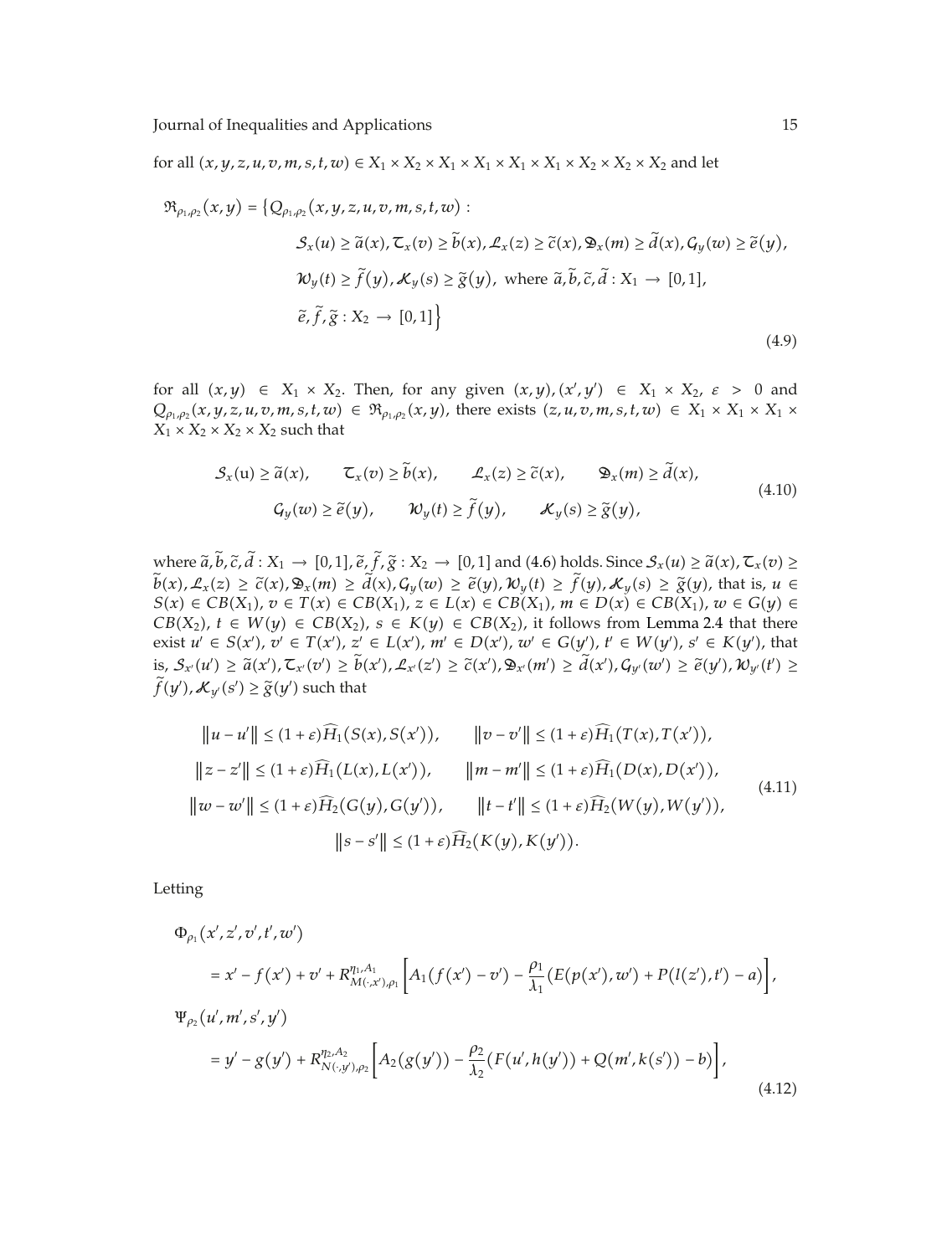we have

$$
(\Phi_{\rho_1}(x',z',v',t',w'),\Psi_{\rho_2}(u',m',s',y')) = Q_{\rho_1,\rho_2}(x',y',z',u',v',m',s',t',w').
$$
 (4.13)

Now, it follows from (4.2) and Proposition 2.11 that

$$
\|\Phi_{\rho_{1}}(x,z,v,t,w) - \Phi_{\rho_{1}}(x',z',v',t',w')\| \n\leq \|x - x' - (f(x) - f(x'))\| + \|v - v'\| \n+ \|R_{M(x,y,\rho_{1})}^{n,A_1} \Big[ A_1(f(x) - v) - \frac{\rho_1}{A_1} (E(p(x),w) + P(l(z),t) - a) \Big] \n- R_{M(x,y,\rho_{1})}^{n,A_1} \Big[ A_1(f(x') - v') - \frac{\rho_1}{A_1} (E(p(x'),w') + P(l(z'),t') - a) \Big] \Big\| \n\leq \|x - x' - (f(x) - f(x'))\| + \|v - v'\| \n+ \|R_{M(x,y,\rho_{1})}^{n,A_1} \Big[ A_1(f(x) - v) - \frac{\rho_1}{A_1} (E(p(x),w) + P(l(z),t) - a) \Big] \n- R_{M(x,x),\rho_{1}}^{n,A_1} \Big[ A_1(f(x') - v') - \frac{\rho_1}{A_1} (E(p(x'),w') + P(l(z'),t') - a) \Big] \Big\| \n+ \|R_{M(x,x),\rho_{1}}^{n,A_1} \Big[ A_1(f(x') - v') - \frac{\rho_1}{A_1} (E(p(x'),w') + P(l(z'),t') - a) \Big] \Big\| \n- R_{M(x,x),\rho_{1}}^{n,A_1} \Big[ A_1(f(x') - v') - \frac{\rho_1}{A_1} (E(p(x'),w') + P(l(z'),t') - a) \Big] \Big\| \n\leq \|x - x' - (f(x) - f(x'))\| + \|v - v'\| + \varepsilon \|x - x'\| \n+ \frac{\tau_1^{q_1-1}}{\tau_1 - \rho_1 m_1} \|A_1(f(x) - v) - \frac{\rho_1}{\lambda_1} (E(p(x),w) + P(l(z),t) - a) \n- (A_1(f(x') - v') - \frac{\rho_1}{\lambda_1} (E(p(x),w') + P(l(z'),t') - a) ) \Big\| \n\leq \|x - x' - (f(x) - f(x'))\| + \|v - v'\| + \varepsilon \|x - x'\| \n+ \frac{\tau_1^{q_1-1}}{\tau_1 - \rho_1 m_1} \Big\{ \frac{\rho_1}{\lambda
$$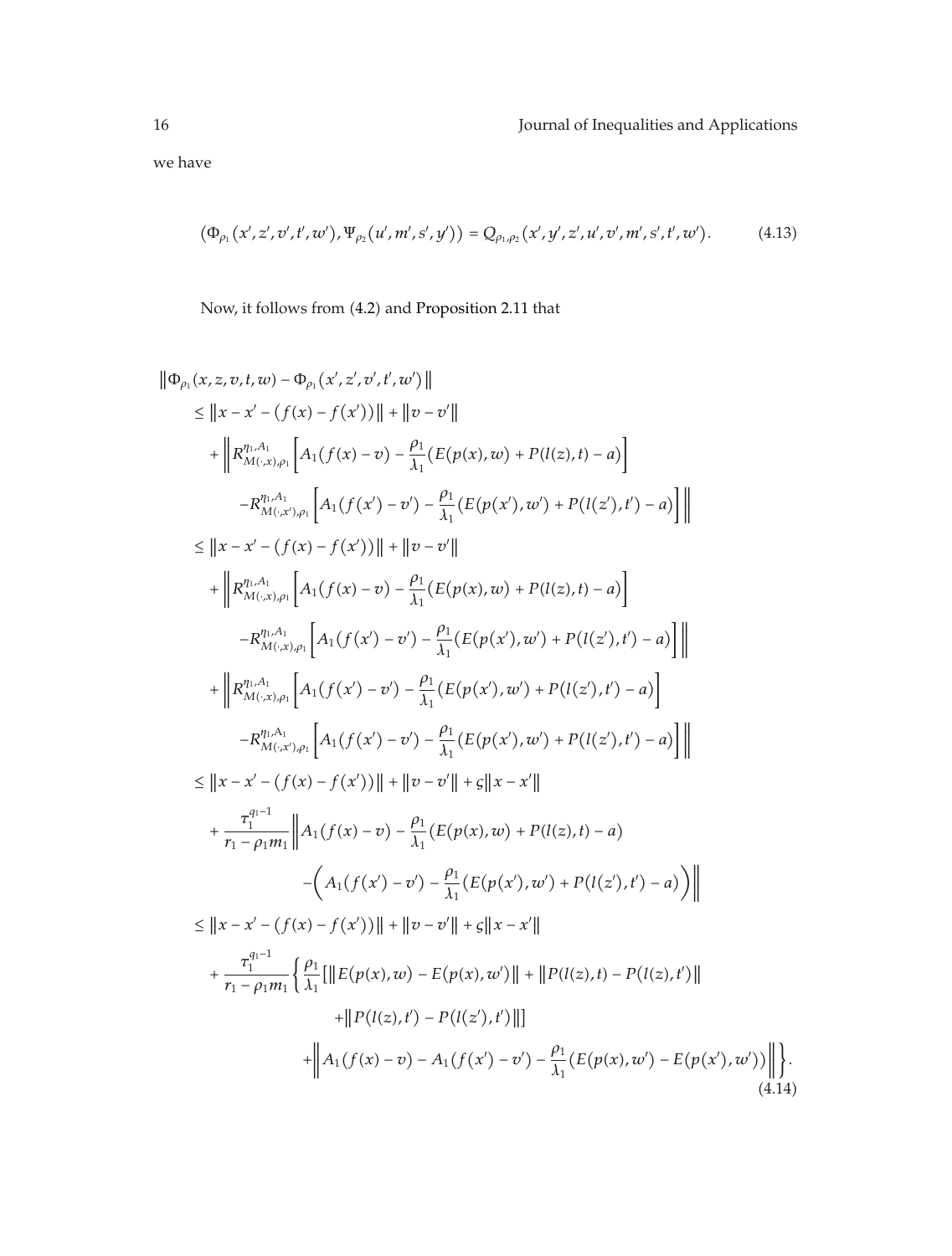Thus, by Lemma 2.1, we have

$$
||x - x' - (f(x) - f(x'))||^{q_1}
$$
  
\n
$$
\le ||x - x'||^{q_1} - q_1 \langle f(x) - f(x') \rangle J_{q_1}(x - x') \rangle + c_{q_1} ||f(x) - f(x')||^{q_1}.
$$
\n(4.15)

Since *f* is (κ, *e*<sub>1</sub>)-relaxed cocoercive and *μ*-Lipschitz continuous, we conclude that

$$
||x - x' - (f(x) - f(x'))||^{q_1} \le ||x - x'||^{q_1} - q_1 e_1||x - x'||^{q_1} + (c_{q_1} + q_1 \kappa)\mu^{q_1}||x - x'||^{q_1}
$$
  
= 
$$
(1 - q_1 e_1 + (c_{q_1} + q_1 \kappa)\mu^{q_1})||x - x'||^{q_1}.
$$
 (4.16)

By (4.11) and  $\zeta$ - $H_1$ -Lipschitz continuity of *T*,

$$
\|v - v'\| \le (1 + \varepsilon)\widehat{H}_1(T(x), T(x')) \le \zeta(1 + \varepsilon) \|x - x'\|.
$$
 (4.17)

Since  $E(x, \cdot)$  is  $\iota_1$ -Lipschitz continuous in the second variable and *G* is  $\xi'$ - $H_2$ -Lipschitz continuous, by  $(4.11)$ , we have

$$
||E(p(x), w) - E(p(x), w')|| \le \iota_1 ||w - w'|| \le \iota_1 (1 + \varepsilon) \widehat{H}_2(G(y), G(y'))
$$
  
 
$$
\le \iota_1 \xi'(1 + \varepsilon) ||y - y'||. \tag{4.18}
$$

Since  $P(x, \cdot)$  is *ι*<sub>2</sub>-Lipschitz continuous in the second variable, *W* is  $\zeta'$ - $H_2$ -Lipschitz continuous,  $p_2$  is  $\delta_2$ -Lipschitz continuous,  $P(\cdot, y)$  is  $\nu_2$ -Lipschitz continuous in the first variable, and *L* is *γ-H*<sub>1</sub>-Lipschitz continuous, using (4.11), we deduce that

$$
||P(l(z),t) - P(l(z),t')|| \leq \iota_2 ||t - t'|| \leq \iota_2 (1+\varepsilon) \widehat{H}_2(W(y), W(y'))
$$
  
 
$$
\leq \iota_2 \zeta'(1+\varepsilon) ||y - y'||,
$$
 (4.19)

and also

$$
||P(l(z),t') - P(l(z'),t')|| \leq \nu_2 ||l(z) - l(z')|| \leq \nu_2 \delta_2 ||z - z'||
$$
  

$$
\leq \nu_2 \delta_2 (1+\varepsilon) \widehat{H}_1(L(x),L(x'))
$$
  

$$
\leq \nu_2 \delta_2 \gamma (1+\varepsilon) ||x - x'||. \tag{4.20}
$$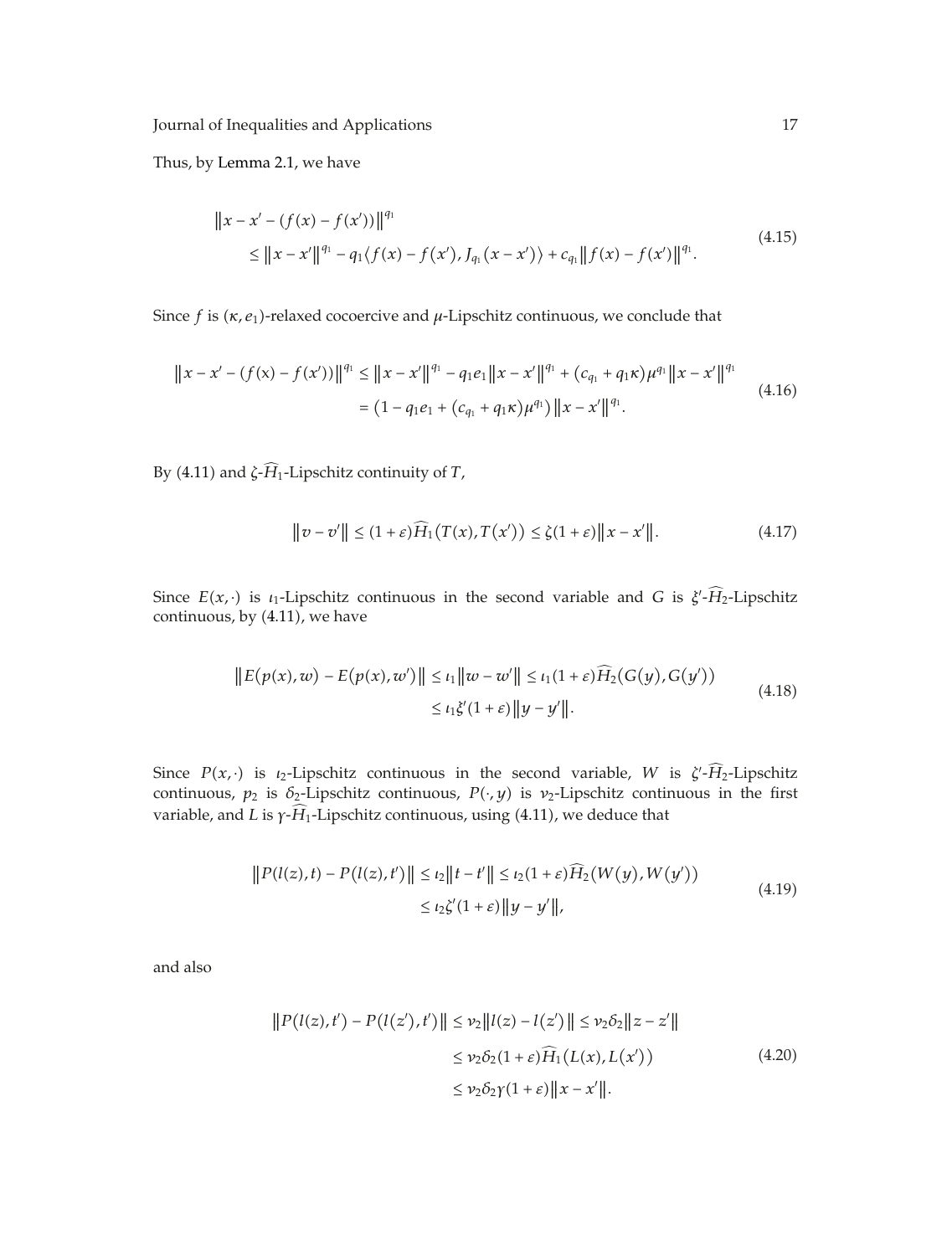Again, by Lemma 2.1, it follows that

$$
\|A_1(f(x) - v) - A_1(f(x') - v') - \frac{\rho_1}{\lambda_1} (E(p(x), w') - E(p(x'), w'))\|^{q_1}
$$
  
\n
$$
\leq \|A_1(f(x) - v) - A_1(f(x') - v')\|^{q_1} - q_1 \frac{\rho_1}{\lambda_1}
$$
  
\n
$$
\times \langle E(p(x), w') - E(p(x'), w'), J_{q_1}(A_1(f(x) - v) - A_1(f(x') - v'))\rangle
$$
  
\n
$$
+ c_{q_1} \frac{\rho_1^{q_1}}{\lambda_1^{q_1}} \|E(p(x), w') - E(p(x'), w')\|^{q_1}.
$$
\n(4.21)

Since *A*<sup>1</sup> is *β*1-Lipschitz continuous, *f* is *μ*-Lipschitz continuous, and *T* is *ζ*-Lipschitz continuous, by  $(4.11)$ , we get

$$
||A_1(f(x) - v) - A_1(f(x') - v')|| \le \beta_1 ||f(x) - f(x') - (v - v')||
$$
  
\n
$$
\le \beta_1 (||f(x) - f(x')|| + ||v - v'||)
$$
  
\n
$$
\le \beta_1 (\mu + \zeta(1 + \varepsilon)) ||x - x'||. \tag{4.22}
$$

Since  $E(p(\cdot), y)$  is  $(\theta_1, s_1)$ -relaxed cocoercive with respect to *f'*, where  $f'(x) = A_1 \circ (f(x) - f'(x))$  $v = A_1(f(x) - v)$ ,  $E(\cdot, y)$  is  $v_1$ -Lipschitz continuous in the first variable and  $p$  is  $\delta_1$ -Lipschitz continuous, we have

$$
\langle E(p(x), w') - E(p(x'), w'), J_{q_1}(A_1(f(x) - v) - A_1(f(x') - v')) \rangle
$$
  
\n
$$
\leq -\theta_1 \| E(p(x), w') - E(p(x'), w') \|^{q_1} + s_1 \|x - x'\|^{q_1}
$$
  
\n
$$
\leq -\theta_1 \nu_1^{q_1} \| p(x) - p(x') \|^{q_1} + s_1 \|x - x'\|^{q_1}
$$
  
\n
$$
\leq (-\theta_1 \nu_1^{q_1} \delta_1^{q_1} + s_1) \|x - x'\|^{q_1},
$$
\n(4.23)

and also

$$
||E(p(x), w') - E(p(x'), w')|| \leq \nu_1 ||p(x) - p(x')|| \leq \nu_1 \delta_1 ||x - x'||. \tag{4.24}
$$

Hence, using (4.21)–(4.24), we have

$$
\|A_1(f(x) - v) - A_1(f(x') - v') - \frac{\rho_1}{\lambda_1} (E(p(x), w') - E(p(x'), w'))\|^{q_1}
$$
  

$$
\leq \left(\beta_1^{q_1} (\mu + \zeta(1+\varepsilon))^{q_1} - q_1 \frac{\rho_1}{\lambda_1} (-\theta_1 \nu_1^{q_1} \delta_1^{q_1} + s_1) + \frac{c_{q_1} \rho_1^{q_1} \nu_1^{q_1} \delta_1^{q_1}}{\lambda_1^{q_1}}\right) \|x - x'\|^{q_1},
$$
\n(4.25)

where  $c_{q_1}$  is the constant as in Lemma 2.1. Using  $(4.14)$ – $(4.20)$ , and  $(4.25)$ , it follows that

$$
\|\Phi_{\rho_1}(x,z,v,t,w) - \Phi_{\rho_1}(x',z',v',t',w')\| \le \varphi_1(\varepsilon) \|x - x'\| + \phi_1(\varepsilon) \|y - y'\|,\tag{4.26}
$$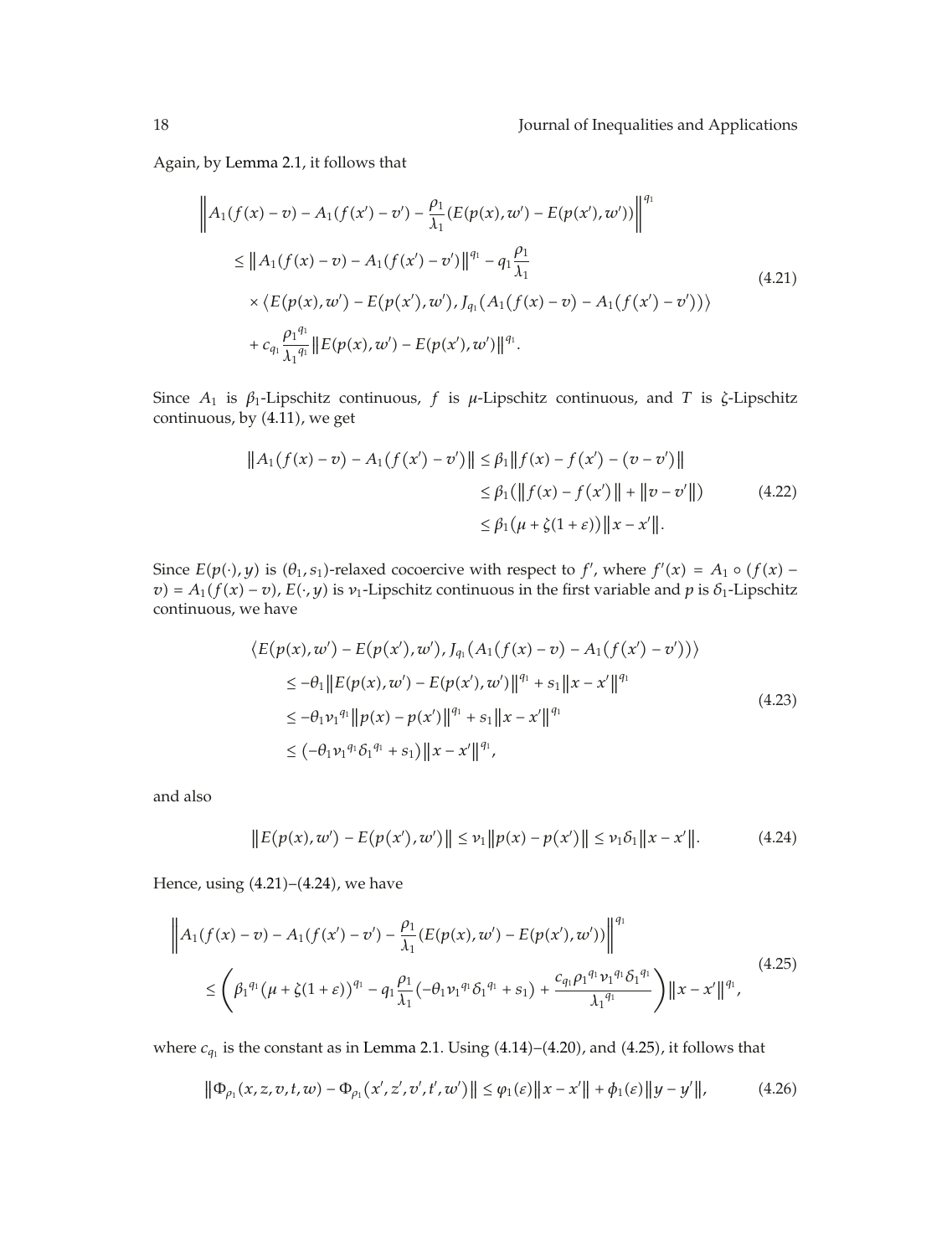where

$$
\varphi_{1}(\varepsilon) = \varsigma + \zeta(1+\varepsilon) + \sqrt[4]{1 - q_{1}e_{1} + (c_{q_{1}} + q_{1}\kappa)\mu^{q_{1}}} + \frac{\rho_{1}\tau_{1}^{q_{1}-1}(\nu_{2}\delta_{2}\gamma(1+\varepsilon) + \psi_{1}(\varepsilon))}{\lambda_{1}(\tau_{1} - \rho_{1}m_{1})},
$$
\n
$$
\psi_{1}(\varepsilon) = \sqrt{\beta_{1}^{q_{1}}(\mu + \zeta(1+\varepsilon))^{q_{1}} - q_{1}\frac{\rho_{1}}{\lambda_{1}}(-\theta_{1}\nu_{1}^{q_{1}}\delta_{1}^{q_{1}} + s_{1}) + \frac{c_{q_{1}}\rho_{1}^{q_{1}}\nu_{1}^{q_{1}}\delta_{1}^{q_{1}}}{\lambda_{1}^{q_{1}}}},
$$
\n
$$
\phi_{1}(\varepsilon) = \frac{\rho_{1}\tau_{1}^{q_{1}-1}(t_{1}\xi' + t_{2}\zeta')(1+\varepsilon)}{\lambda_{1}(\tau_{1} - \rho_{1}m_{1})}.
$$
\n(4.27)

Similarly, for any  $(u, m, s, y)$ ,  $(u', m', s', y') \in X_1 \times X_1 \times X_2 \times X_2$ , it follows from (4.3) and Proposition 2.11 that

$$
\| \Psi_{\rho_{2}}(u, m, s, y) - \Psi_{\rho_{2}}(u', m', s', y') \|
$$
\n
$$
\leq \| y - y' - (g(y) - g(y')) \|
$$
\n
$$
+ \| R_{N(\cdot, y), \rho_{2}}^{p_{2, A_{2}}} \Big[ A_{2}(g(y)) - \frac{\rho_{2}}{\lambda_{2}} (F(u, h(y)) + Q(m, k(s)) - b) \Big]
$$
\n
$$
- R_{N(\cdot, y), \rho_{2}}^{p_{2, A_{2}}} \Big[ A_{2}(g(y')) - \frac{\rho_{2}}{\lambda_{2}} (F(u', h(y')) + Q(m', k(s')) - b) \Big] \|
$$
\n
$$
\leq \| y - y' - (g(y) - g(y')) \|
$$
\n
$$
+ \| R_{N(\cdot, y), \rho_{2}}^{p_{2, A_{2}}} \Big[ A_{2}(g(y)) - \frac{\rho_{2}}{\lambda_{2}} (F(u, h(y)) + Q(m, k(s)) - b) \Big] +
$$
\n
$$
- R_{N(\cdot, y), \rho_{2}}^{p_{2, A_{2}}} \Big[ A_{2}(g(y')) - \frac{\rho_{2}}{\lambda_{2}} (F(u', h(y')) + Q(m', k(s')) - b) \Big] \|
$$
\n
$$
+ \| R_{N(\cdot, y), \rho_{2}}^{p_{2, A_{2}}} \Big[ A_{2}(g(y')) - \frac{\rho_{2}}{\lambda_{2}} (F(u', h(y')) + Q(m', k(s')) - b) \Big] \|
$$
\n
$$
- R_{N(\cdot, y), \rho_{2}}^{p_{2, A_{2}}} \Big[ A_{2}(g(y')) - \frac{\rho_{2}}{\lambda_{2}} (F(u', h(y')) + Q(m', k(s')) - b) \Big] \|
$$
\n
$$
\leq \| y - y' - (g(y) - g(y')) \| + \vartheta \| y - y' \|
$$
\n
$$
+ \frac{\tau_{2}^{q_{2}-1}}{\tau_{2}-\rho_{2}m_{2}} \| A_{2}(g(y)) - \frac{\rho_{2}}{\lambda_{2}} (F(u, h(y)) + Q(m, k(s)) - b) - (A_{2}(g(y')) - \frac{\rho_{2}}{\lambda_{2}} (F(u', h(y')) + Q(m', k(s')) - b) \Big) \|
$$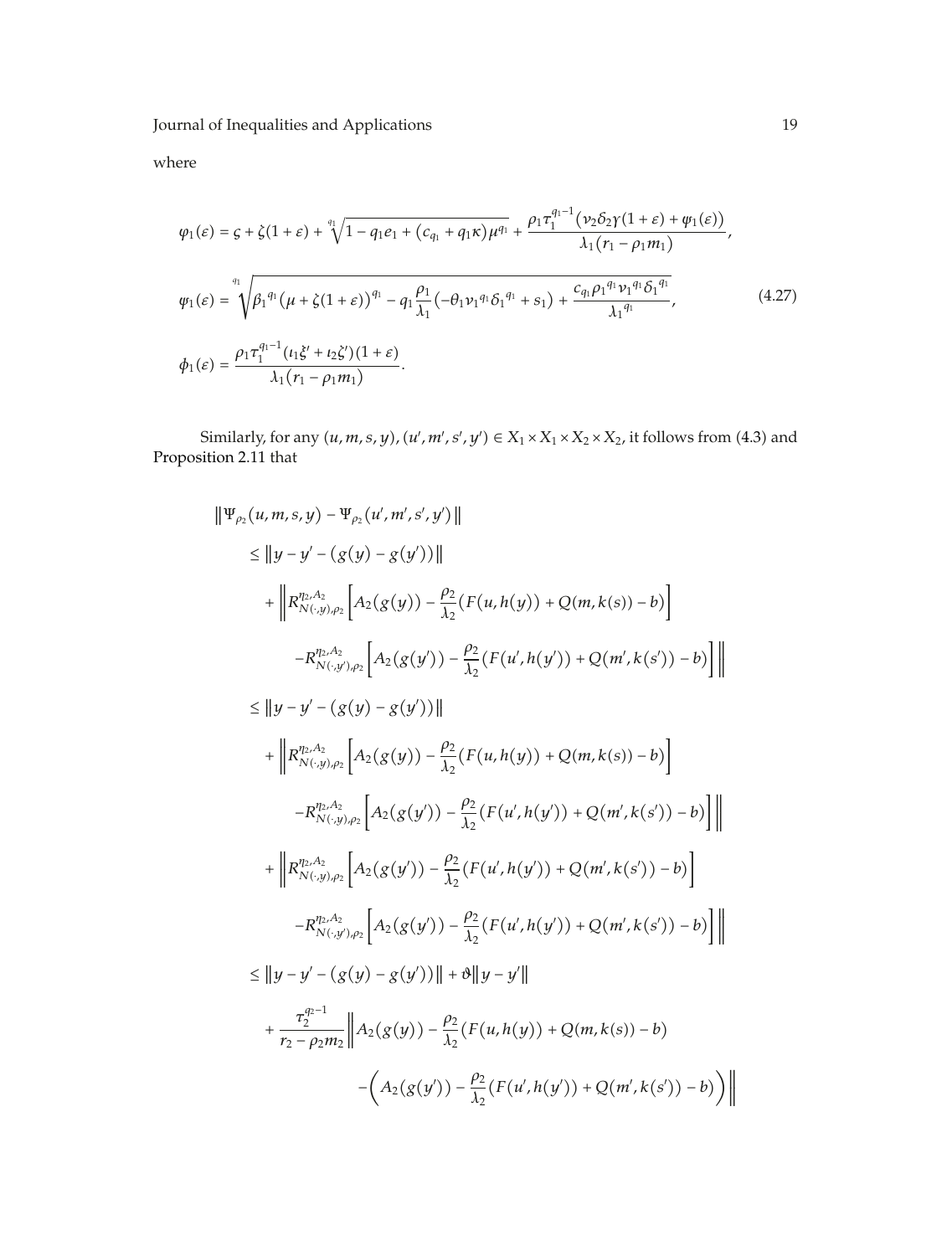$$
\leq ||y - y' - (g(y) - g(y'))|| + \vartheta ||y - y'|| + \frac{\tau_2^{q_2 - 1}}{r_2 - \rho_2 m_2}
$$
  
\n
$$
\times \left\{ \frac{\rho_2}{\lambda_2} (||F(u, h(y)) - F(u', h(y))|| + ||Q(m, k(s)) - Q(m', k(s))|| + ||Q(m', k(s)) - Q(m', k(s))|| + ||Q(m', k(s)) - Q(m', k(s'))|| \right\}
$$
  
\n
$$
+ \left\| A_2(g(y)) - A_2(g(y')) - \frac{\rho_2}{\lambda_2} (F(u', h(y)) - F(u', h(y'))) \right\| \right\}. \tag{4.28}
$$

Thus, by Lemma 2.1, we have

$$
||y - y' - (g(y) - g(y'))||^{q_2}
$$
  
\n
$$
\le ||y - y'||^{q_2} - q_2(g(y) - g(y'), J_{q_2}(y - y')) + c_{q_2}||g(y) - g(y')||^{q_2}.
$$
\n(4.29)

Since *g* is (*σ, e*<sub>2</sub>)-relaxed cocoercive and *ε*-Lipschitz continuous, we have

$$
||y - y' - (g(y) - g(y'))||^{q_2} \le ||y - y'||^{q_2} - q_2 e_2||y - y'||^{q_2} + (c_{q_2} + q_2 \sigma) e^{q_2}||y - y'||^{q_2}
$$
  
= 
$$
(1 - q_2 e_2 + (c_{q_2} + q_2 \sigma) e^{q_2}) ||y - y'||^{q_2}.
$$
 (4.30)

Since  $F(\cdot, y)$  is  $\rho_1$ -Lipschitz continuous in the first variable and *S* is  $\xi$ -*H*<sub>1</sub>-Lipschitz continuous, by  $(4.11)$ , we obtain

$$
||F(u,h(y)) - F(u',h(y))|| \le \rho_1 ||u - u'|| \le \rho_1(1+\varepsilon)\widehat{H}_1(S(x),S(x'))
$$
  
 
$$
\le \rho_1 \xi(1+\varepsilon) ||x - x'||. \tag{4.31}
$$

Since  $Q(x, \cdot)$  is  $v_2$ -Lipschitz continuous in the second variable,  $k$  is  $\pi_2$ -Lipschitz continuous,  $Q(\cdot, y)$  is  $\rho_2$ -Lipschitz continuous in the first variable, *D* is  $\varpi$ -*H*<sub>1</sub>-Lipschitz continuous, and *K* is  $γ'$ - $H_2$ -Lipschitz continuous, using  $(4.11)$ , we conclude that

$$
\|Q(m,k(s)) - Q(m',k(s))\| \le \rho_2 \|m - m'\|
$$
  
\n
$$
\le \rho_2(1+\varepsilon)\widehat{H}_1(D(x),D(x'))
$$
(4.32)  
\n
$$
\le \rho_2\varpi(1+\varepsilon)\|x - x'\|,
$$
  
\n
$$
\|Q(m',k(s)) - Q(m',k(s'))\| \le v_2 \|k(s) - k(s')\|
$$
  
\n
$$
\le v_2\pi_2 \|s - s'\|
$$
  
\n
$$
\le v_2\pi_2(1+\varepsilon)\widehat{H}_2(K(y),K(y'))
$$
  
\n
$$
\le v_2\pi_2\gamma'(1+\varepsilon)\|y - y'\|.
$$
(4.33)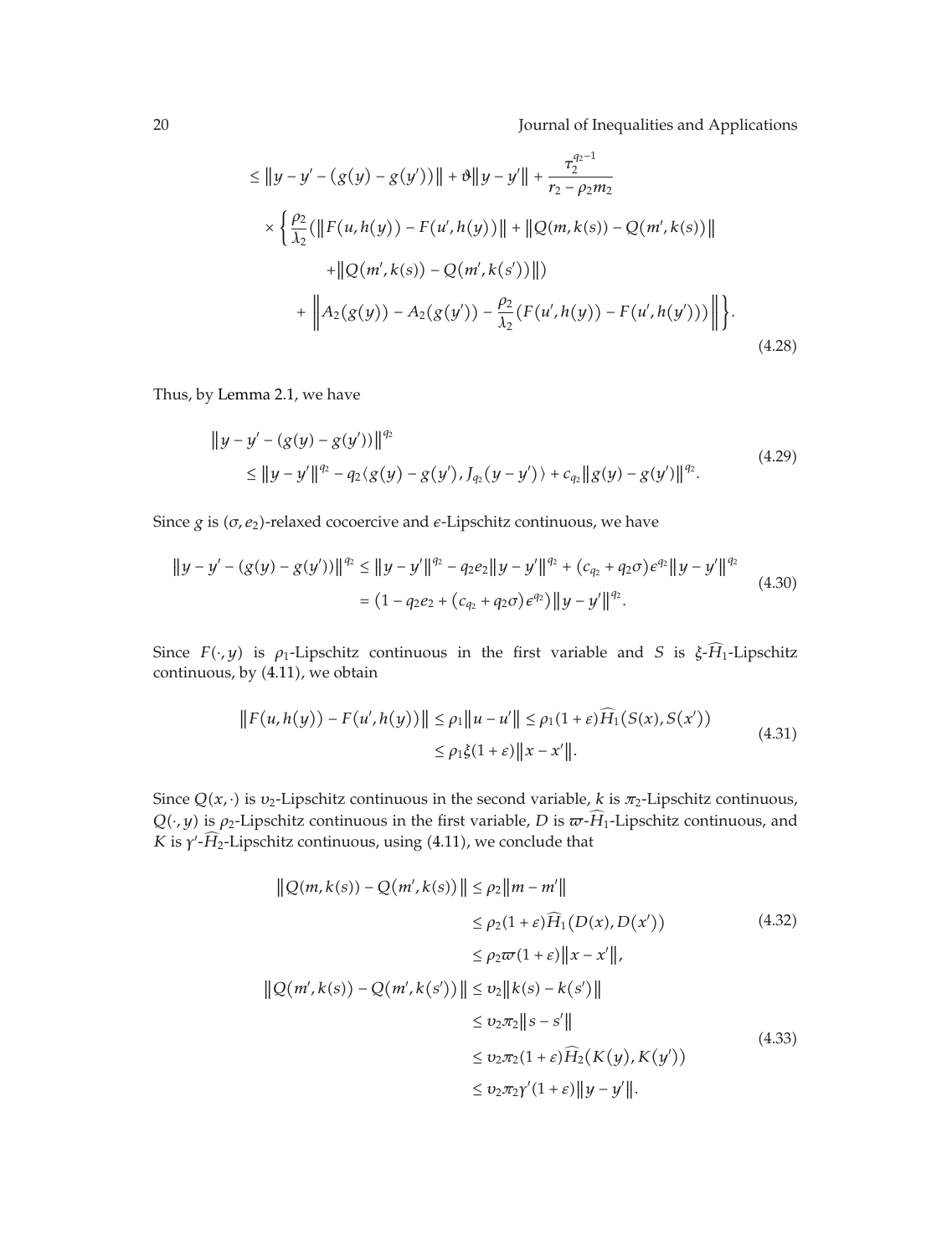Again, by Lemma 2.1, it follows that

$$
\left\| A_2(g(y)) - A_2(g(y')) - \frac{\rho_2}{\lambda_2} (F(u', h(y)) - F(u', h(y'))) \right\|^{q_2}
$$
  
\n
$$
\leq \left\| A_2(g(y)) - A_2(g(y')) \right\|^{q_2}
$$
  
\n
$$
- q_2 \frac{\rho_2}{\lambda_2} \langle F(u', h(y)) - F(u', h(y')), J_{q_2}(A_2(g(y)) - A_2(g(y'))) \rangle
$$
  
\n
$$
+ c_{q_2} \frac{\rho_2^{q_2}}{\lambda_2^{q_2}} \left\| F(u', h(y)) - F(u', h(y')) \right\|^{q_2}.
$$
\n(4.34)

Since *A*<sup>2</sup> is *β*2-Lipschitz continuous and *g* is -Lipschitz continuous, we have

$$
||A_2(g(y)) - A_2(g(y'))|| \le \beta_2 ||g(y) - g(y')|| \le \beta_2 \epsilon ||y - y'||. \tag{4.35}
$$

Since  $F(u, h(\cdot))$  is  $(\theta_2, s_2)$ -relaxed cocoercive with respect to  $g' = A_2 \circ g$ ,  $F(x, \cdot)$  is  $v_1$ -Lipschitz continuous in the second variable, and  $h$  is  $\pi_1$ -Lipschitz continuous, we get

$$
\langle F(u', h(y)) - F(u', h(y')), J_{q_2}(A_2(g(y)) - A_2(g(y')))\rangle
$$
  
\n
$$
\leq -\theta_2 \|F(u', h(y)) - F(u', h(y'))\|^{q_2} + s_2 \|y - y'\|^{q_2}
$$
  
\n
$$
\leq -\theta_2 v_1^{q_2} \|h(y) - h(y')\|^{q_2} + s_2 \|y - y'\|^{q_2}
$$
  
\n
$$
\leq (-\theta_2 v_1^{q_2} \pi_1^{q_2} + s_2) \|y - y'\|^{q_2},
$$
  
\n
$$
\|F(u', h(y)) - F(u', h(y'))\| \leq v_1 \|h(y) - h(y')\|
$$
  
\n
$$
\leq v_1 \pi_1 \|y - y'\|.
$$
\n(4.37)

Therefore, it follows from  $(4.34)$ – $(4.37)$  that

$$
\|A_2(g(y)) - A_2(g(y')) - \frac{\rho_2}{\lambda_2} (F(u', h(y)) - F(u', h(y'))) \|^2
$$
\n
$$
\leq \left(\beta_2^{q_2} \epsilon^{q_2} - q_2 \frac{\rho_2}{\lambda_2} (-\theta_2 v_1^{q_2} \pi_1^{q_2} + s_2) + \frac{c_{q_2} \rho_2^{q_2} v_1^{q_2} \pi_1^{q_2}}{\lambda_2^{q_2}}\right) \|y - y'\|^{q_2},
$$
\n(4.38)

where  $c_{q_2}$  is the constant as in Lemma 2.1. From  $(4.28)$ – $(4.33)$ , and  $(4.38)$ , it follows that

$$
\|\Psi_{\rho_2}(u, m, s, y) - \Psi_{\rho_2}(u', m', s', y')\| \le \varphi_2(\varepsilon) \|x - x'\| + \phi_2(\varepsilon) \|y - y'\|,\tag{4.39}
$$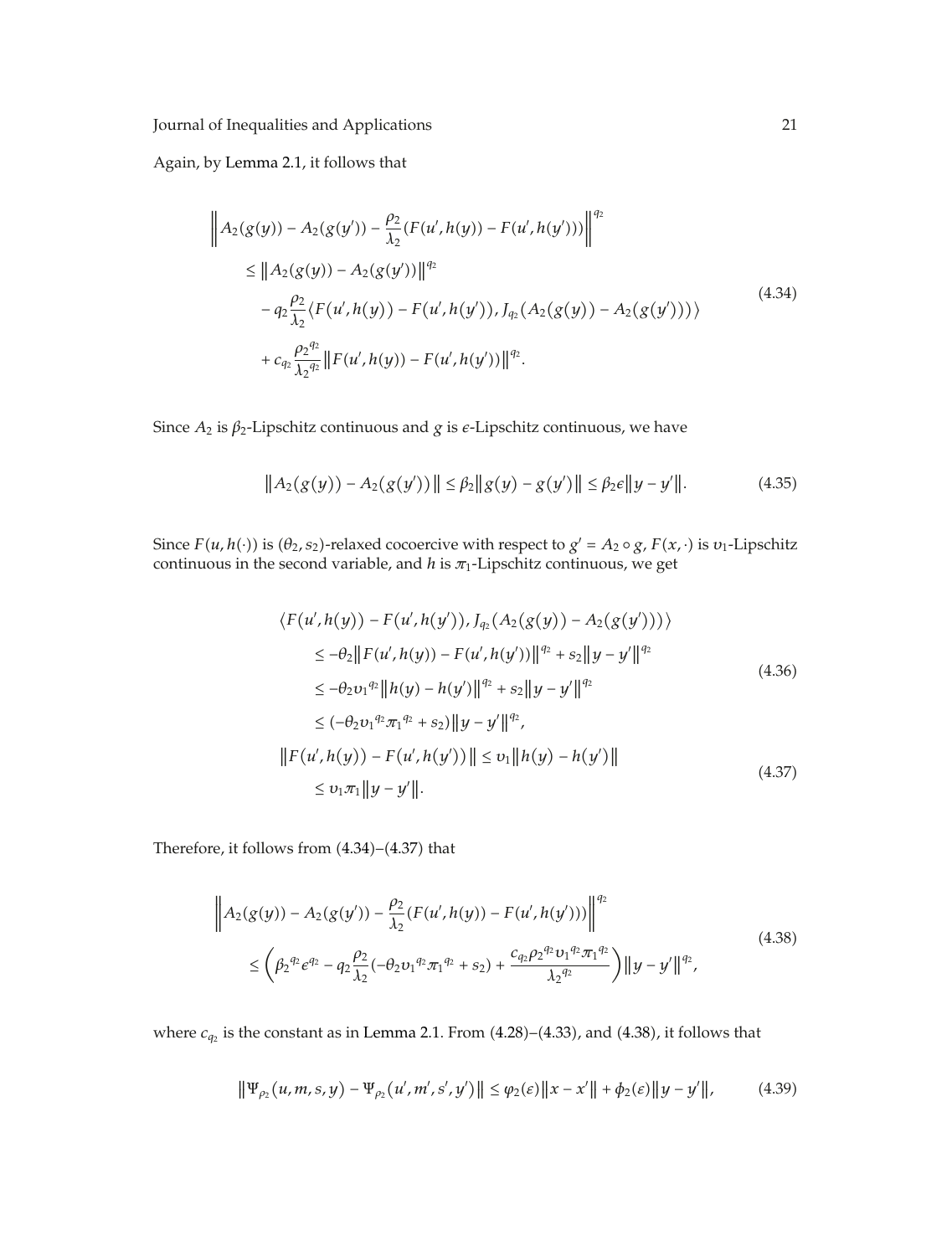where

$$
\varphi_2(\varepsilon) = \frac{\rho_2 \tau_2^{q_2 - 1} (\rho_1 \xi + \rho_2 \varpi)(1 + \varepsilon)}{\lambda_2 (r_2 - \rho_2 m_2)},
$$
\n
$$
\phi_2(\varepsilon) = \vartheta + \sqrt[q]{1 - q_2 e_2 + (c_{q_2} + q_2 \sigma) e^{q_2}} + \frac{\rho_2 \tau_2^{q_2 - 1} (v_2 \pi_2 \gamma'(1 + \varepsilon) + \psi_2)}{\lambda_2 (r_2 - \rho_2 m_2)},
$$
\n
$$
\varphi_2 = \sqrt[q]{\beta_2^{q_2} e^{q_2} - q_2 \frac{\rho_2}{\lambda_2} (-\theta_2 v_1^{q_2} \pi_1^{q_2} + s_2) + \frac{c_{q_2} \rho_2^{q_2} v_1^{q_2} \pi_1^{q_2}}{\lambda_2^{q_2}}}.
$$
\n(4.40)

It follows from  $(4.26)$  and  $(4.39)$  that

$$
\|\Phi_{\rho_1}(x,z,v,t,w) - \Phi_{\rho_1}(x',z',v',t',w')\| + \|\Psi_{\rho_2}(u,m,s,y) - \Psi_{\rho_2}(u',m',s',y')\|
$$
  
\$\leq \omega(\varepsilon)(\|x - x'\| + \|y - y'\|)\$, \qquad (4.41)

where  $\omega(\varepsilon) = \max{\varphi_1(\varepsilon) + \varphi_2(\varepsilon), \varphi_1(\varepsilon) + \varphi_2(\varepsilon)}$ . Using (4.8) and (4.41), we deduce that

$$
\|Q_{\rho_1,\rho_2}(x,y,z,u,v,m,s,t,w) - Q_{\rho_1,\rho_2}(x',y',z',u',v',m',s',t',w')\|_*\le \omega(\varepsilon) \|(x,y) - (x',y')\|_{*'} \qquad (4.42)
$$

that is,

$$
\sup_{Q_{\rho_1,\rho_2}(x,y,z,u,v,m,s,t,w)\in\mathfrak{R}_{\rho_1,\rho_2}(x,y)}d(Q_{\rho_1,\rho_2}(x,y,z,u,v,m,s,t,w),\mathfrak{R}_{\rho_1,\rho_2}(x',y'))\leq \omega(\varepsilon)\|(x,y)-(x',y')\|_*. \qquad (4.43)
$$

Similarly, we have

$$
\sup_{Q_{\rho_1,\rho_2}(x',y',z',u',v',m',s',t',w')\in\Re_{\rho_1,\rho_2}(x',y')} d(Q_{\rho_1,\rho_2}(x',y',z',u',v',m',s',t',w'),\Re_{\rho_1,\rho_2}(x,y))\leq \omega(\varepsilon) \|(x,y)-(x',y')\|_*.
$$
\n(4.44)

By (4.43), (4.44), and the definition of Hausdorff pseudo-metric, we have

$$
\widetilde{H}(\mathfrak{R}_{\rho_{1},\rho_{2}}(x,y),\mathfrak{R}_{\rho_{1},\rho_{2}}(x',y')) \leq \omega(\varepsilon) \|(x,y)-(x',y')\|_{*}, \quad \forall (x,y), (x',y') \in X_{1} \times X_{2}.
$$
 (4.45)

Letting  $\varepsilon \to 0$ , one has

$$
\widehat{H}(\mathfrak{R}_{\rho_1,\rho_2}(x,y),\mathfrak{R}_{\rho_1,\rho_2}(x',y')) \le \omega \| (x,y) - (x',y') \|_*, \quad \forall (x,y), (x',y') \in X_1 \times X_2,\tag{4.46}
$$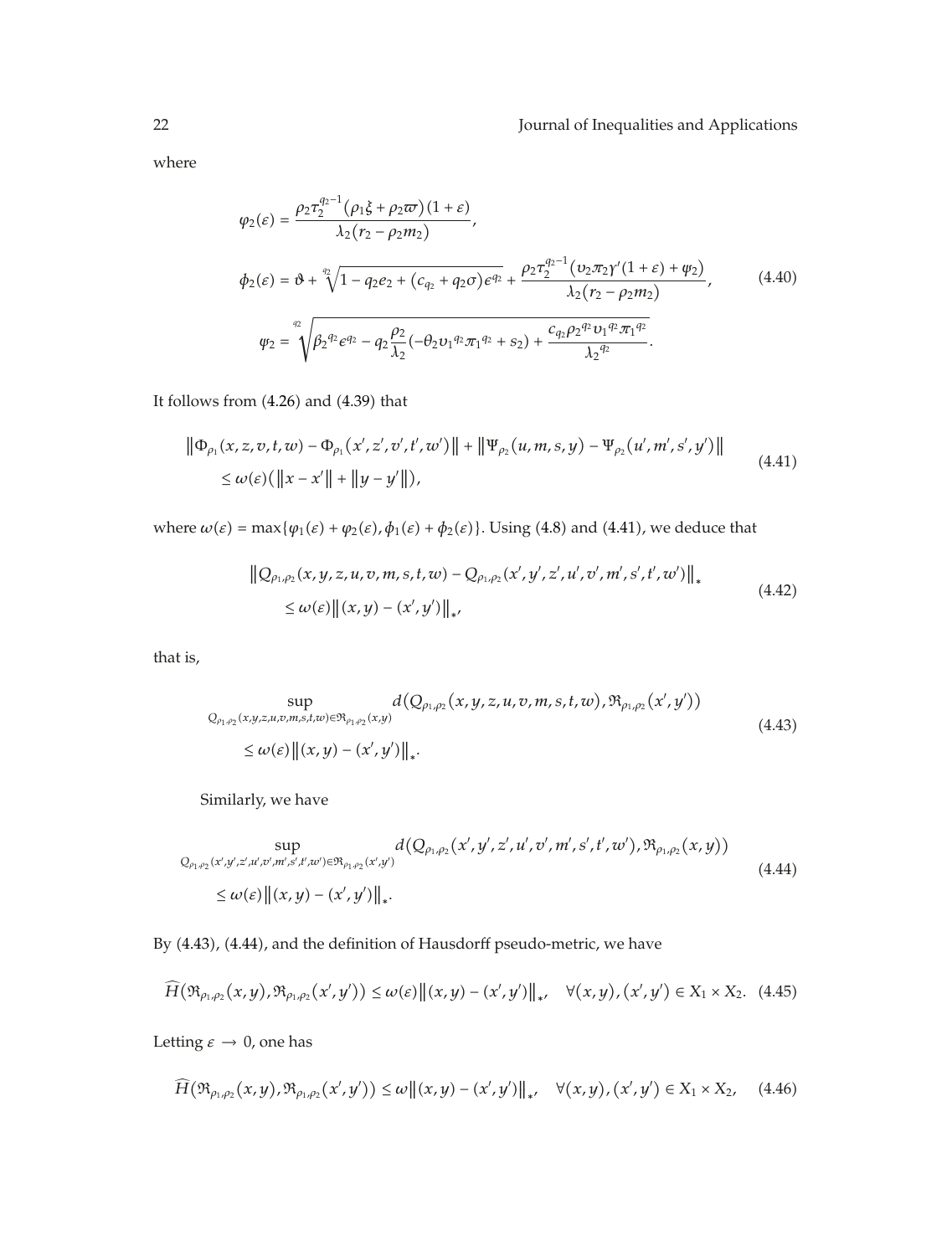where

$$
\omega = \max \{ \varphi_1 + \varphi_2, \phi_1 + \phi_2 \},
$$
\n
$$
\varphi_1 = \zeta + \zeta + \sqrt[4]{1 - q_1 e_1 + (c_{q_1} + q_1 \kappa) \mu^{q_1}} + \frac{\rho_1 \tau_1^{q_1 - 1} (\nu_2 \delta_2 \gamma + \psi_1)}{\lambda_1 (r_1 - \rho_1 m_1)},
$$
\n
$$
\psi_1 = \sqrt{\beta_1^{q_1} (\mu + \zeta)^{q_1} - q_1 \frac{\rho_1}{\lambda_1} (-\theta_1 \nu_1^{q_1} \delta_1^{q_1} + s_1) + \frac{c_{q_1} \rho_1^{q_1} \nu_1^{q_1} \delta_1^{q_1}}{\lambda_1^{q_1}}},
$$
\n
$$
\phi_2 = \vartheta + \sqrt[q]{1 - q_2 e_2 + (c_{q_2} + q_2 \sigma) e^{q_2}} + \frac{\rho_2 \tau_2^{q_2 - 1} (\nu_2 \pi_2 \gamma' + \psi_2)}{\lambda_2 (r_2 - \rho_2 m_2)},
$$
\n
$$
\varphi_2 = \frac{\rho_2 \tau_2^{q_2 - 1} (\rho_1 \xi + \rho_2 \varpi)}{\lambda_2 (r_2 - \rho_2 m_2)},
$$
\n
$$
\phi_1 = \frac{\rho_1 \tau_1^{q_1 - 1} (t_1 \xi' + t_2 \xi')}{\lambda_1 (r_1 - \rho_1 m_1)}
$$
\n(4.48)

and  $\psi_2$  is the constant as in (4.40). From (4.4), we know that  $0 \leq \omega < 1$  and so it follows from (4.46) that  $\mathfrak{R}_{\rho_1,\rho_2}$  :  $X_1 \times X_2 \to X_1 \times X_2$  is a contractive mapping. Hence Lemma 2.3 implies that  $\mathfrak{R}_{\rho_1,\rho_2}$  has a fixed point in  $X_1 \times X_2$ ; that is, there exists a point  $(x^*,y^*) \in X_1 \times$ *X*<sub>2</sub> such that  $(x^*, y^*)$  ∈  $\mathfrak{R}_{\rho_1, \rho_2}(x^*, y^*)$ . Now, it follows from  $(4.6)$ ,  $(4.8)$ , and Lemma 4.1 that -*x*∗*, y*∗*, z*∗*, u*∗*, v*∗*, m*∗*, n*∗*, t*∗*, w*∗ is a solution of System 3.1 and this is the desired result. This completes the proof.  $\Box$ 

By using Theorem 4.2, we can derive the following.

**Theorem 4.3.** Let  $X_i$ ,  $A_i$ ,  $\eta_i$  ( $i = 1, 2$ ),  $S$ ,  $\zeta$ ,  $\mathcal{L}$ ,  $\mathfrak{D}$ ,  $\mathcal{G}$ ,  $\mathcal{W}$ ,  $S$ ,  $T$ ,  $L$ ,  $D$ ,  $G$ ,  $W$ ,  $K$ ,  $M$ ,  $N$ ,  $E$ ,  $P$ , F, Q, p, l, h, k, f', and g' be the same as in Theorem 4.2. Assume that  $f: X_1 \to X_1$  is  $\kappa$ -strongly *accretive μ-Lipschitz continuous and g* : *X*<sup>2</sup> → *X*<sup>2</sup> *is σ-strongly accretive -Lipschitz continuous.*

*Further, if there exist constants*  $\rho_1 \in (0, r_1/m_1)$  and  $\rho_2 \in (0, r_2/m_2)$  such that  $(4.2)$  and  $(4.3)$ *hold and*

$$
\begin{aligned} \n\varsigma + \zeta + \sqrt[q]{1 - q_1 \kappa + c_{q_1} \mu^{q_1}} < 1, \\ \n\vartheta + \sqrt[q]{1 - q_2 \sigma + c_{q_2} \epsilon^{q_2}} < 1, \n\end{aligned}
$$

$$
\sqrt[q_1]{\beta_1^{q_1}(\mu+\zeta)^{q_1} - q_1 \frac{\rho_1}{\lambda_1}(-\theta_1 \nu_1 q_1 \delta_1 q_1 + s_1) + \frac{c_{q_1} \rho_1^{q_1} \nu_1 q_1 \delta_1 q_1}{\lambda_1 q_1}} < \frac{\tau_1^{1-q_1} \lambda_1}{\rho_1} (r_1 - \rho_1 m_1) \chi_1 - \nu_2 \delta_2 \gamma,
$$
  

$$
\sqrt[q_2]{\beta_2^{q_2} \epsilon^{q_2} - q_2 \frac{\rho_2}{\lambda_2}(-\theta_2 \nu_1 q_2 \pi_1 q_2 + s_2) + \frac{c_{q_2} \rho_2^{q_2} \nu_1 q_2 \pi_1 q_2}{\lambda_2^{q_2}}} < \frac{\tau_2^{1-q_2} \lambda_2}{\rho_2} (r_2 - \rho_2 m_2) \chi_2 - \nu_2 \pi_2 \gamma',
$$
(4.49)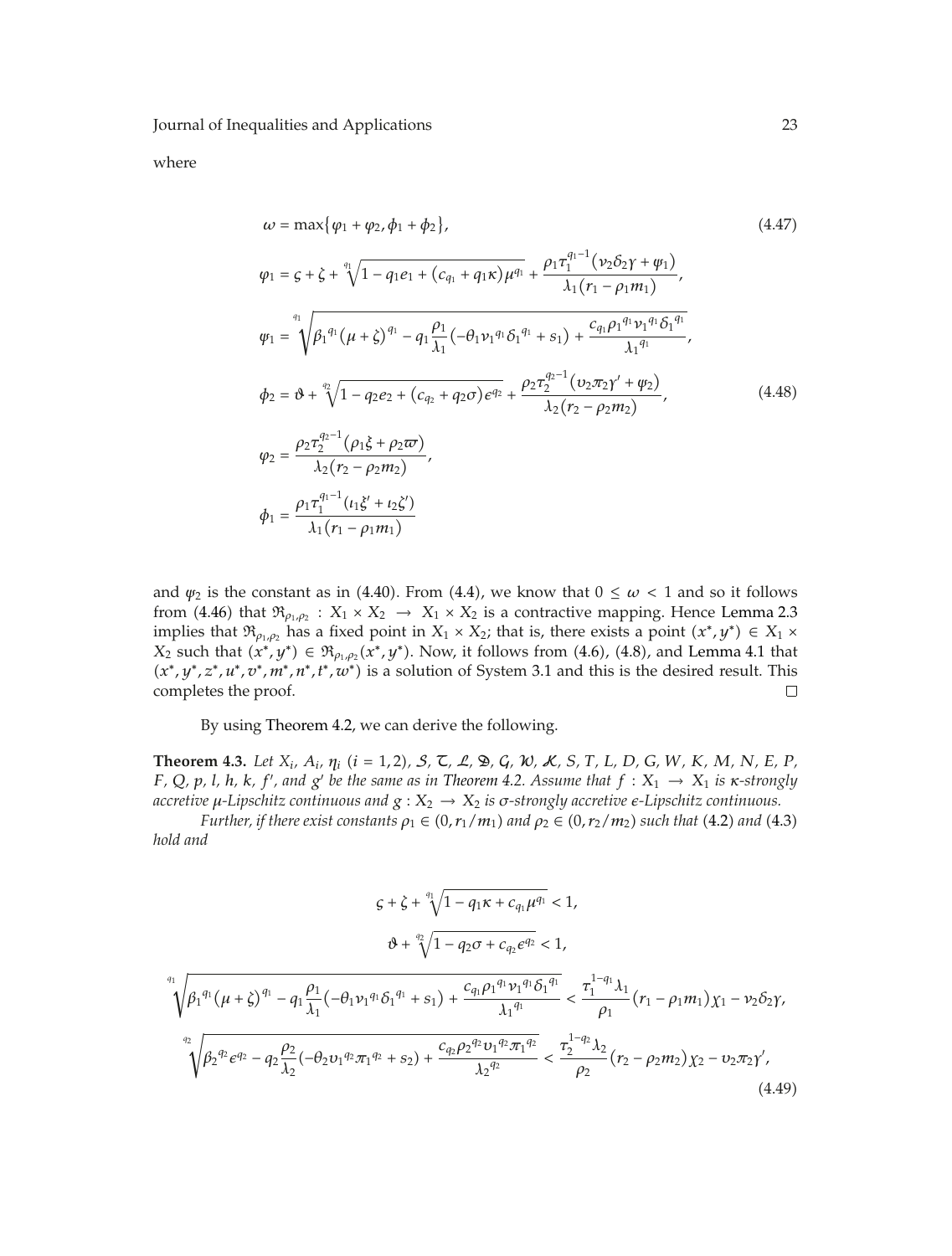*where*

$$
\chi_1 = 1 - \left(\zeta + \zeta + \sqrt[4]{1 - q_1 \kappa + c_{q_1} \mu^{q_1}}\right) - \frac{\rho_2 \tau_2^{q_2 - 1} (\rho_1 \xi + \rho_2 \varpi)}{\lambda_2 (r_2 - \rho_2 m_2)},
$$
\n
$$
\chi_2 = 1 - \left(\vartheta + \sqrt[q]{1 - q_2 \sigma + c_{q_2} \epsilon^{q_2}}\right) - \frac{\rho_1 \tau_1^{q_1 - 1} (t_1 \xi' + t_2 \xi')}{\lambda_1 (r_1 - \rho_1 m_1)},
$$
\n(4.50)

*λ*1*, λ*<sup>2</sup> *are the same as in System 3.1, and cq*<sup>1</sup> *, cq*<sup>2</sup> *are two constants guaranteed by Lemma 2.1, then System 3.1 admits a solution.*

**Theorem 4.4.** Let  $X_i$ ,  $A_i$ ,  $\eta_i$  ( $i = 1, 2$ ),  $p$ , l, h, k, f, g, F, Q, M, N, and P be the same as in *Theorem* 4.2. Assume that  $T: X_1 \to X_1$  is  $\zeta$ -Lipschitz continuous, and  $S, L, D: X_1 \to CB(X_1)$ *and G,W,K* : *X*<sub>2</sub> → *CB*(*X*<sub>2</sub>) are *ξ-H*<sub>1</sub>-Lipschitz continuous, γ-H<sub>1</sub>-Lipschitz continuous, <del>ω</del>-H<sub>1</sub>-*Lipschitz continuous, ξ -H* <sup>2</sup>*-Lipschitz continuous, <sup>ζ</sup> -H* <sup>2</sup>*-Lipschitz continuous, and <sup>γ</sup> -H* <sup>2</sup>*-Lipschitz continuous, respectively. Suppose that*  $E : X_1 \times X_2 \rightarrow X_1$  *is a single-valued mapping such that E*-·*, y is ν*1*-Lipschitz continuous in the first variable and E*-*x,* · *is ι*1*-Lipschitz continuous in the second variable for all*  $(x, y) \in X_1 \times X_2$ , and  $E(p(\cdot), y)$  *is a*  $(\theta_1, s_1)$ -relaxed cocercive mapping with respect to  $f' = A_1 \circ (f - T)$  defined by  $f'(x) = A_1 \circ (f(x) - T(x)) = A_1(f(x) - T(x))$  for all  $x \in X_1$ . *If there exist constants*  $\rho_1 \in (0, r_1/m_1)$  and  $\rho_2 \in (0, r_2/m_2)$  such that conditions (4.2)–(4.4) hold, *then System 3.4 has a solution (x\*, y\*, z\*, u\*, m\*, s\*, t\*, w\*).* 

**Theorem 4.5.** Let  $X_i$ ,  $A_i$ ,  $\eta_i$  ( $i = 1, 2$ ),  $p$ ,  $l$ ,  $h$ ,  $k$ ,  $E$ ,  $F$ ,  $P$ ,  $Q$ ,  $M$ ,  $N$ ,  $S$ ,  $T$ ,  $L$ ,  $D$ ,  $G$ ,  $W$ , and  $K$ *be the same as in Theorem 4.4. Suppose that*  $f : X_1 \to X_1$  *is x-strongly accretive and*  $\mu$ *-Lipschitz continuous and g* : *X*<sup>2</sup> → *X*<sup>2</sup> *is σ-strongly accretive and -Lipschitz continuous. If there exist*  $\text{constants } \rho_1 \in (0, r_1/m_1) \text{ and } \rho_2 \in (0, r_2/m_2) \text{ such that conditions (4.2), (4.3), and (4.49) hold,}$ *then System 3.3 has a solution (x\*, y\*, z\*, u\*, m\*, s\*, t\*, w\*).* 

#### **5. Iterative Algorithm and Convergence**

In this section, motivated by Theorems 4.2 and 4.4, Lemmas 4.1 and 2.4, we construct the following iterative algorithms for approximating solutions of Systems 3.1 and 3.3 and discuss the convergence analysis of the algorithms.

Algorithm 5.1. Let  $X_i$ ,  $A_i$ ,  $\eta_i$ ,  $\lambda_i$   $(i = 1, 2)$ , E, P, F, Q, p, l, h, k, f, g, M, N, S,  $\zeta$ , L,  $\mathfrak{D}$ , G, *N*, *X*, *S*, *T*, *L*, *D*, *G*, *W*, *K*, *a* and *b* be the same as in System 3.1. For any given  $(x_0, y_0)$  ∈ *<sup>X</sup>*<sup>1</sup> <sup>×</sup> *<sup>X</sup>*2, *a, b, c, <sup>d</sup>* : *<sup>X</sup>*<sup>1</sup> <sup>→</sup> 0*,* <sup>1</sup> and *e, f, <sup>g</sup>* : *<sup>X</sup>*<sup>2</sup> <sup>→</sup> 0*,* <sup>1</sup> for all *<sup>n</sup>* <sup>≥</sup> 0 and an element  $(x, y, z, u, v, m, s, t, w) \in X_1 \times X_2 \times X_1 \times X_1 \times X_1 \times X_2 \times X_2 \times X_2 \times X_2$ , define the iterative sequence  $\{(x_n, y_n, z_n, u_n, v_n, m_n, s_n, t_n, w_n)\}_{n=0}^{\infty}$  by

$$
x_{n+1} = (1 - \alpha_n)x_n + \alpha_n (x_n - f(x_n) + v_n + R_{M(\cdot, x_n), \rho_1}^{\eta_1, A_1}(\Theta_n)) + \alpha_n e_n + r_n,
$$
  

$$
y_{n+1} = (1 - \alpha_n)y_n + \alpha_n (y_n - g(y_n) + R_{N(\cdot, y_n), \rho_2}^{\eta_2, A_2}(\Omega_n)) + \alpha_n f_n + k_n,
$$
  

$$
S_{x_n}(u_n) \ge \tilde{a}(x_n), \qquad ||u_n - u|| \le \left(1 + \frac{1}{1+n}\right) \widehat{H}_1(S(x_n), S(x)),
$$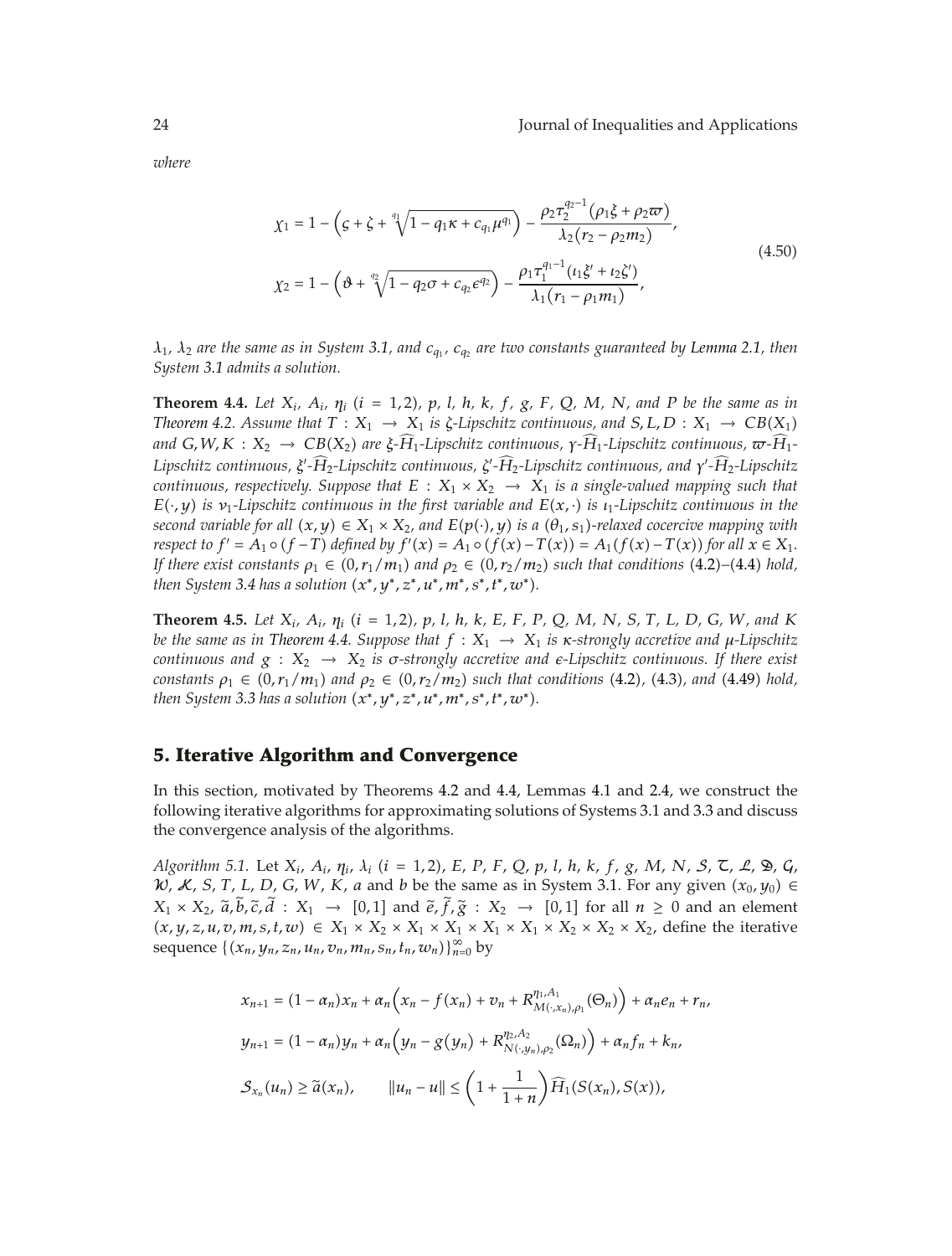$$
\mathcal{L}_{x_n}(v_n) \ge \tilde{b}(x_n), \qquad ||v_n - v|| \le \left(1 + \frac{1}{1+n}\right) \widehat{H}_1(T(x_n), T(x)),
$$
  

$$
\mathcal{L}_{x_n}(z_n) \ge \tilde{c}(x_n), \qquad ||z_n - z|| \le \left(1 + \frac{1}{1+n}\right) \widehat{H}_1(L(x_n), L(x)),
$$
  

$$
\mathfrak{D}_{x_n}(m_n) \ge \tilde{d}(x_n), \qquad ||m_n - m|| \le \left(1 + \frac{1}{1+n}\right) \widehat{H}_1(D(x_n), D(x)),
$$
  

$$
\mathcal{G}_{y_n}(w_n) \ge \tilde{e}(y_n), \qquad ||w_n - w|| \le \left(1 + \frac{1}{1+n}\right) \widehat{H}_2(G(y_n), G(y)),
$$
  

$$
\mathcal{W}_{y_n}(t_n) \ge \tilde{f}(y_n), \qquad ||t_n - t|| \le \left(1 + \frac{1}{1+n}\right) \widehat{H}_2(W(y_n), W(y)),
$$
  

$$
\mathcal{K}_{y_n}(s_n) \ge \tilde{g}(y_n), \qquad ||s_n - s|| \le \left(1 + \frac{1}{1+n}\right) \widehat{H}_2(K(y_n), K(y)),
$$
  
(5.1)

where

$$
\Theta_n = A_1(f(x_n) - v_n) - \frac{\rho_1}{\lambda_1} (E(p(x_n), w_n) + P(l(z_n), t_n) - a),
$$
  
\n
$$
\Omega_n = A_2(g(y_n)) - \frac{\rho_2}{\lambda_2} (F(u_n, h(y_n)) + Q(m_n, k(s_n)) - b),
$$
\n(5.2)

 $\rho_1$  and  $\rho_2$  are constants,  $\{\alpha_n\}$  is a sequence in [0, 1] with  $\sum_{n=0}^{\infty} \alpha_n = \infty$ , and  $\{(e_n, f_n)\}_{n=0}^{\infty}$  and  ${((r_n, k_n))}_{n=0}^{\infty}$  are two sequences in  $X_1 \times X_2$  to take into account a possible inexact computation of the resolvent operator point satisfying the following conditions:

$$
e_n = e'_n + e''_n, \qquad f_n = f'_n + f''_n,
$$
  

$$
\lim_{n \to \infty} ||(e'_n, f'_n)||_* = 0,
$$
  

$$
\sum_{n=0}^{\infty} ||(e''_n, f''_n)||_* < \infty, \qquad \sum_{n=0}^{\infty} ||(r_n, k_n)||_* < \infty.
$$
 (5.3)

Algorithm 5.2. Assume that  $X_i$ ,  $A_i$ ,  $\eta_i$ ,  $\lambda_i$  (i = 1, 2), E, P, F, Q, p, l, h, k, f, g, M, N, S, T, L, D, *G*, *W*, *K*, *a* and *b* are the same as in System 3.4. For any given  $(x_0, y_0) \in X_1 \times X_2$ ,  $n \ge 0$  and an element  $(x, y, z, u, m, s, t, w) \in X_1 \times X_2 \times X_1 \times X_1 \times X_2 \times X_2 \times X_2 \times X_2$ , define the iterative sequence  $\{(x_n, y_n, z_n, u_n, m_n, s_n, t_n, w_n)\}_{n=0}^{\infty}$  by

$$
x_{n+1} = (1 - \alpha_n)x_n + \alpha_n \Big( x_n - f(x_n) + T(x_n) + R_{M(\cdot, x_n), \rho_1}^{\eta_1, A_1}(\Theta'_n) \Big) + \alpha_n e_n + r_n,
$$
  

$$
y_{n+1} = (1 - \alpha_n)y_n + \alpha_n \Big( y_n - g(y_n) + R_{N(\cdot, y_n), \rho_2}^{\eta_2, A_2}(\Omega_n) \Big) + \alpha_n f_n + k_n,
$$
  

$$
u_n \in S(x_n), \quad ||u_n - u|| \le \left( 1 + \frac{1}{1+n} \right) \widehat{H}_1(S(x_n), S(x)),
$$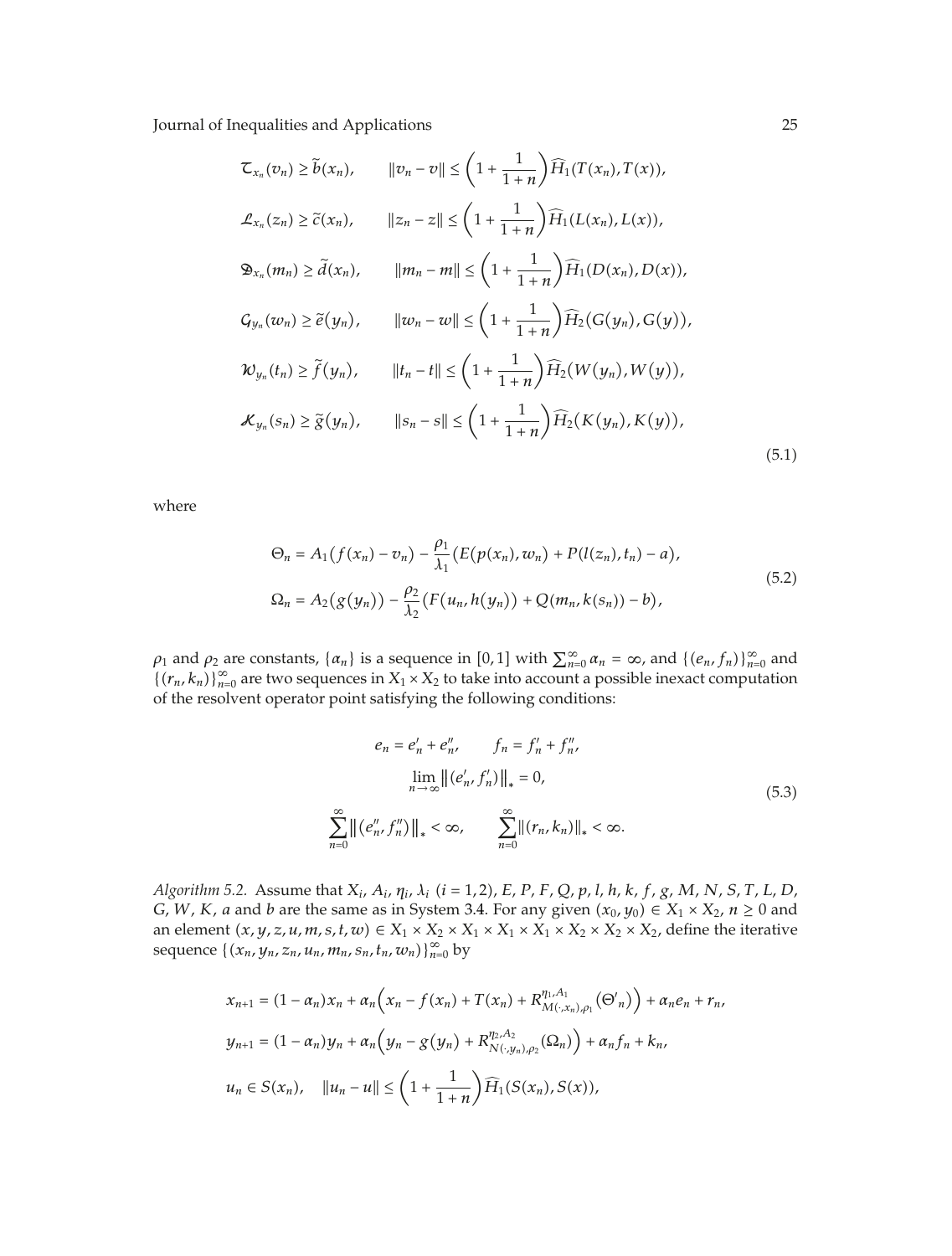$$
z_n \in L(x_n), \quad ||z_n - z|| \le \left(1 + \frac{1}{1+n}\right) \widehat{H}_1(L(x_n), L(x)),
$$
  
\n
$$
m_n \in D(x_n), \quad ||m_n - m|| \le \left(1 + \frac{1}{1+n}\right) \widehat{H}_1(D(x_n), D(x)),
$$
  
\n
$$
w_n \in G(y_n), \quad ||w_n - w|| \le \left(1 + \frac{1}{1+n}\right) \widehat{H}_2(G(y_n), G(y)),
$$
  
\n
$$
t_n \in W(y_n), \quad ||t_n - t|| \le \left(1 + \frac{1}{1+n}\right) \widehat{H}_2(W(y_n), W(y)),
$$
  
\n
$$
s_n \in K(y_n), \quad ||s_n - s|| \le \left(1 + \frac{1}{1+n}\right) \widehat{H}_2(K(y_n), K(y)),
$$
  
\n(5.4)

where  $\Theta'_n = A_1(f(x_n) - T(x_n)) - (\rho_1/\lambda_1)(E(p(x_n), w_n) + P(l(z_n), t_n) - a), \Omega_n, \rho_1, \rho_2, {\alpha_n},$  ${ (e_n, f_n) }_{n=0}^{\infty}$  and  ${ (r_n, k_n) }_{n=0}^{\infty}$  are the same as in Algorithm 5.1.

*Remark* 5.3. If  $e_n = f_n = 0$  for all  $n \ge 0$ ,  $L = D = W = K \equiv 0$ ,  $P = Q \equiv 0$ ,  $a = b = 0$ , and  $\lambda_1 = \lambda_2 = 1$ , then Algorithms 5.1 and 5.2 reduce to Algorithms 4.1 and 4.2 of [38]. In particular, when we choose suitable  $\alpha_n$ ,  $e_n$ ,  $f_n$ ,  $r_n$ ,  $k_n$ ,  $A_i$ ,  $\eta_i$   $(i = 1, 2)$ , E, P, F, Q, p, l, h, k, f, g, *M*, *N*, S, T, L, D, G, W, K, *S*, *T*, *L*, *D*, *G*, *W*, *K*, and the spaces *X*1, *X*2, then Algorithms 5.1 and 5.2 can be degenerated to a number of algorithms involving many known algorithms due to classes of variational inequalities and variational inclusions (see, e.g.,  $[38, 55, 56, 58-60]$  and the references therein).

**Lemma 5.4.** *Let*  $\{a_n\}$ *,*  $\{b_n\}$ *, and*  $\{c_n\}$  *be three nonnegative real sequences satisfying the following condition: there exists a natural number*  $n_0$  *such that* 

$$
a_{n+1} \le (1 - t_n)a_n + b_n t_n + c_n, \quad \forall n \ge n_0,
$$
\n(5.5)

*where*  $t_n \in [0,1]$ ,  $\sum_{n=0}^{\infty} t_n = \infty$ ,  $\lim_{n \to \infty} b_n = 0$ ,  $\sum_{n=0}^{\infty} c_n < \infty$ . Then  $\lim_{n \to 0} a_n = 0$ .

*Proof.* The proof directly follows from Liu [64, Lemma 2].

 $\Box$ 

**Theorem 5.5.** Let  $X_i$ ,  $A_i$ ,  $\eta_i$  ( $i = 1, 2$ ), E, P, F, Q, p, l, h, k, f, g, M, N, S,  $\zeta$ ,  $\mathcal{L}$ ,  $\mathcal{D}$ ,  $\zeta$ ,  $\mathcal{W}$ ,  $\mathcal{K}$ , S, *T, L, D, G, W, and K be the same as in Theorem 4.2. Suppose that all the conditions of Theorem 4.2 hold. Then the iterative sequence*  $\{(x_n, y_n, z_n, u_n, v_n, m_n, s_n, t_n, w_n)\}_{n=0}^{\infty}$  generated by Algorithm 5.1 *converges strongly to a solution*  $(x^*, y^*, z^*, u^*, v^*, m^*, s^*, t^*, w^*)$  *of System 3.1.* 

*Proof.* It follows from Theorem 4.2 that System 3.1 has a solution -*x*∗*, y*∗*, z*∗*, u*∗*, v*∗*, m*∗*, s*∗*, t*∗*, w*∗. Hence, by Lemma 4.1, we have

$$
f(x^*) = v^* + R_{M(\cdot, x^*)\rho_1}^{\eta_1, A_1} \left[ A_1(f(x^*) - v^*) - \frac{\rho_1}{\lambda_1} (E(p(x^*), w^*) + P(l(z^*), t^*) - a) \right],
$$
  
\n
$$
g(y^*) = R_{M(\cdot, y^*)\rho_2}^{\eta_2, A_2} \left[ A_2(g(y^*)) - \frac{\rho_2}{\lambda_2} (F(u^*, h(y^*)) + Q(m^*, k(s^*)) - b) \right].
$$
\n(5.6)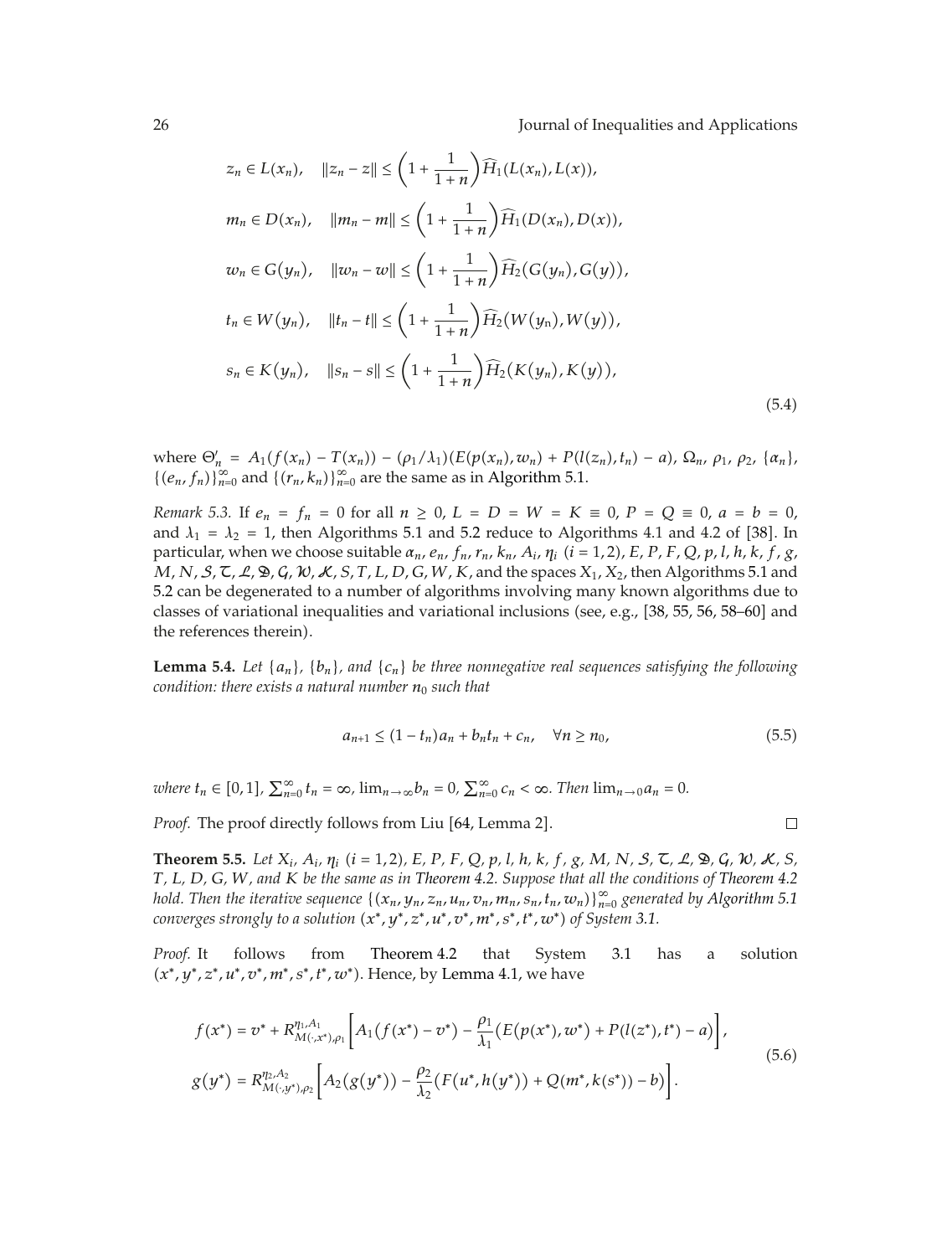Using (5.1), (5.6), and our assumptions, it follows that

$$
||x_{n+1} - x^*|| \leq (1 - \alpha_n)||x_n - x^*|| + \alpha_n
$$
  
\n
$$
\times \left( ||x_n - x^* - (f(x_n) - f(x^*))|| + ||v_n - v^*||
$$
\n
$$
+ \left||R_{M(x_n),\rho_1}^{n_1,A_1} \left[ A_1(f(x_n) - v_n) - \frac{\rho_1}{\lambda_1} (E(p(x_n), w_n) + P(l(z_n), t_n) - a) \right] \right|
$$
\n
$$
-R_{M(x^*)\rho_1}^{n_1,A_1} \left[ A_1(f(x^*) - v^*) - \frac{\rho_1}{\lambda_1} (E(p(x^*), w^*) + P(l(z^*), t^*) - a) \right] ||)
$$
\n
$$
+ \alpha_n ||e_n|| + ||r_n||
$$
\n
$$
\leq (1 - \alpha_n)||x_n - x^*|| + \alpha_n
$$
\n
$$
\times \left( ||x_n - x^* - (f(x_n) - f(x^*))|| + ||v_n - v^*||
$$
\n
$$
+ \left||R_{M(x_n),\rho_1}^{n_1,A_1} \left[ A_1(f(x_n) - v_n) - \frac{\rho_1}{\lambda_1} (E(p(x_n), w_n) + P(l(z_n), t_n) - a) \right] \right|
$$
\n
$$
-R_{M(x_n),\rho_1}^{n_1,A_1} \left[ A_1(f(x^*) - v^*) - \frac{\rho_1}{\lambda_1} (E(p(x^*), w^*) + P(l(z^*), t^*) - a) \right] ||
$$
\n
$$
+ \left||R_{M(x_n),\rho_1}^{n_1,A_1} \left[ A_1(f(x^*) - v^*) - \frac{\rho_1}{\lambda_1} (E(p(x^*), w^*) + P(l(z^*), t^*) - a) \right] \right||
$$
\n
$$
+ R_n(||e_n|| + ||e_n||) + ||r_n||
$$
\n
$$
\leq (1 - \alpha_n)||x_n - x^*|| + \alpha_n
$$
\n
$$
\times \left\{ ||x_n - x^* - (f(x_n) - f(x^*))|| + ||v_n - v^*|| + \varsigma ||x_n - x^*|| + \frac{\tau_1^{\alpha_1 - 1}}{r_1 - \rho_1 m_1}
$$
\n
$$
\times \left\{
$$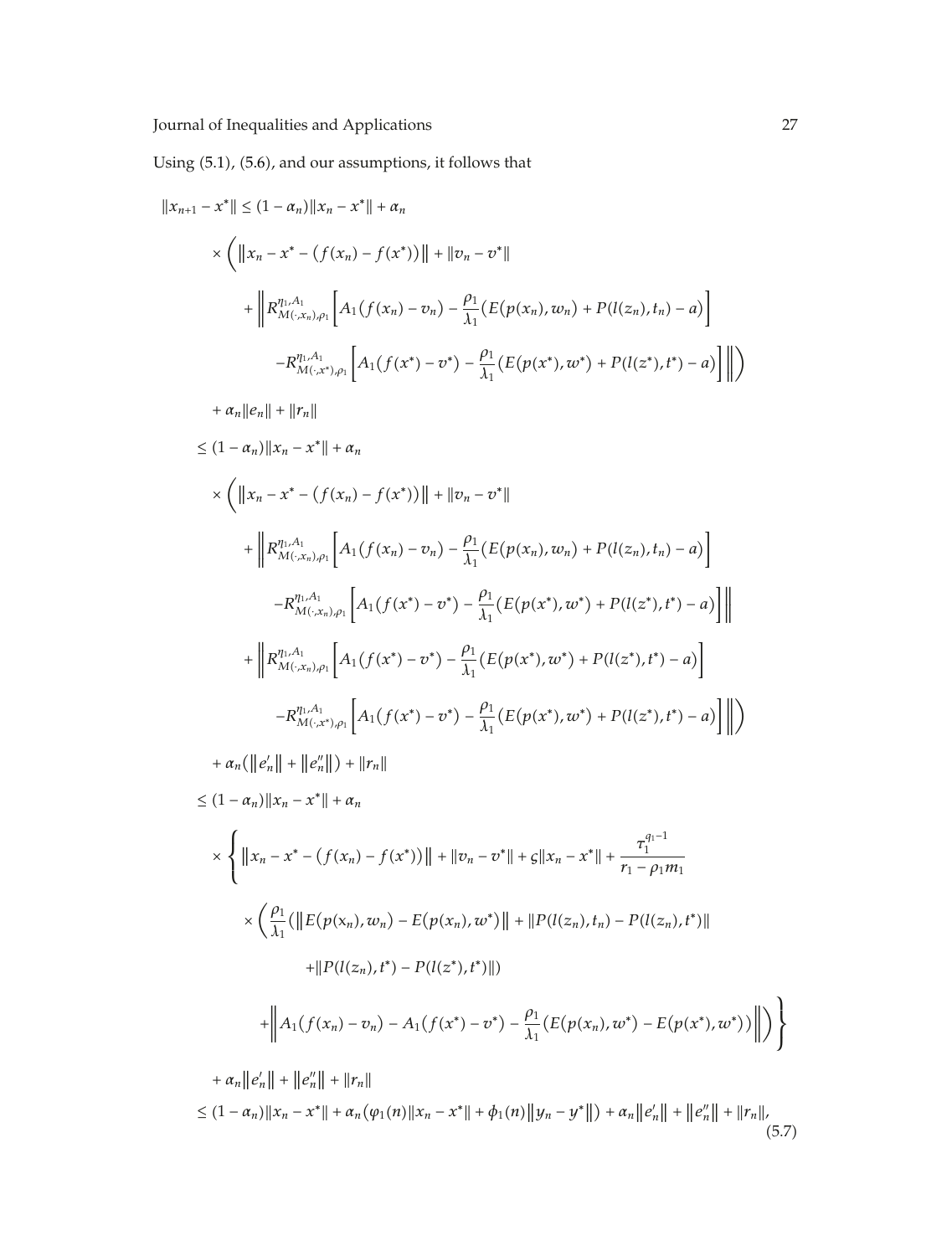where

$$
\varphi_{1}(n) = g + \zeta \left( 1 + \frac{1}{1+n} \right)
$$
\n
$$
+ \sqrt[n]{1 - q_{1}e_{1} + (c_{q_{1}} + q_{1}\kappa)\mu^{q_{1}}} + \frac{\rho_{1}\tau_{1}^{q_{1}-1}(\nu_{2}\delta_{2}\gamma(1+1/(1+n)) + \psi_{1}(n))}{\lambda_{1}(r_{1} - \rho_{1}m_{1})},
$$
\n
$$
\psi_{1}(n) = \sqrt[n]{\beta_{1}^{q_{1}}\left(\mu + \zeta\left(1 + \frac{1}{1+n}\right)\right)^{q_{1}} - q_{1}\frac{\rho_{1}}{\lambda_{1}}\left(-\theta_{1}\nu_{1}^{q_{1}}\delta_{1}^{q_{1}} + s_{1}\right) + \frac{c_{q_{1}}\rho_{1}^{q_{1}}\nu_{1}^{q_{1}}\delta_{1}^{q_{1}}}{\lambda_{1}^{q_{1}}}},
$$
\n
$$
\phi_{1}(n) = \frac{\rho_{1}\tau_{1}^{q_{1}-1}(t_{1}\xi' + t_{2}\zeta')(1+1/(1+n))}{\lambda_{1}(r_{1} - \rho_{1}m_{1})}.
$$
\n(5.8)

Similarly, we have

$$
||y_{n+1} - y^*|| \leq (1 - \alpha_n) ||y_n - y^*|| + \alpha_n
$$
  
\n
$$
\times \left( ||y_n - y^* - (g(y_n) - g(y^*))||
$$
  
\n
$$
+ ||R_{N(\cdot,y_n),\rho_2}^{\eta_2, A_2} [A_2(g(y_n)) - \frac{\rho_2}{\lambda_2} (F(u_n, h(y_n)) + Q(m_n, k(s_n)) - b)]
$$
  
\n
$$
- R_{N(\cdot,y^*),\rho_2}^{\eta_2, A_2} [A_2(g(y^*)) - \frac{\rho_2}{\lambda_2} (F(u^*, h(y^*)) + Q(m^*, k(s^*)) - b)]
$$
  
\n
$$
+ \alpha_n ||f_n|| + ||k_n||
$$
  
\n
$$
\leq (1 - \alpha_n) ||y_n - y^*|| + \alpha_n
$$
  
\n
$$
\times \left( ||y_n - y^* - (g(y_n) - g(y^*))||
$$
  
\n
$$
+ ||R_{N(\cdot,y_n),\rho_2}^{\eta_2, A_2} [A_2(g(y_n)) - \frac{\rho_2}{\lambda_2} (F(u_n, h(y_n)) + Q(m_n, k(s_n)) - b)]
$$
  
\n
$$
- R_{N(\cdot,y_n),\rho_2}^{\eta_2, A_2} [A_2(g(y^*)) - \frac{\rho_2}{\lambda_2} (F(u^*, h(y^*)) + Q(m^*, k(s^*)) - b)]
$$
  
\n
$$
+ ||R_{N(\cdot,y^*),\rho_2}^{\eta_2, A_2} [A_2(g(y^*)) - \frac{\rho_2}{\lambda_2} (F(u^*, h(y^*)) + Q(m^*, k(s^*)) - b)]
$$
  
\n
$$
- R_{N(\cdot,y^*),\rho_2}^{\eta_2, A_2} [A_2(g(y^*)) - \frac{\rho_2}{\lambda_2} (F(u^*, h(y^*)) + Q(m^*, k(s^*)) - b)]
$$
  
\n
$$
+ \alpha_n (||f_n|| + ||f_n||) + ||k_n||
$$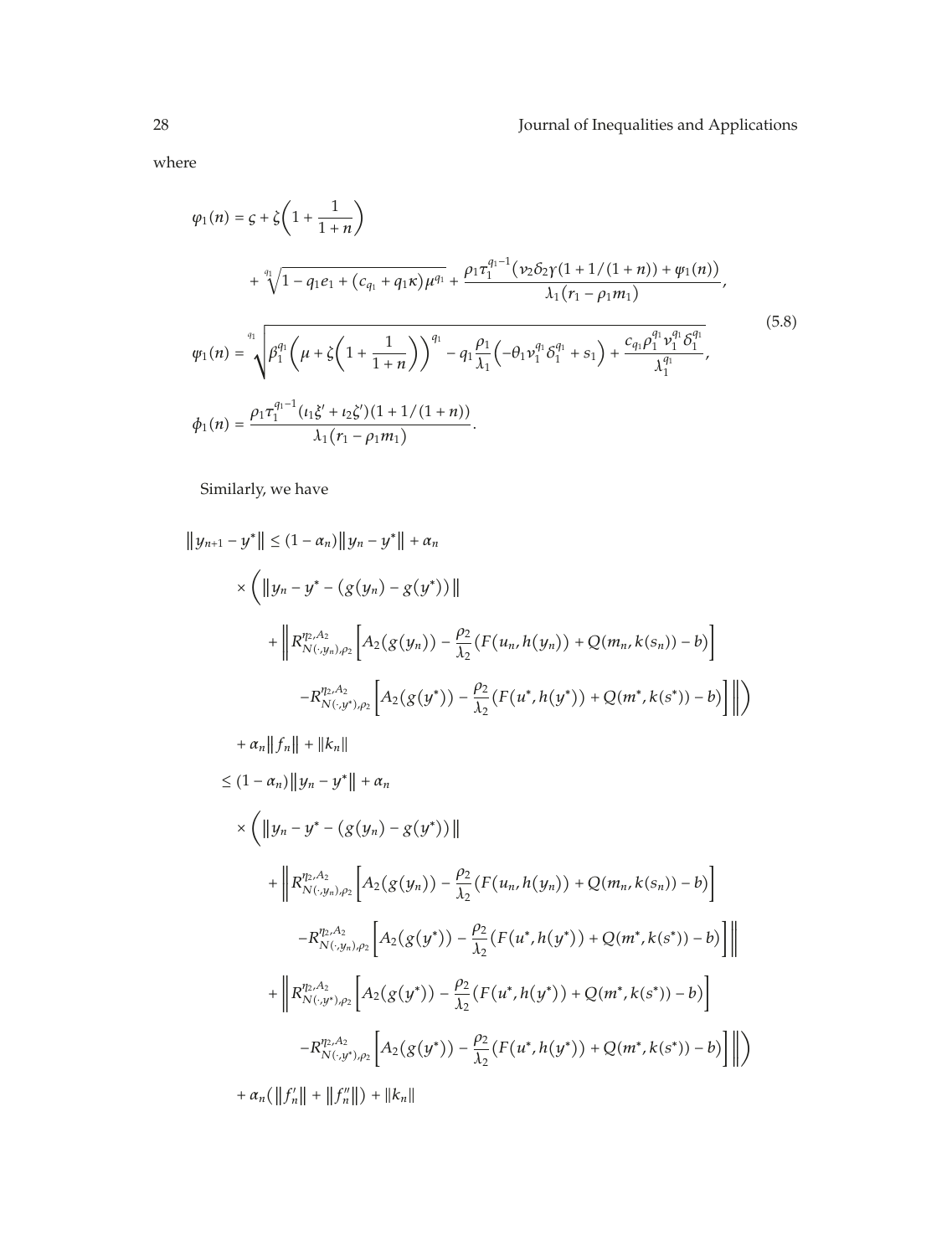$$
\leq (1 - \alpha_n) \|y_n - y^*\| + \alpha_n
$$
  
\n
$$
\times \left\{ \|y_n - y^* - (g(y_n) - g(y^*))\| + \vartheta \|y_n - y^*\| + \frac{\tau_2^{q_2 - 1}}{r_2 - \rho_2 m_2} \right\}
$$
  
\n
$$
\times \left(\frac{\rho_2}{\lambda_2}(\|F(u_n, h(y_n)) - F(u^*, h(y_n))\| + \|Q(m_n, k(s_n)) - Q(m^*, k(s_n))\| + \|Q(m^*, k(s_n)) - Q(m^*, k(s_n))\| + \|A_2(g(y_n)) - A_2(g(y^*)) - \frac{\rho_2}{\lambda_2}(F(u^*, h(y_n)) - F(u^*, h(y^*)))\| \right) \right\}
$$
  
\n
$$
+ \alpha_n \|f'_n\| + \|f''_n\| + \|k_n\|
$$
  
\n
$$
\leq (1 - \alpha_n) \|y_n - y^*\| + \alpha_n (\varphi_2(n) \|x_n - x^*\| + \varphi_2(n) \|y_n - y^*\|)
$$
  
\n
$$
+ \alpha_n \|f'_n\| + \|f''_n\| + \|k_n\|,
$$
  
\n(5.9)

where

$$
\phi_2(n) = \vartheta + \sqrt[4]{1 - q_2 e_2 + (c_{q_2} + q_2 \sigma) e^{q_2}} + \frac{\rho_2 \tau_2^{q_2 - 1} (v_2 \pi_2 \gamma' (1 + 1/(1 + n)) + \psi_2)}{\lambda_2 (r_2 - \rho_2 m_2)},
$$
\n
$$
\varphi_2(n) = \frac{\rho_2 \tau_2^{q_2 - 1} (\rho_1 \xi + \rho_2 \varpi) (1 + 1/(1 + n))}{\lambda_2 (r_2 - \rho_2 m_2)},
$$
\n(5.10)

and  $\psi_2$  is the same as (4.40). By (5.7) and (5.9), we obtain

$$
\left\| (x_{n+1}, y_{n+1}) - (x^*, y^*) \right\|_* = \left\| x_{n+1} - x^* \right\| + \left\| y_{n+1} - y^* \right\| \le (1 - \alpha_n) \left\| (x_n, y_n) - (x^*, y^*) \right\|_* + \alpha_n \max \{ \varphi_1(n) + \varphi_2(n), \varphi_1(n) + \varphi_2(n) \} \left\| (x_n, y_n) - (x^*, y^*) \right\|_* + \alpha_n \left\| (e'_n, f'_n) \right\|_* + \left\| (e''_n, f''_n) \right\|_* + \left\| (r_n, k_n) \right\|_* = (1 - (1 - \omega(n))\alpha_n) \left\| (x_n, y_n) - (x^*, y^*) \right\|_* + \alpha_n \left\| (e'_n, f'_n) \right\|_* + \left\| (e''_n, f''_n) \right\|_* + \left\| (r_n, k_n) \right\|_*
$$
(5.11)

where

$$
\omega(n) = \max{\varphi_1(n) + \varphi_2(n), \varphi_1(n) + \varphi_2(n)}.
$$
 (5.12)

Now,  $\omega(n) \to \omega = \max\{\varphi_1 + \varphi_2, \varphi_1 + \varphi_2\}$  as  $n \to \infty$ , where  $\varphi_1$ ,  $\varphi_2$ ,  $\varphi_1$ , and  $\varphi_2$  are the constants as in  $(4.48)$ .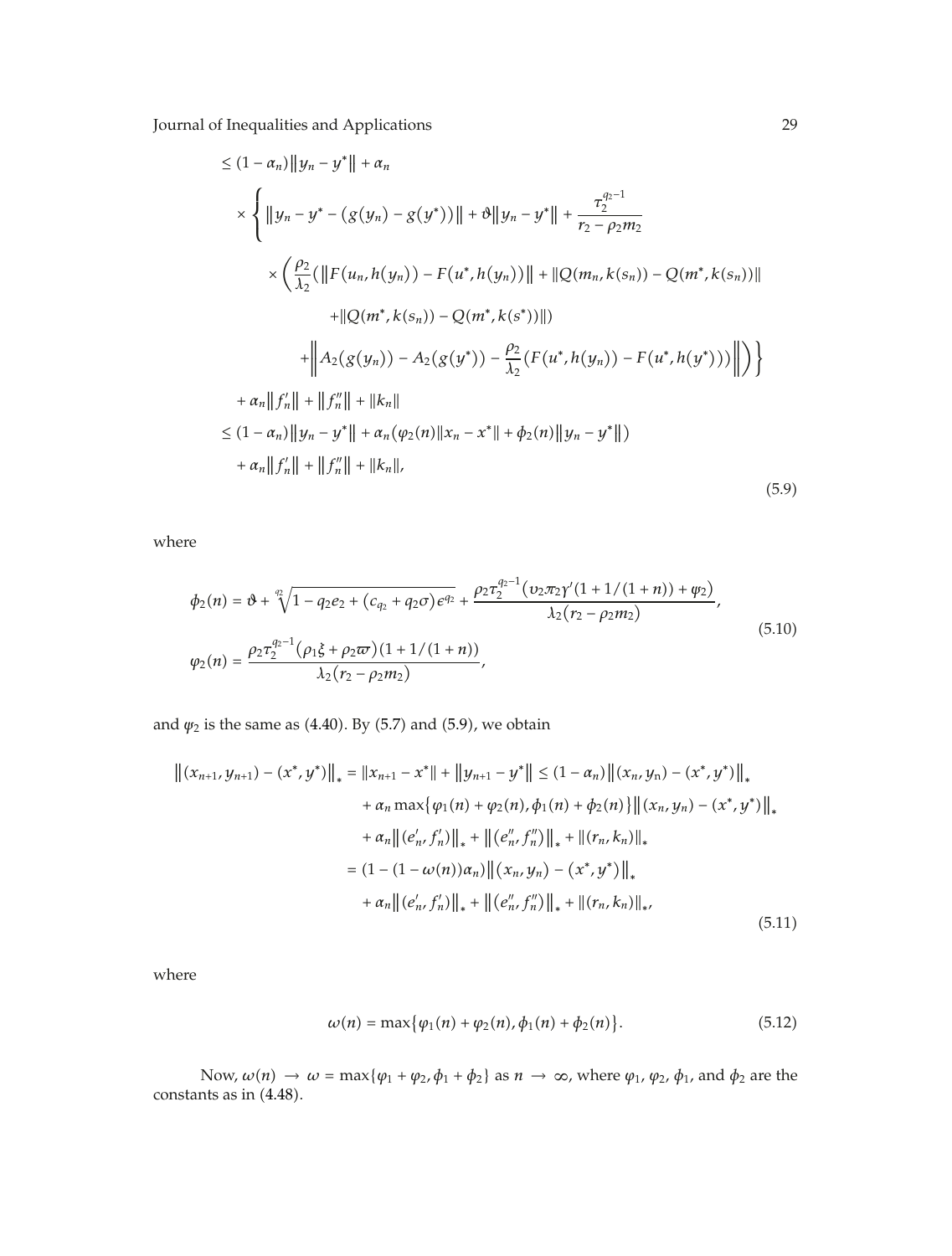Since  $\hat{\omega} = (1/2) (\omega + 1) \in (\omega, 1)$ , deduce that there exists  $n_0 \ge 1$  such that  $\omega(n) < \hat{\omega}$ , for all  $n \geq n_0$ . Accordingly, it follows from (5.11) that for all  $n \geq n_0$ ,

$$
\left\| (x_{n+1}, y_{n+1}) - (x^*, y^*) \right\|_* \le (1 - (1 - \hat{\omega})\alpha_n) \left\| (x_n, y_n) - (x^*, y^*) \right\|_* + \alpha_n \left\| (e'_n, f'_n) \right\|_* + \left\| (e''_n, f''_n) \right\|_* + \left\| (r_n, k_n) \right\|_*.
$$
(5.13)

Letting

$$
a_n = ||(x_{n+1}, y_{n+1}) - (x^*, y^*)||_* , \t t_n = (1 - \hat{\omega}) \alpha_n,
$$
  

$$
b_n = \frac{||(e'_n, f'_n)||_*}{1 - \hat{\omega}}, \t c_n = ||(e''_n, f''_n)||_* + ||(r_n, k_n)||_* , \t (5.14)
$$

then (5.13) can be written as

$$
a_{n+1} \le (1 - t_n)a_n + b_n t_n + c_n, \quad \forall n \ge 0.
$$
 (5.15)

Therefore, it follows from Lemma 5.4 that  $\lim_{n\to\infty} a_n = 0$  and so the sequence  $\{(x_n, y_n, z_n, u_n, v_n, m_n, s_n, t_n, w_n)\}_{n=0}^{\infty}$  defined by Algorithm 5.1 converges strongly to a *x*solution (*x*\**, y*\**, z*\**, u*\**, v*\**, m*\**, s*\**, t*\**, w*\*) of System 3.1.  $\Box$ 

**Theorem 5.6.** Suppose that  $X_i$ ,  $A_i$ ,  $\eta_i$  ( $i = 1, 2$ ), E, P, F, Q, p, l, h, k, f, g, M, N, S,  $\zeta$ ,  $\Delta$ ,  $\mathfrak{D}$ , G*,* W*,* K*, S, T, L, D, G, W, and K are the same as in Theorem 4.3. Assume that all the conditions of Theorem 4.3 hold. Then the iterative sequence*  $\{(x_n, y_n, z_n, u_n, v_n, m_n, s_n, t_n, w_n)\}_{n=0}^{\infty}$  generated by *Algorithm 5.1 converges strongly to the solution*  $(x^*, y^*, z^*, u^*, v^*, m^*, s^*, t^*, w^*)$  *of System 3.1.* 

**Theorem 5.7.** Assume that  $X_i$ ,  $A_i$ ,  $\eta_i$  ( $i = 1, 2$ ), E, P, F, Q, p, l, h, k, f, g, M, N, S, T, L, D, G, W, *and K are the same as in Theorem 4.4. Suppose that all the conditions of Theorem 4.4 hold. Then the iterative sequence*  $\{(x_n, y_n, z_n, u_n, m_n, s_n, t_n, w_n)\}_{n=0}^{\infty}$  generated by Algorithm 5.2 converges strongly *to a solution* -*x*∗*, y*∗*, z*∗*, u*∗*, m*∗*, s*∗*, t*∗*, w*∗ *of System 3.3.*

**Theorem 5.8.** Let  $X_i$ ,  $A_i$ ,  $\eta_i$  ( $i = 1, 2$ ), E, P, F, Q, p, l, h, k, f, g, M, N, S, T, L, D, G, W, *and K be the same as in Theorem 4.5. Suppose that all the conditions of Theorem 4.5 hold. Then the iterative sequence*  $\{(x_n, y_n, z_n, u_n, m_n, s_n, t_n, w_n)\}_{n=0}^{\infty}$  generated by Algorithm 5.2 converges strongly *to a solution* -*x*∗*, y*∗*, z*∗*, u*∗*, m*∗*, s*∗*, t*∗*, w*∗ *of System 3.3.*

*Remark 5.9.* The following should be noticed.

- $(1)$  Theorem 3.1 in  $[54]$  is a special case of the Theorems 4.2 and 4.3. Moreover, Theorems 4.4 and 4.5 improve and extend Theorem 3.2 [54].
- -2 In view of Remark 5.3, Theorems 5.5 and 5.6 improve and generalize Theorem 4*.*1 in  $[54]$ . Also, Theorems 5.7 and 5.8 are extensions of Theorem 4.2 in  $[54]$ .

*Remark* 5.10. When *M* and *N* are  $(A, \eta)$ -monotone operators, *A*-accretive mappings, *A*monotone operators, (*H*, η)-accretive mappings, (*H,* η)-monotone operators, or *H*-monotone operators, respectively, from Theorems 4.2–4.5 and 5.5–5.8, we can obtain the existence and convergence results of solutions for Systems 3.1 and 3.4. In brief, for a suitable and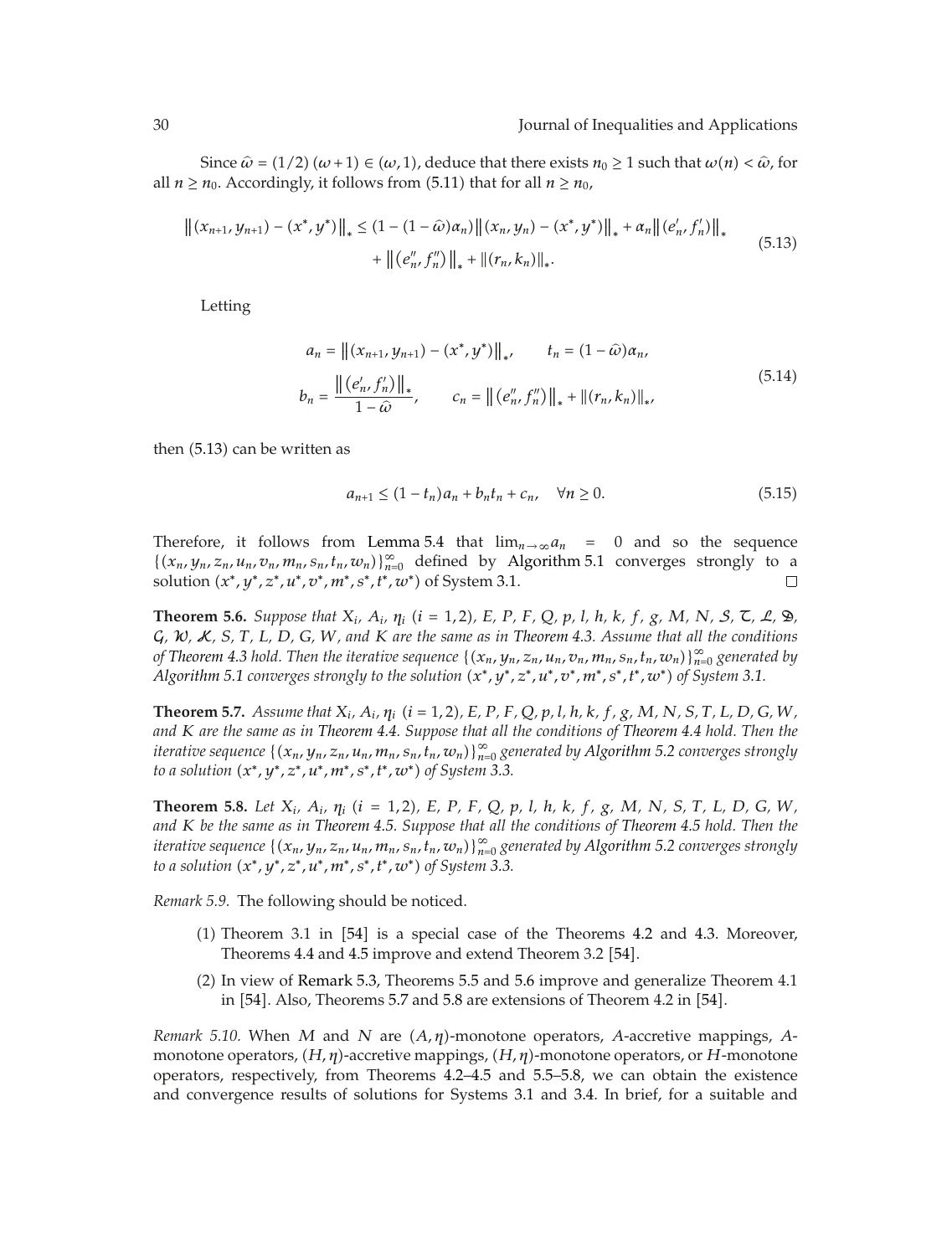appropriate choice of the mappings  $A_i$ ,  $\eta_i$  ( $i = 1, 2$ ),  $E$ ,  $P$ ,  $F$ ,  $Q$ ,  $p$ ,  $l$ ,  $h$ ,  $k$ ,  $f$ ,  $g$ ,  $M$ ,  $N$ ,  $S$ ,  $\mathcal{L}, \mathcal{L}, \mathcal{L}, \mathcal{L}, \mathcal{G}, \mathcal{W}, \mathcal{K}, S, T, L, D, G, W, K$ , and the spaces  $X_1, X_2$ , Theorems 4.2–4.5 and 5.5–5.8 include many known results of the generalized variational inclusions as special cases (see  $[29-35, 38, 39, 55-60]$  and the references therein).

#### **Acknowledgment**

This paper was written while the first author visiting the KCL. This work was supported by the Korea Research Foundation Grant funded by the Korean Government (KRF-2008-313-C00050. Also, this paper is partially supported by the Research Center in Algebraic Hyperstructures and Fuzzy Mathematics, University of Mazandaran, Babolsar, Iran.

#### **References**

- 1 G. Stampacchia, "Formes bilineaires coercitives sur les ensembles convexes," ´ *Comptes Rendus de l'Academie des Sciences ´* , vol. 258, pp. 4413–4416, 1964.
- 2 A. Hassouni and A. Moudafi, "A perturbed algorithm for variational inclusions," *Journal of Mathematical Analysis and Applications*, vol. 185, no. 3, pp. 706–712, 1994.
- [3] S. Adly, "Perturbed algorithms and sensitivity analysis for a general class of variational inclusions," *Journal of Mathematical Analysis and Applications*, vol. 201, no. 2, pp. 609–630, 1996.
- 4 C. Baiocchi and A. Capelo, *Variational and Quasivariational Inequalities*, A Wiley-Interscience Publications, John Wiley & Sons, New York, NY, USA, 1984.
- 5 V. Barbu, *Nonlinear Semigroups and Differential Equations in Banach Spaces*, Noordhaff, Leyden, The Netherlands, 1979.
- 6 K. Deimling, *Nonlinear Functional Analysis*, Springer, Berlin, Germany, 1985.
- 7 X. P. Ding, "Perturbed proximal point algorithms for generalized quasivariational inclusions," *Journal of Mathematical Analysis and Applications*, vol. 210, no. 1, pp. 88–101, 1997.
- 8 J.-S. Pang, "Asymmetric variational inequality problems over product sets: applications and iterative methods," *Mathematical Programming*, vol. 31, no. 2, pp. 206–219, 1985.
- [9] G. Cohen and F. Chaplais, "Nested monotony for variational inequalities over product of spaces and convergence of iterative algorithms," *Journal of Optimization Theory and Applications*, vol. 59, no. 3, pp. 369–390, 1988.
- 10 M. Bianchi, "Pseudo *P*-monotone operators and variational inequalities," Report 6, Istituto di econometria e Matematica per le desisioni economiche, Universita Cattolica del sacro Cuore, Milan, Italy, 1993.
- [11] Q. H. Ansari and J.-C. Yao, "A fixed point theorem and its applications to a system of variational inequalities," *Bulletin of the Australian Mathematical Society*, vol. 59, no. 3, pp. 433–442, 1999.
- 12 Q. H. Ansari, S. Schaible, and J. C. Yao, "System of vector equilibrium problems and its applications," *Journal of Optimization Theory and Applications*, vol. 107, no. 3, pp. 547–557, 2000.
- [13] E. Allevi, A. Gnudi, and I. V. Konnov, "Generalized vector variational inequalities over product sets," *Nonlinear Analysis: Theory, Methods & Applications*, vol. 47, no. 1, pp. 573–582, 2001.
- [14] G. Kassay, J. Kolumbán, and Z. Páles, "On Nash stationary points," Publicationes Mathematicae *Debrecen*, vol. 54, no. 3-4, pp. 267–279, 1999.
- [15] G. Kassay, J. Kolumbán, and Z. Páles, "Factorization of Minty and Stampacchia variational inequality systems," *European Journal of Operational Research*, vol. 143, no. 2, pp. 377–389, 2002.
- 16 J.-W. Peng, "System of generalised set-valued quasi-variational-like inequalities," *Bulletin of the Australian Mathematical Society*, vol. 68, no. 3, pp. 501–515, 2003.
- 17 J.-W. Peng, "Set-valued variational inclusions with *T*-accretive operators in Banach spaces," *Applied Mathematics Letters*, vol. 19, no. 3, pp. 273–282, 2006.
- 18 J.-W. Peng and X. Yang, "On existence of a solution for the system of generalized vector quasi-equilibrium problems with upper semicontinuous set-valued maps," *International Journal of Mathematics and Mathematical Sciences*, vol. 2005, no. 15, pp. 2409–2420, 2005.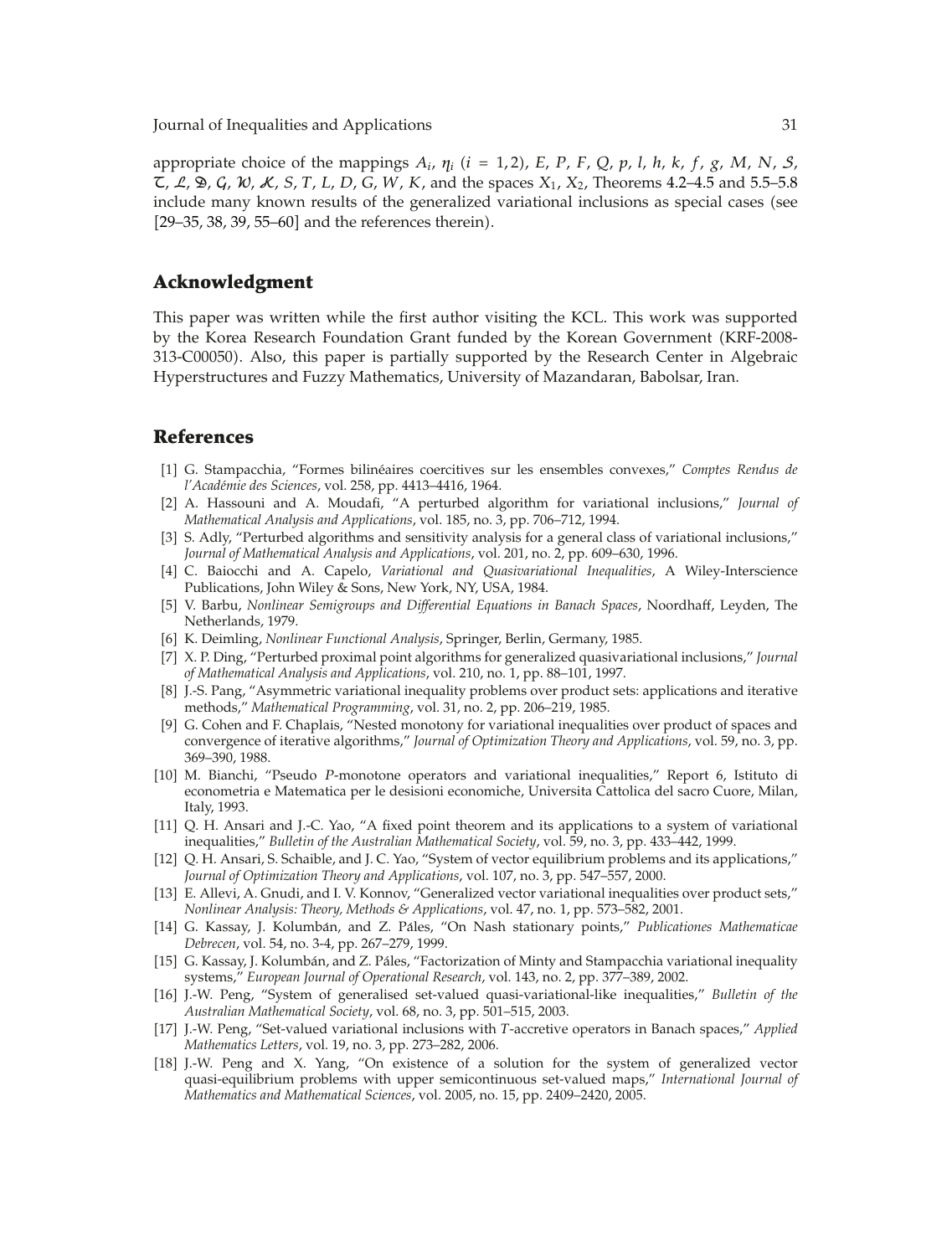- 19 R. U. Verma, "On a new system of nonlinear variational inequalities and associated iterative algorithms," *Mathematical Sciences Research Hot-Line*, vol. 3, no. 8, pp. 65–68, 1999.
- 20 R. U. Verma, "Projection methods, algorithms, and a new system of nonlinear variational inequalities," *Computers & Mathematics with Applications*, vol. 41, no. 7-8, pp. 1025–1031, 2001.
- [21] R. U. Verma, "Iterative algorithms and a new system of nonlinear quasivariational inequalities," *Advances in Nonlinear Variational Inequalities*, vol. 4, no. 1, pp. 117–124, 2001.
- 22 R. U. Verma, "Generalized system for relaxed cocoercive variational inequalities and projection methods," *Journal of Optimization Theory and Applications*, vol. 121, no. 1, pp. 203–210, 2004.
- [23] R. U. Verma, "General convergence analysis for two-step projection methods and applications to variational problems," *Applied Mathematics Letters*, vol. 18, no. 11, pp. 1286–1292, 2005.
- 24 J. K. Kim and D. S. Kim, "A new system of generalized nonlinear mixed variational inequalities in Hilbert spaces," *Journal of Convex Analysis*, vol. 11, no. 1, pp. 235–243, 2004.
- [25] Y. J. Cho, Y. P. Fang, N. J. Huang, and H. J. Hwang, "Algorithms for systems of nonlinear variational inequalities," *Journal of the Korean Mathematical Society*, vol. 41, no. 3, pp. 489–499, 2004.
- 26 R. P. Agarwal, N.-J. Huang, and M.-Y. Tan, "Sensitivity analysis for a new system of generalized nonlinear mixed quasi-variational inclusions," *Applied Mathematics Letters*, vol. 17, no. 3, pp. 345–352, 2004.
- [27] K. R. Kazmi and M. I. Bhat, "Iterative algorithm for a system of nonlinear variational-like inclusions," *Computers & Mathematics with Applications*, vol. 48, no. 12, pp. 1929–1935, 2004.
- 28 N.-J. Huang and Y.-P. Fang, "Generalized *m*-accretive mappings in Banach spaces," *Journal of Sichuan University*, vol. 38, pp. 591–592, 2001.
- [29] Y.-P. Fang and N.-J. Huang, "H-monotone operators and system of variational inclusions," *Communications on Applied Nonlinear Analysis*, vol. 11, no. 1, pp. 93–101, 2004.
- 30 W.-Y. Yan, Y.-P. Fang, and N.-J. Huang, "A new system of set-valued variational inclusions with *H*monotone operators," *Mathematical Inequalities & Applications*, vol. 8, no. 3, pp. 537–546, 2005.
- [31] Y.-P. Fang, N.-J. Huang, and H. B. Thompson, "A new system of variational inclusions with  $(H, η)$ monotone operators in Hilbert spaces," *Computers & Mathematics with Applications*, vol. 49, no. 2-3, pp. 365–374, 2005.
- [32] H.-Y. Lan, N.-J. Huang, and Y. J. Cho, "New iterative approximation for a system of generalized nonlinear variational inclusions with set-valued mappings in Banach spaces," *Mathematical Inequalities & Applications*, vol. 9, no. 1, pp. 175–187, 2006.
- [33] H.-Y. Lan, Q.-K. Liu, and J. Li, "Iterative approximation for a system of nonlinear variational inclusions involving generalized *m*-accretive mappings," *Nonlinear Analysis Forum*, vol. 9, no. 1, pp. 33–42, 2004.
- 34 Y.-P. Fang and N.-J. Huang, "Iterative algorithm for a system of variational inclusions involving *H*accretive operators in Banach spaces," *Acta Mathematica Hungarica*, vol. 108, no. 3, pp. 183–195, 2005.
- [35] J.-W. Peng, D.-L. Zhu, and X.-P. Zheng, "Existence of solutions and convergence of a multistep iterative algorithm for a system of variational inclusions with (*H, η*)-accretive operators," *Fixed Point Theory and Applications*, vol. 2007, Article ID 93678, 20 pages, 2007.
- 36 R. U. Verma, "*A*-monotonicity and applications to nonlinear variational inclusion problems," *Journal of Applied Mathematics and Stochastic Analysis*, vol. 2004, no. 2, pp. 193–195, 2004.
- 37 R. U. Verma, "Sensitivity analysis for generalized strongly monotone variational inclusions based on the (A, η)-resolvent operator technique," *Applied Mathematics Letters*, vol. 19, no. 12, pp. 1409–1413, 2006.
- 38 H.-Y. Lan, Y. J. Cho, and R. U. Verma, "Nonlinear relaxed cocoercive variational inclusions involving -*A, η*-accretive mappings in Banach spaces," *Computers & Mathematics with Applications*, vol. 51, no. 9-10, pp. 1529–1538, 2006.
- [39] H.-Y. Lan, "Stability of iterative processes with errors for a system of nonlinear  $(A, \eta)$ -accretive variational inclusions in Banach spaces," *Computers & Mathematics with Applications*, vol. 56, no. 1, pp. 290–303, 2008.
- 40 L. A. Zadeh, "Fuzzy sets," *Information and Computation*, vol. 8, pp. 338–353, 1965.
- [41] M. Alimohammady and M. Roohi, "Fuzzy minimal structure and fuzzy minimal vector spaces," *Chaos, Solitons & Fractals*, vol. 27, no. 3, pp. 599–605, 2006.
- 42 J.-P. Aubin, *Mathematical Methods of Game and Economic Theory*, vol. 7 of *Studies in Mathematics and Its Applications*, North-Holland, Amsterdam, The Netherlands, 1979.
- 43 D. Dubois and H. Prade, *Fuzzy Sets and Systems, Theory and Applications*, vol. 144 of *Mathematics in Science and Engineering*, Academic Press, New York, NY, USA, 1980.